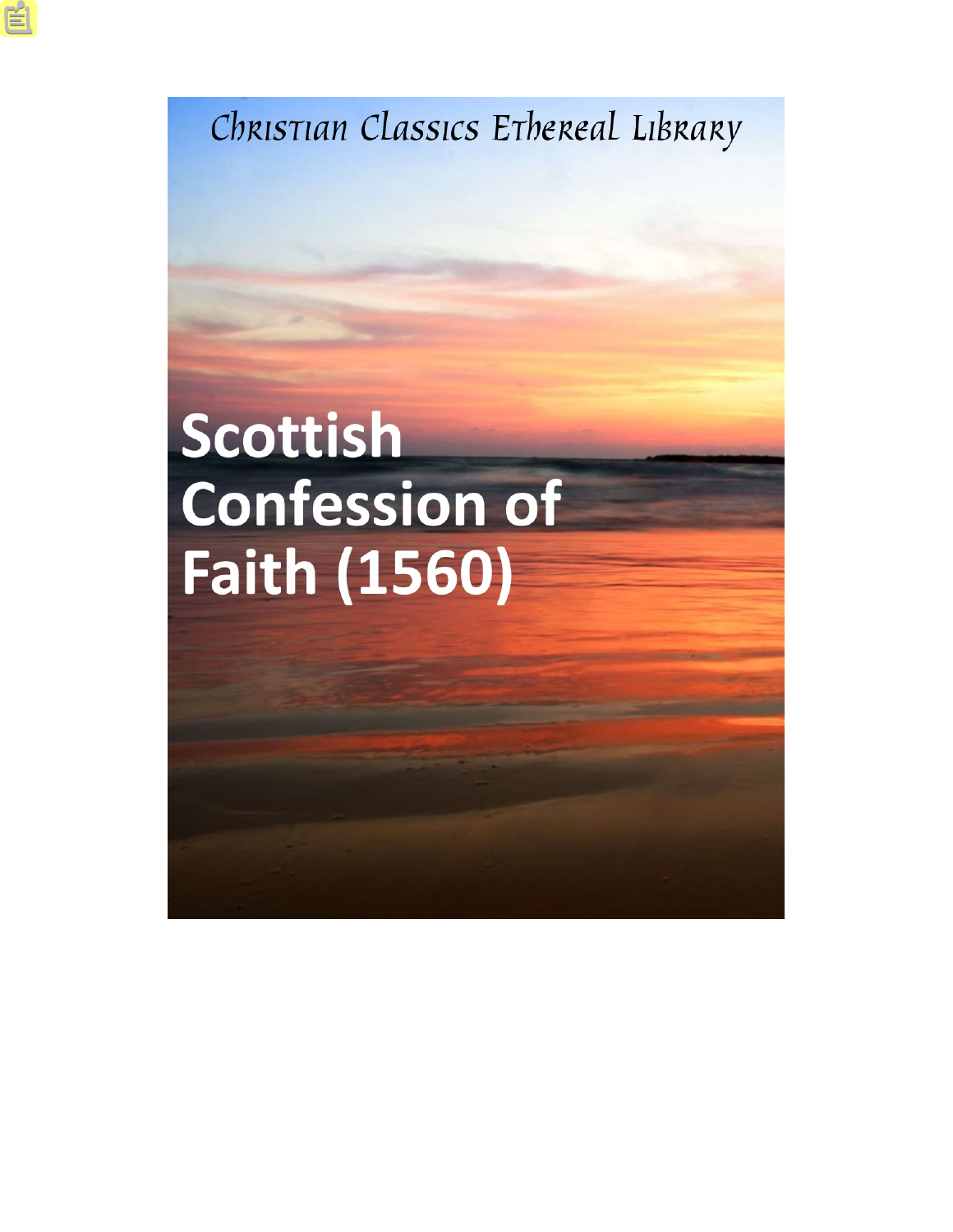

## **Scottish Confession of Faith (1560)**

**Author(s):** Anonymous **Publisher:** Grand Rapids, MI: Christian Classics Ethereal Library **Description:** The Scottish Confession of Faith, or the "Scots Confession," appeared during the Protestant Reformation in, of course, Scotland. Its group of six authors—all of whom happened to share the first name "John"—included John Knox, one of Calvinism's most influential leaders.The Confession's twentyfive chapters detail the Christian faith as understood by contemporary followers of John Calvin.The Scottish Confession remained the official Confession of the Church of Scotland until the Westminster Confession replaced it in 1648. Kathleen O'Bannon CCEL Staff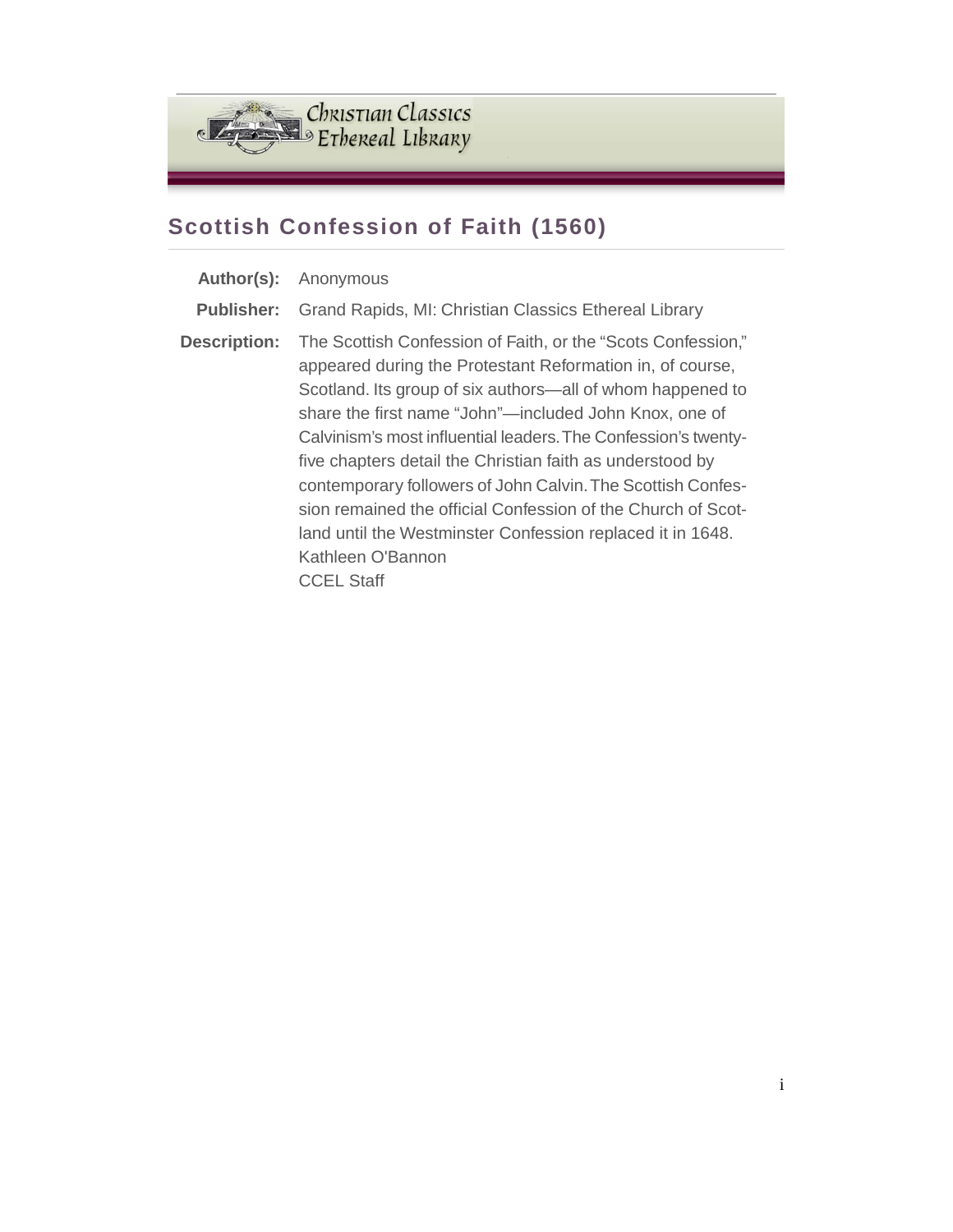## **Contents**

| Title Page                                                                                                           | 1               |
|----------------------------------------------------------------------------------------------------------------------|-----------------|
| Publisher's Introduction                                                                                             | 2               |
| Preface                                                                                                              | 4               |
| Chapter 1. Of God                                                                                                    | 6               |
| Chapter 2. Of the Creation of Man                                                                                    | 7               |
| Chapter 3. Of Original Sin                                                                                           | 8               |
| Chapter 4. Of the Revelation of the Promise                                                                          | 9               |
| Chapter 5. The Continuance, Increase, and Preservation of the Kirk                                                   | 10              |
| Chapter 6. Of the Incarnation of Christ Jesus                                                                        | 11              |
| Chapter 7. Why It Behoved the Mediator to be Very God and Very Man                                                   | 12              |
| Chapter 8. Election                                                                                                  | 13              |
| Chapter 9. Christ's Death, Passion, Burial, etc.                                                                     | 15              |
| Chapter 10. Resurrection                                                                                             | 16              |
| Chapter 11. Ascension                                                                                                | 17              |
| Chapter 12. Faith in the Holy Ghost                                                                                  | 18              |
| Chapter 13. The Cause of Good Works                                                                                  | 19              |
| Chapter 14. What Works are Reputed Good before God                                                                   | 20              |
| Chapter 15. The Perfection of the Law and Imperfection of Man                                                        | 22              |
| Chapter 16. Of the Kirk                                                                                              | 23              |
| Chapter 17. The Immortality of the Souls                                                                             | 24              |
| Chapter 18. Of the Notes by Which the True Kirk is Discerned from the False and<br>Who Sall be Judge of the Doctrine | 25              |
| Chapter 19. The Authority of the Scriptures                                                                          | 27              |
| Chapter 20. Of General Councils, of Their Power, Authority, and Causes of Their<br>Convention                        | 28              |
| Chapter 21. Of the Sacraments                                                                                        | 29              |
| Chapter 22. Of the Right Administration Of the Sacraments                                                            | 31              |
|                                                                                                                      | $\overline{11}$ |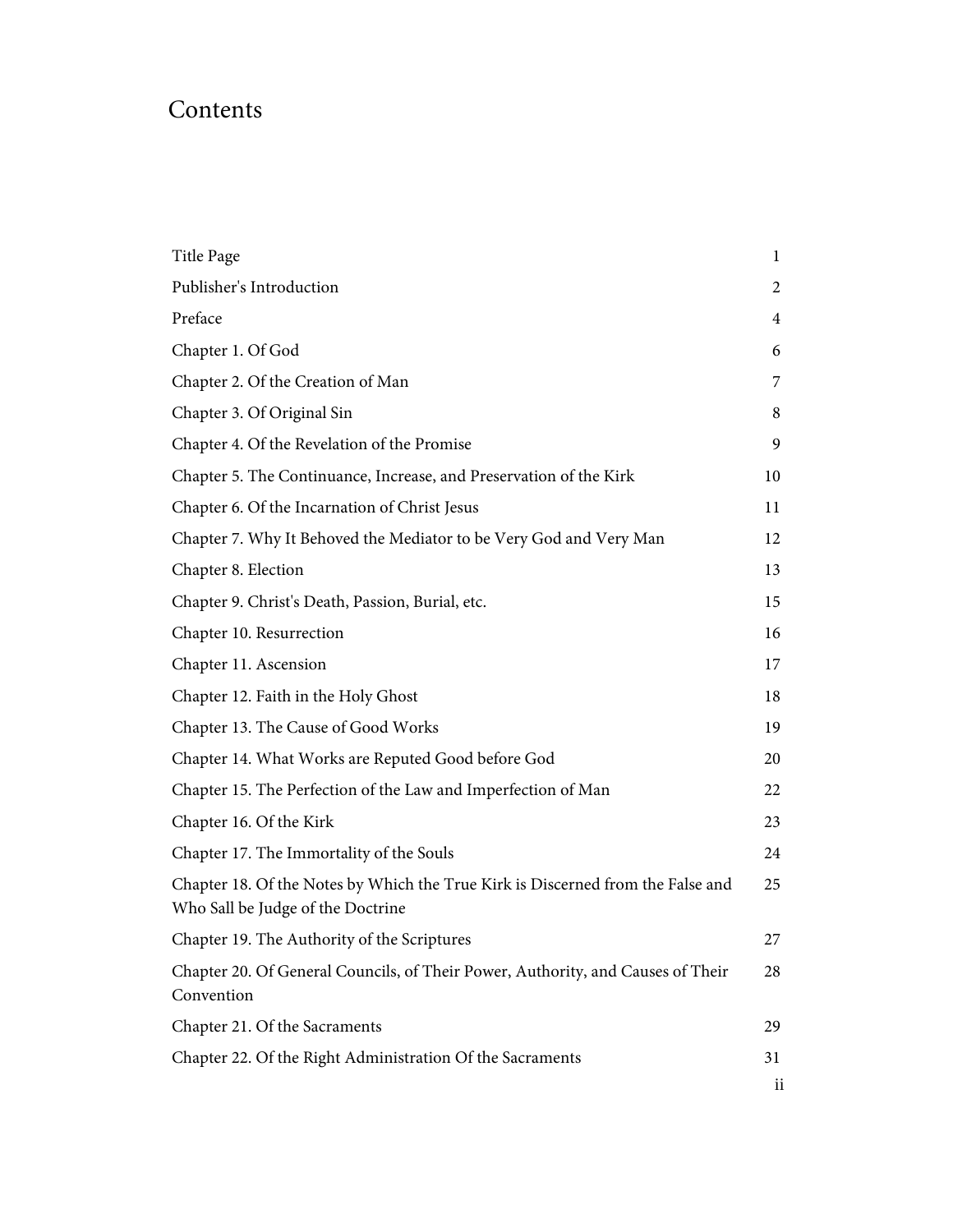| Chapter 23. To Whom the Sacraments Appertain   | 33 |
|------------------------------------------------|----|
| Chapter 24. Of the Civil Magistrate            | 34 |
| Chapter 25. The Gifts Freely Given to the Kirk | 35 |
| Indexes                                        | 37 |
| <b>Index of Scripture References</b>           | 38 |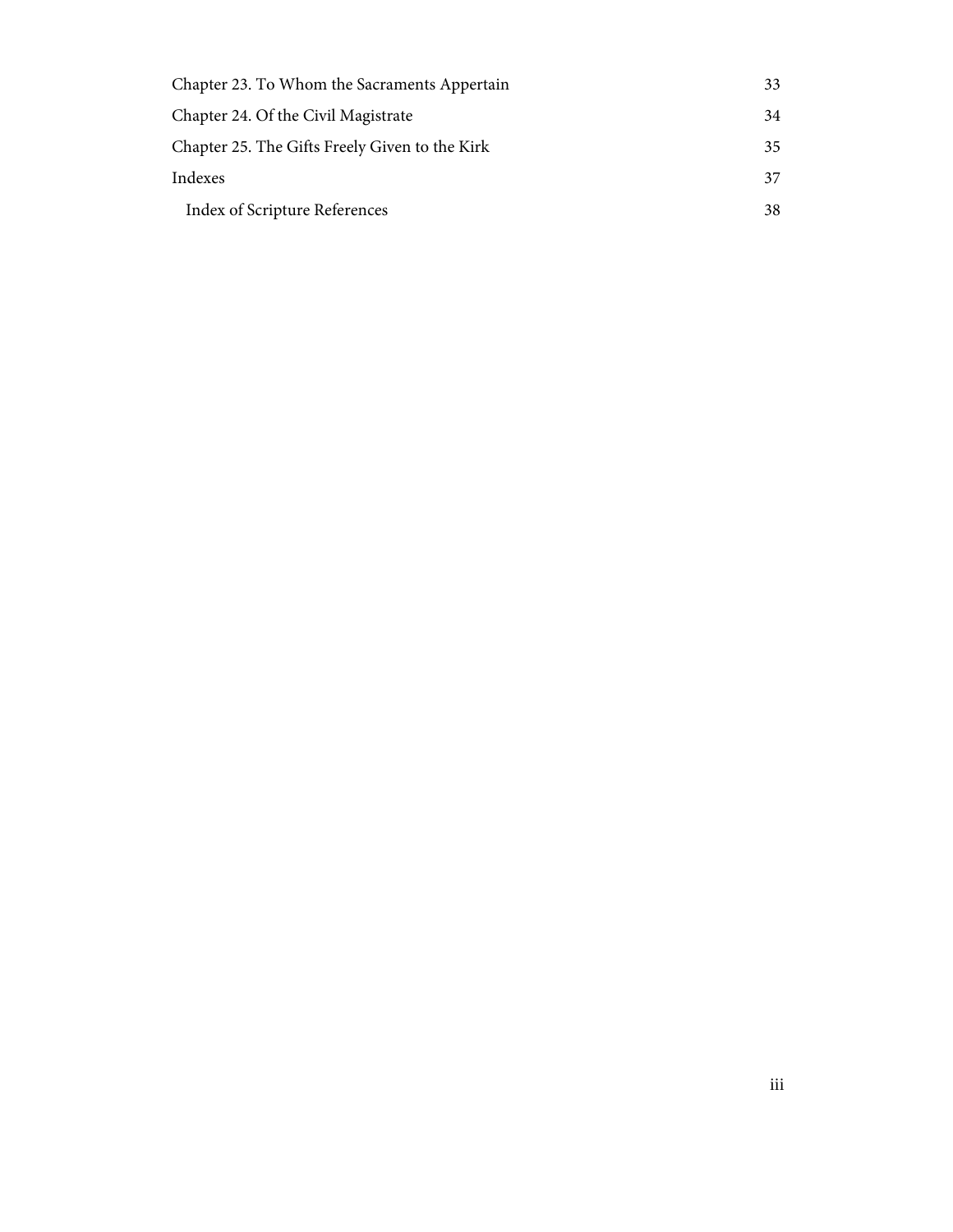

This PDF file is from the Christian Classics Ethereal Library, [www.ccel.org.](http://www.ccel.org) The mission of the CCEL is to make classic Christian books available to the world.

- This book is available in PDF, HTML, ePub, Kindle, and other formats. See [http://www.ccel.org/ccel/anonymous/scotconf.html.](http://www.ccel.org/ccel/anonymous/scotconf.html)
- Discuss this book online at [http://www.ccel.org/node/20608.](http://www.ccel.org/node/20608)

The CCEL makes CDs of classic Christian literature available around the world through the Web and through CDs. We have distributed thousands of such CDs free in developing countries. If you are in a developing country and would like to receive a free CD, please send a request by email to [cd-request@ccel.org.](mailto:cd-request@ccel.org)

The Christian Classics Ethereal Library is a self supporting non-profit organization at Calvin College. If you wish to give of your time or money to support the CCEL, please visit [http://www.ccel.org/give.](http://www.ccel.org/give)

This PDF file is copyrighted by the Christian Classics Ethereal Library. It may be freely copied for non-commercial purposes as long as it is not modified. All other rights are reserved. Written permission is required for commercial use.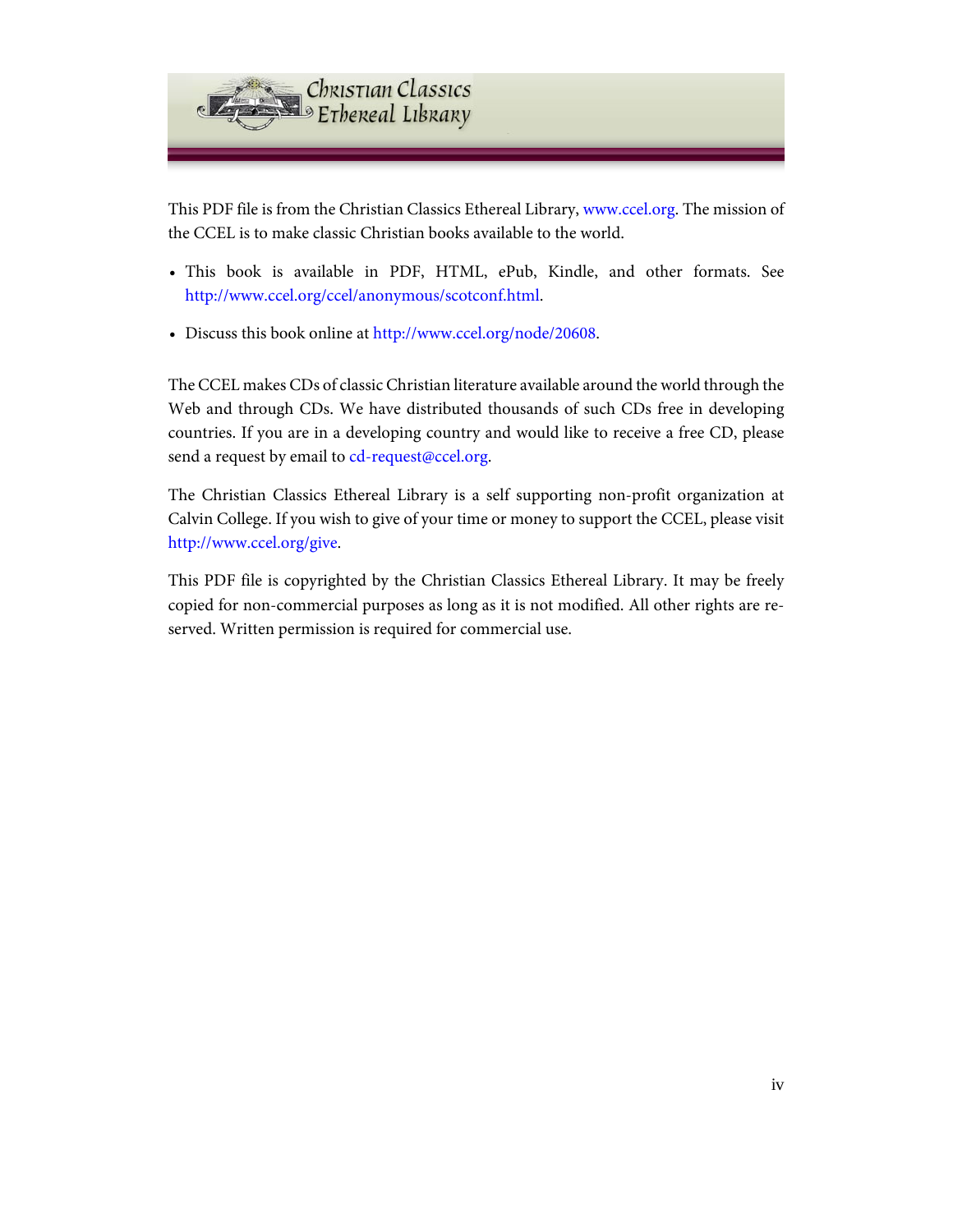## **The Scottish Confession of Faith**

<span id="page-5-0"></span>Copyright ©1993, 1995 by Presbyterian Heritage Publications

The electronic version of this document has been provided as a convenience for our readers. No part of this publication may be transmitted or distributed in any form, or by any means (electronic, mechanical photocopying, or otherwise) without prior permission of the publisher. Inquiries may be directed to: Presbyterian Heritage Publications, P.O. Box 180922, Dallas, Texas 75218, U.S.A. For details about our other publications, please write to us.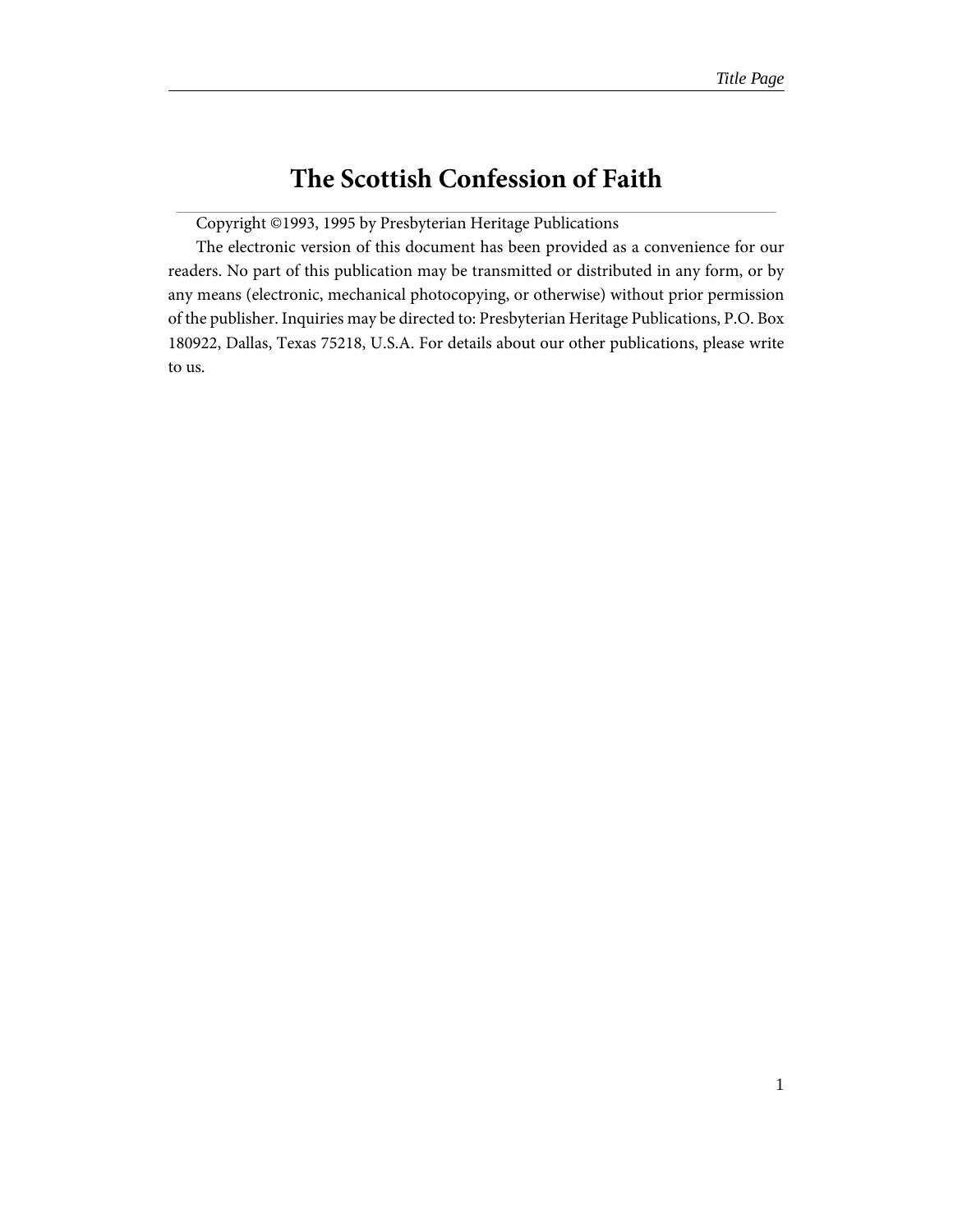#### **Publisher's Introduction**

<span id="page-6-0"></span>In 1559, John Knox returned to his homeland, marking a new effort in the battle to reform Scotland. Throughout the nation, Protestants joined together in a solemn covenant, pledging their lives and fortunes for the cause of Christ.

The Queen Regent, Mary of Guise, was a hardened Papist, and she opposed all endeavours to reform Scotland. The Queen Regent died in 1560, and the Scottish Parliament convened in Edinburgh in August, to address many issues confronting the restless nation.

In the History of the Reformation in Scotland, Knox gives a record of the drama which unfolded. A supplication was laid before the Parliament by the Protestant nobility, decrying the corruptions of Roman Catholicism, and seeking the abolition of Popery. The petition of the Protestants exclaimed, "We offer ourselves to prove, that in all the [rabble of the clergy] there is not one lawful minister, if God's word, the practice of the apostles, and their own ancient laws shall judge of lawful election. We further offer ourselves to prove them all thieves and murderers: yea, rebels and traitors to the lawful authority of empires, kings, and princes; and therefore unworthy to be suffered in any reformed commonwealth.<sup>"1</sup>

In response, the Parliament directed the Protestant noblemen and ministers to draw up "in plain and several heads, the sum of that doctrine which they would maintain, and would desire that present Parliament to establish as wholesome, true, and only necessary to be believed and received within that realm."<sup>2</sup>

Over the next four days, the Scottish Confession was drafted by six ministers: John Winram, John Spottiswoode, John Willock, John Douglas, John Row, and John Knox. On 17 August 1560, the document was read twice, article by article, before the Parliament; and the Protestant ministers stood ready to defend the cause of truth, in the event that any article of belief was assailed.

When the vote was taken, the Confession was ratified, with only a few dissenting voices, who "yet for their dissenting could produce no better reason but, 'We will believe as our fathers believed.' The bishops (papistical, we mean), spake nothing."<sup>3</sup>

The Scottish Confession of 1560 is a lively testimony to the truth. The Church of Scotland approved the Westminster Standards over 80 years later; but the ratification of the Westminster Standards was in no way a repudiation of the previous testimony of the Church. Rather, the combined documents present a united testimony respecting the doctrinal landmarks of the Protes tant Reformation. And since the latter standards are among the offspring of the

<sup>1</sup> John Knox, History of the Reformation in Scotland, in Knox's Works (Edinburgh, 1895), Vol. 2, p. 91.

<sup>2</sup> John Knox, History, in Works, Vol. 2, p.92.

<sup>3</sup> John Knox, History, in Works, Vol. 2, p.121-22, 28.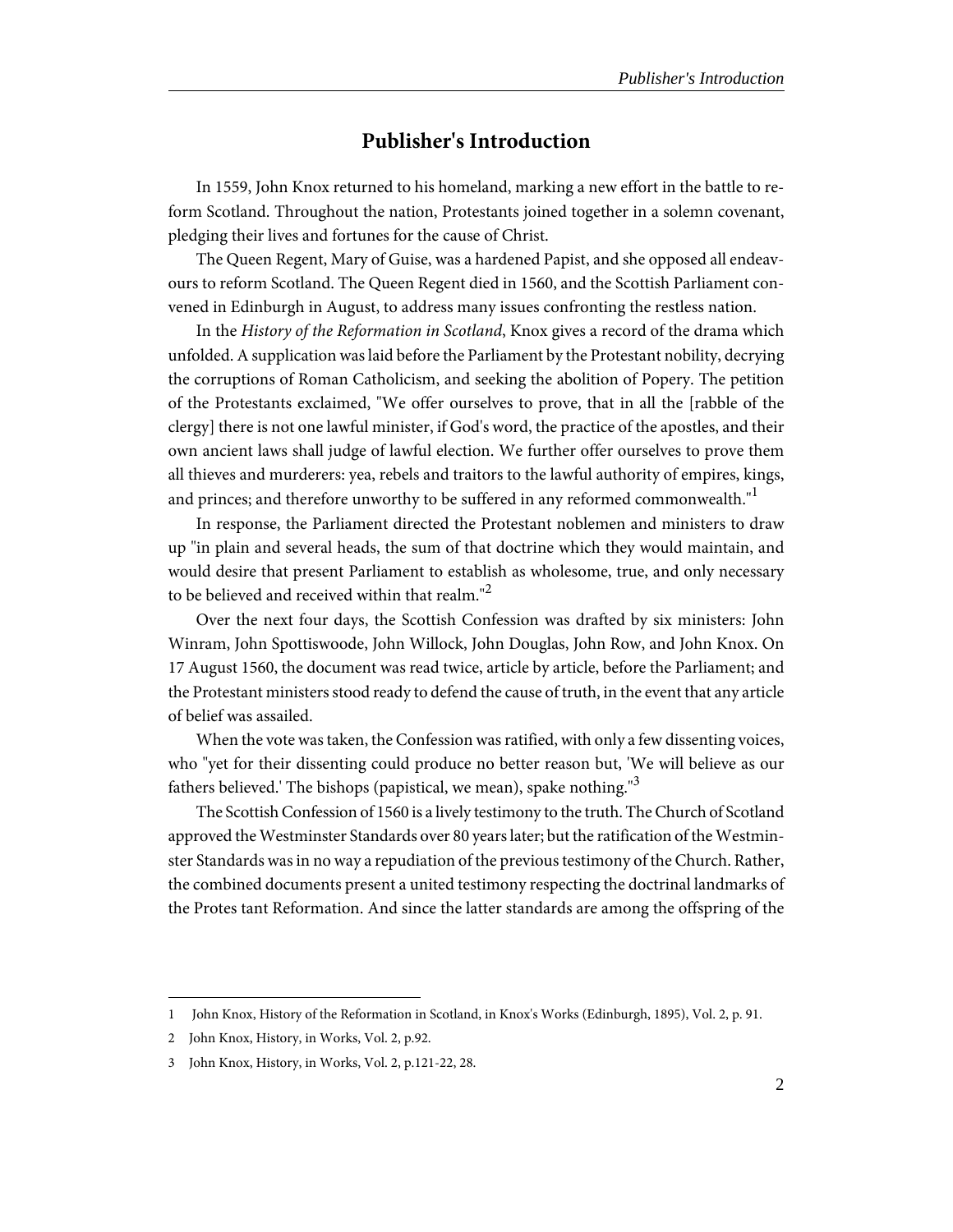former Confession, all persons of the Reformed faith should find it profitable to study the Scottish Confession of 1560.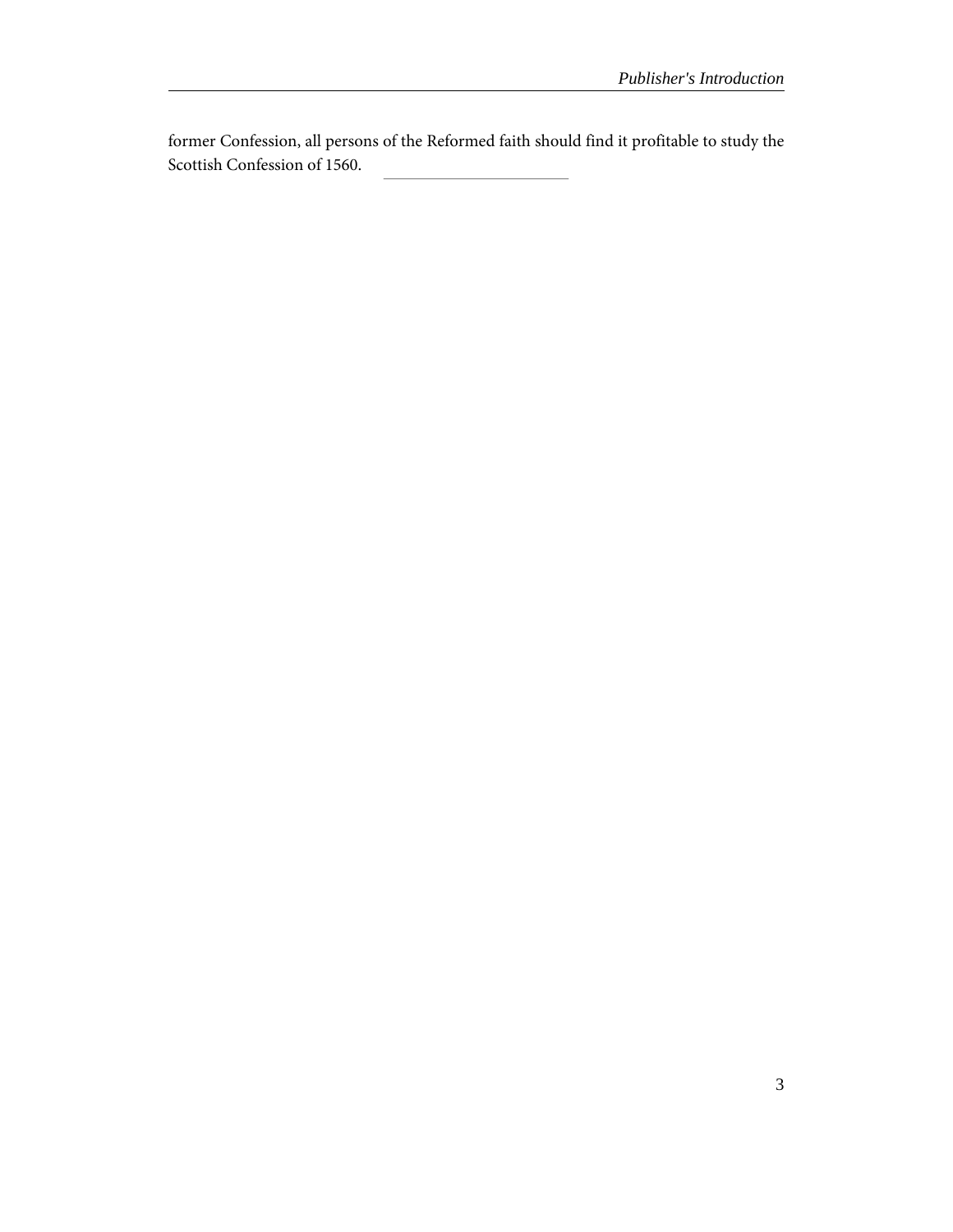## **The Scottish Confession of Faith**

<span id="page-8-1"></span><span id="page-8-0"></span>And these glad tidings of the kingdom shall be preached through the whole world, for a witness unto all nations, and then shall the end come.

[Matthew 24:14](http://www.ccel.org/study/Bible:Matt.24.14)

#### **The Preface**

The Estates of Scotland, with the inhabitants of the same, professing Christ Jesus' holy evangel: to their natural countrymen, and unto all other realms and nations, professing the same Lord Jesus with them, wish grace, mercy, and peace from God the Father of our Lord Jesus Christ, with the spirit of righteous judgment, for salutation, etc.

Long have we thirsted, dear brethren, to have notified unto the world the sum of that doctrine which we profess, and for the which we have sustained infamy and danger. But such has been the rage of Satan against us, and against Christ Jesus' eternal verity lately born amongst us, that to this day no time has been granted unto us to clear our consciences, as most gladly we would have done. For how we have been tossed a whole year past, the most part of Europe (as we suppose) does understand. But seeing that of the infinite goodness of our God (who never suffers his afflicted utterly to be confounded), above expectation, we have obtained some rest and liberty, we could not but set forth this brief and plain confession of such doctrine as is proponed unto us, and as we believe and profess; partly for satisfaction of our brethren, whose hearts, we doubt not, have been and yet are wounded by the despiteful railing of such as yet have not learned to speak well; and partly for stopping of the mouths of impudent blasphemers, who boldly damn that which they have neither heard, nor yet understand.

Not that we judge that the cankered malice of such is able to be cured by this our simple confession. No, we know that the sweet savour of the evangel is, and shall be, death unto the sons of perdition. But we have chief respect to our weak and infirm brethren, to whom we would communicate the bottom of our hearts, lest that they be troubled or carried away by diversity of rumors, which Satan spreads contrary [*against*] us, to the defeating of this our most godly enterprise; protesting that, if any man will note in this our confession any article or sentence repugning to God's holy word, that it would please him of his gentleness, and for Christian charity's sake, to admonish us of the same in writing; and we, of our honour and fidelity, do promise unto him satisfaction from the mouth of God (that is, from his holy scriptures), or else reformation of that which he shall prove to be amiss. For God we take to record in our consciences, that from our hearts we abhor all sects of heresy, and all teachers of erroneous doctrine; and that, with all humility, we embrace the purity of Christ's evangel, which is the only food of our souls; and therefore so precious unto us, that we are determined to suffer the extremity of worldly danger, rather than that we will suffer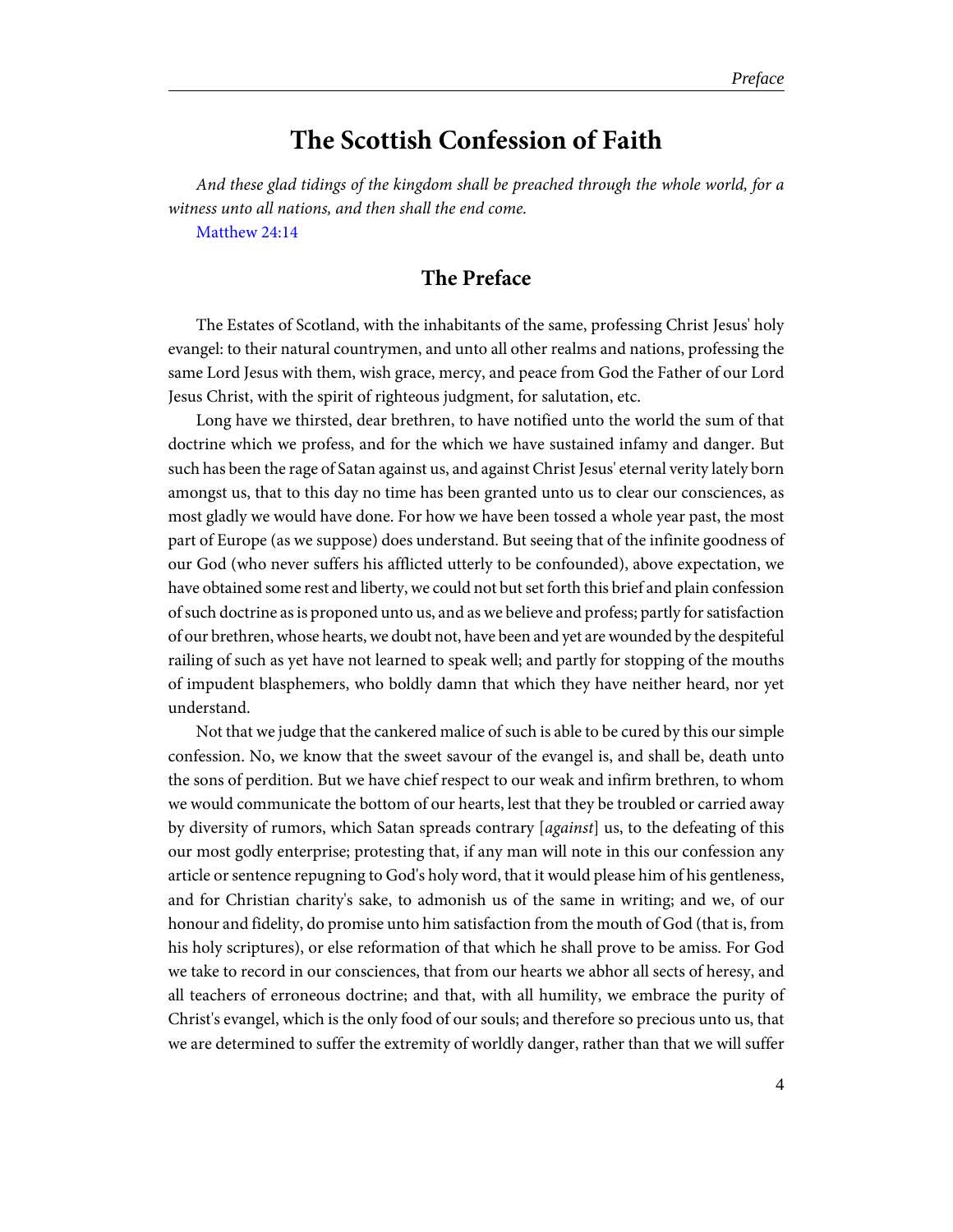ourselves to be defrauded of the same. For hereof we are most certainly persuaded, that whosoever denies Christ Jesus, or is ashamed of him in presence of men, shall be denied before the Father, and before his holy angels. And therefore, by the assistance of the mighty Spirit of the same our Lord Jesus, we firmly purpose to abide to the end, in the confession of this our faith, as by articles follows.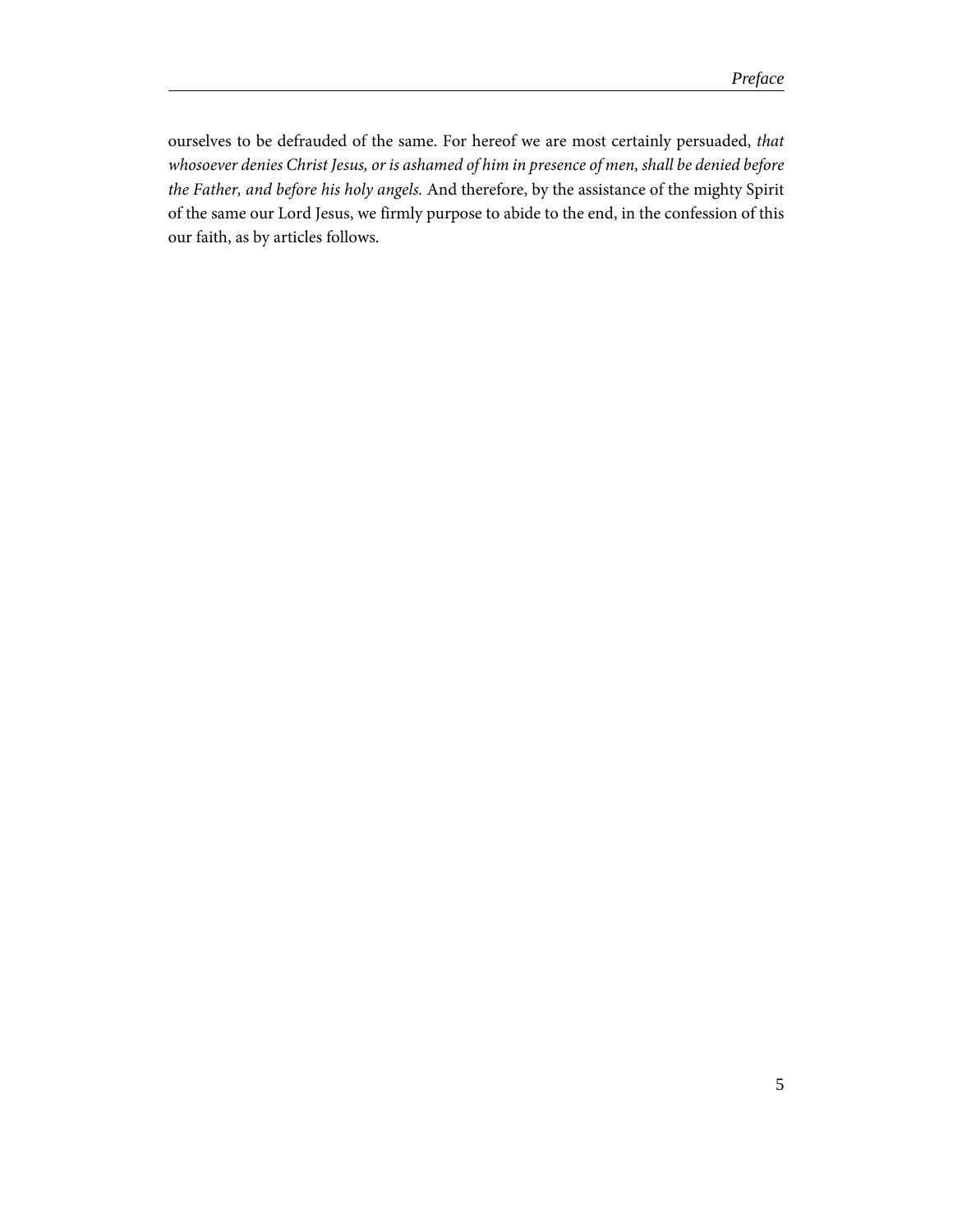## **Chapter 1. Of God**

<span id="page-10-0"></span>We confess and acknowledge one only God, to whom only we must cleave, whom only we must serve, whom only we must worship, and in whom only we must put our trust:<sup>4</sup> who is eternal, infinite, immeasurable, incomprehensible, omnipotent, invisible; $^5$  one in substance, and yet distinct in three persons: the Father, the Son, and the Holy Ghost; $^6$  by whom we confess and believe all things in heaven and in earth, as well visible as invisible, to have been created, to be retained in their being, and to be ruled and guided by his inscrutable Providence, to such end as his eternal wisdom, goodness, and justice has appointed them, to the manifestation of his own glory.<sup>7</sup>

<span id="page-10-4"></span><span id="page-10-3"></span><span id="page-10-2"></span><span id="page-10-1"></span><sup>4</sup> Deut. 6:4; 1 Cor. 8:6; Deut. 4:35; Isa. 44:5-6.

<sup>5</sup> 1 Tim. 1:17; 1 Kings 8:27; 2 Chron. 6:18; Ps. 139:7-8; Gen. 17:1; 1 Tim. 6:15-16; Ex. 3:14-15.

<sup>6</sup> Matt. 28:19; 1 John 5:7.

<sup>7</sup> Gen. 1:1; Heb. 11:3; Acts 17:28; Prov. 16:4.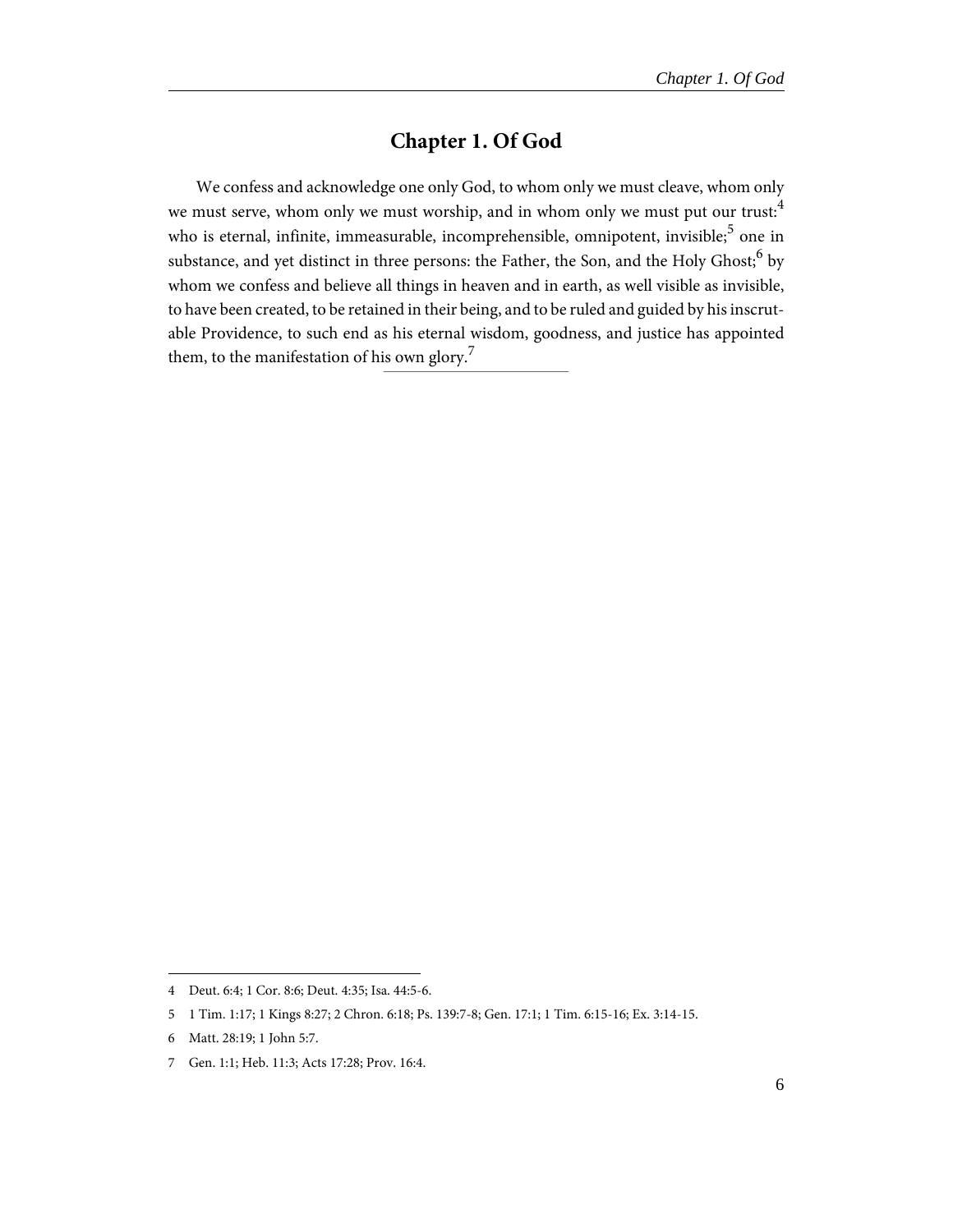## **Chapter 2. Of the Creation of Man**

<span id="page-11-0"></span>We confess and acknowledge this our God to have created man (to wit, our first father Adam) to his own image and similitude, to whom he gave wisdom, lordship, justice, free will, and clear knowledge of himself; so that in the whole nature of man there could be noted no imperfection:<sup>8</sup> from which honour and perfection man and woman did both fall; the woman being deceived by the serpent, and man obeying the voice of the woman: both conspiring against the Sovereign Majesty of God, who in expressed words had before threatened death, if they presumed to eat of the forbidden tree.<sup>9</sup>

<span id="page-11-2"></span><span id="page-11-1"></span><sup>8</sup> Gen. 1:26-28; Col. 3:10; Eph. 4:24.

<sup>9</sup> Gen. 3:6; 2:17.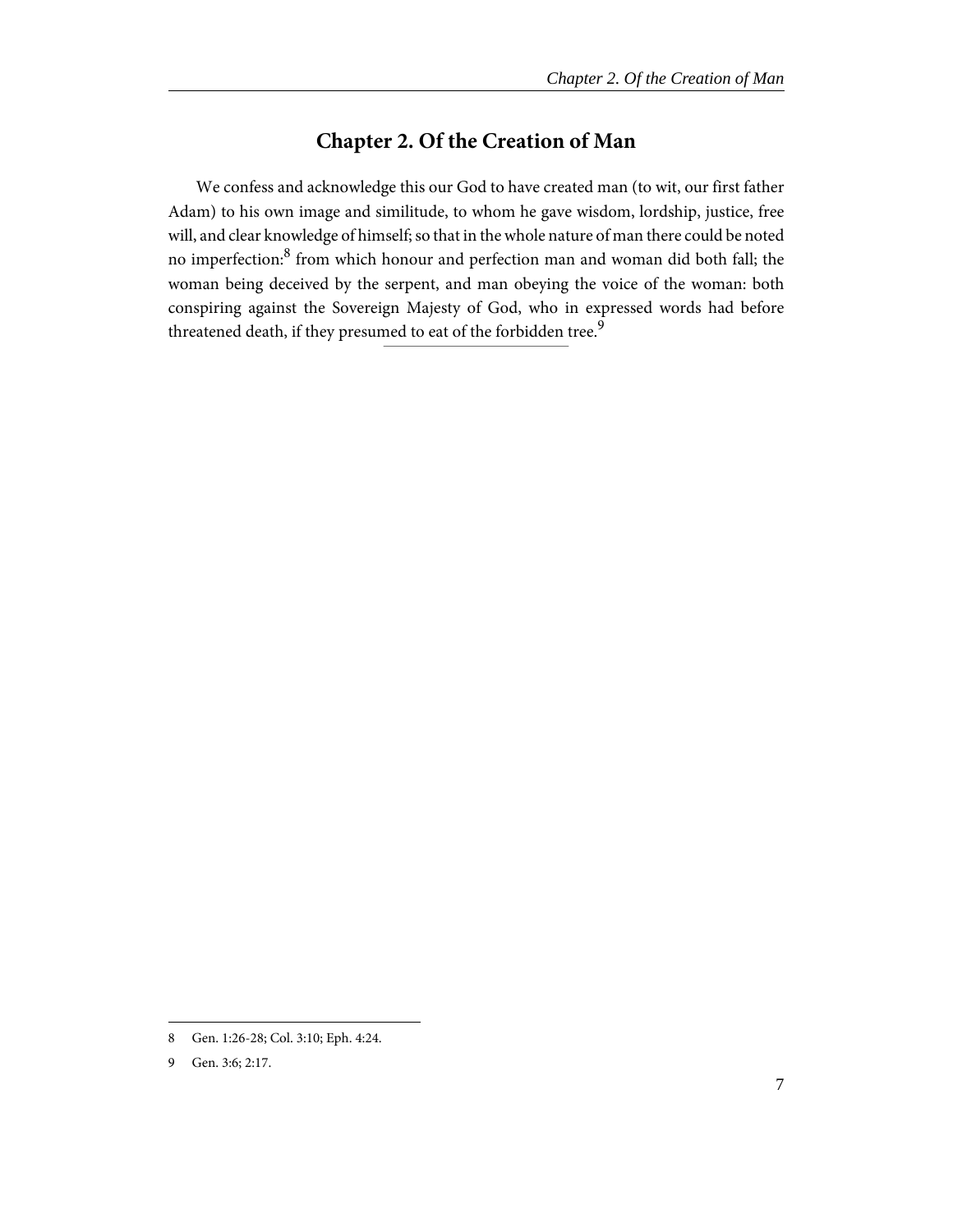## **Chapter 3. Of Original Sin**

<span id="page-12-0"></span>By which transgression, commonly called Original Sin, was the image of God utterly defaced in man; and he and his posterity of nature became enemies to God, slaves to Satan, and servants to sin;<sup>10</sup> insomuch that death everlasting has had, and shall have, power and dominion over all that have not been, are not, or shall not be regenerated from above: which regeneration is wrought by the power of the Holy Ghost, working in the hearts of the elect of God an assured faith in the promise of God, revealed to us in his word; by which faith we apprehend Christ Jesus, with the graces and benefits promised in him.<sup>11</sup>

<span id="page-12-2"></span><span id="page-12-1"></span><sup>10</sup> Ps. 51:5; Rom. 5:10; 7:5; 2 Tim. 2:26; Eph. 2:1-3.

<sup>11</sup> Rom. 5:14,21; 6:23; John 3:5; Rom. 5:1; Phil. 1:29.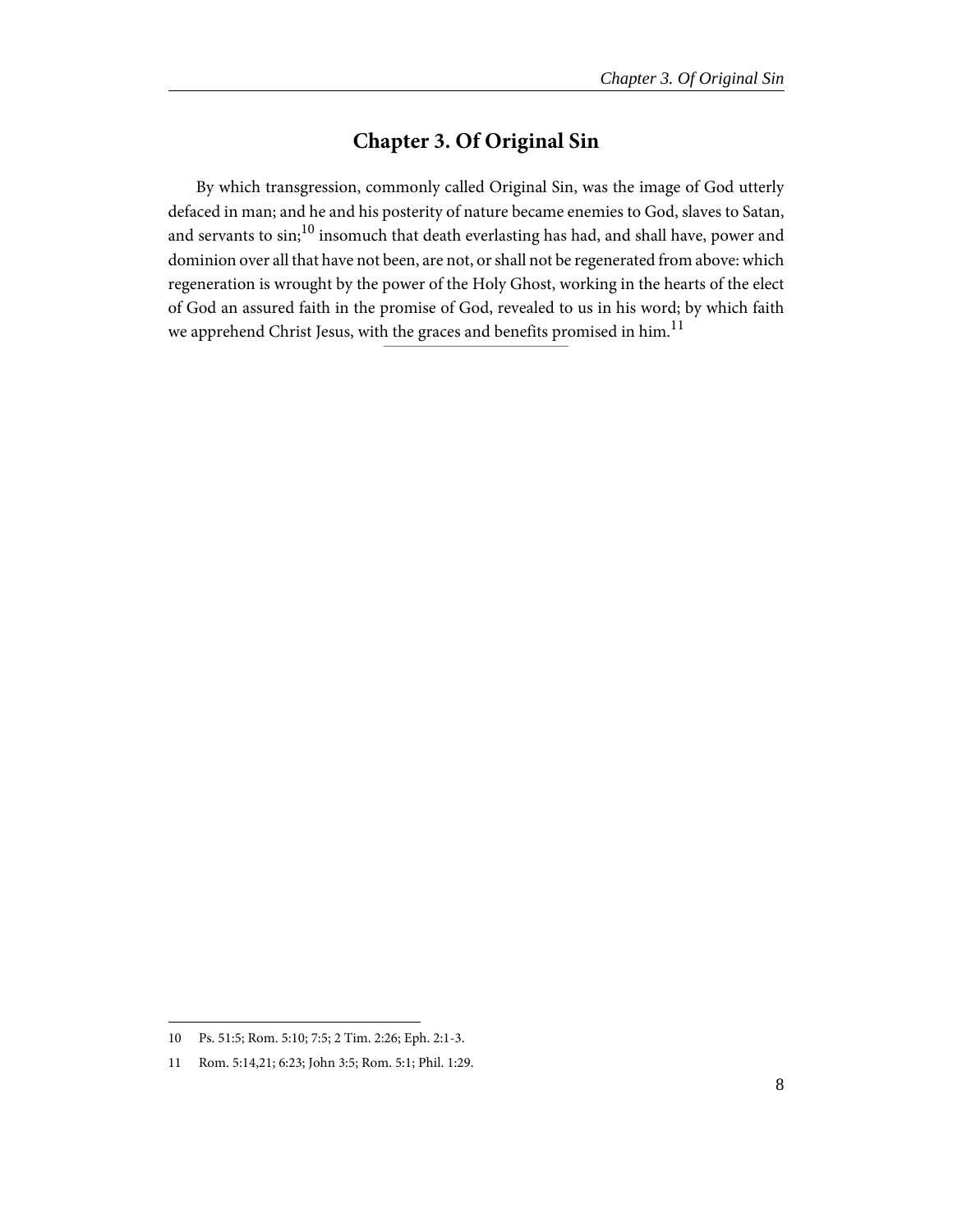## **Chapter 4. Of the Revelation of the Promise**

<span id="page-13-0"></span>For this we constantly believe: that God, after the fearful and horrible defection of man from his obedience, did seek Adam again, call upon  $\lim_{n \to \infty} 1^2$  rebuke his sin, convict him of the same, and in the end made unto him a most joyful promise: to wit, that the seed of the woman should break down the serpent's head<sup>13</sup> that is, he should destroy the works of the Devil. Which promise, as it was repeated and made more clear from time to time, so was it embraced with joy, and most constantly received of all the faithful, from Adam to Noah, from Noah to Abraham, from Abraham to David, and so forth to the incarnation of Christ Jesus: all (we mean the faithful fathers) under the law did see the joyful days of Christ Jesus, and did rejoice.<sup>14</sup>

<span id="page-13-3"></span><span id="page-13-2"></span><span id="page-13-1"></span><sup>12</sup> Gen. 3:9.

<sup>13</sup> Gen. 3:15.

<sup>14</sup> Gen. 12:3; 15:5-6; 2 Sam. 7:14; Isa. 7:14; 9:6; Hag. 2:6; John 8:56.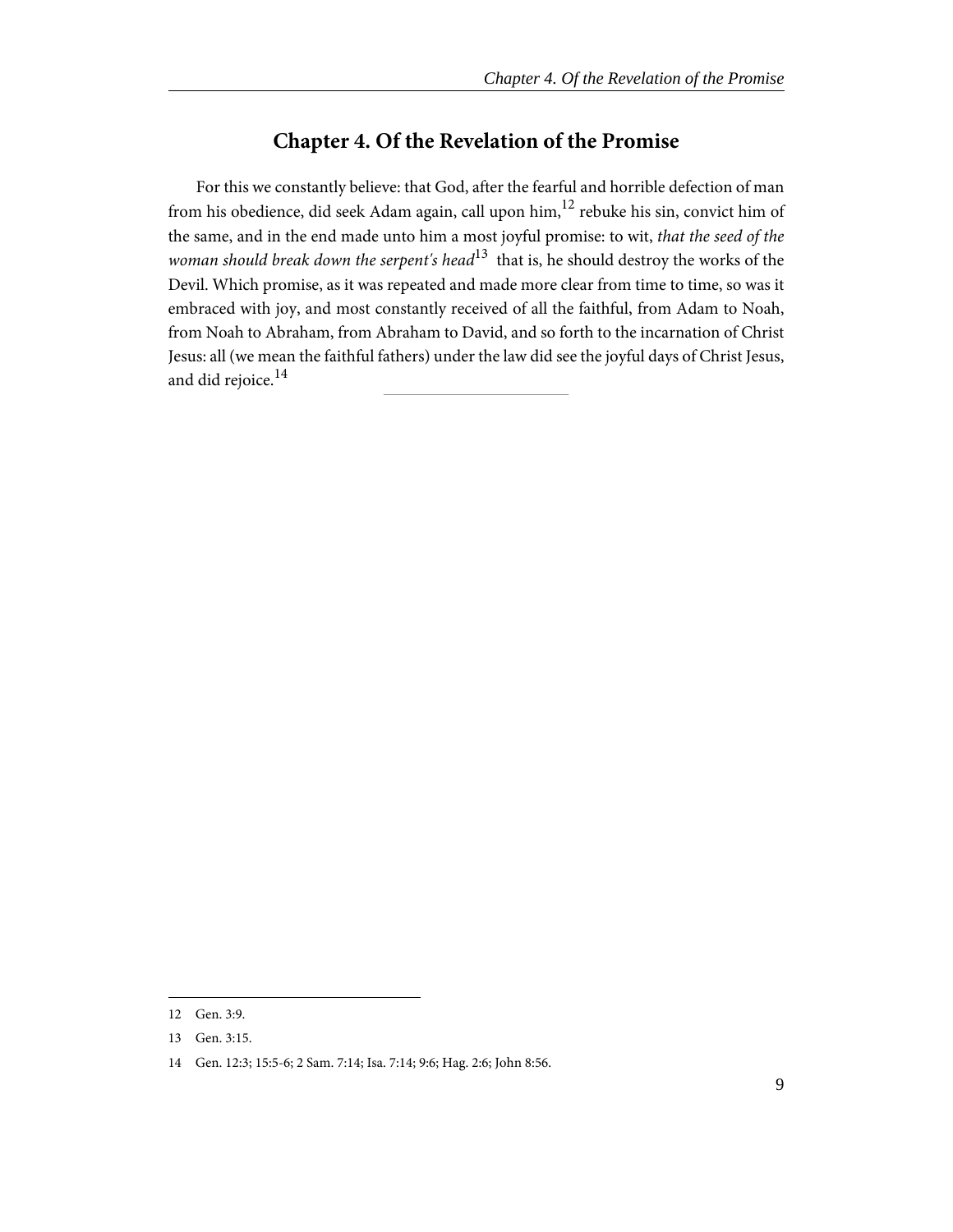## <span id="page-14-0"></span>**Chapter 5. The Continuance, Increase, and Preservation of the Kirk**

We most constantly believe that God preserved, instructed, multiplied, honoured, decored, and from death called to life his kirk in all ages, from Adam, till the coming of Christ Jesus in the flesh.<sup>15</sup> For Abraham he called from his father's country; him he instructed; his seed he multiplied;  $^{16}$  the same he marvelously preserved, and more marvelously delivered from the bondage and tyranny of Pharaoh;<sup>17</sup> to them he gave his laws, constitutions, and ceremonies;<sup>18</sup> them he possessed in the land of Canaan;<sup>19</sup> to them, after Judges and after Saul, he gave David to be king, to whom he made promise, that of the fruit of his loins should one sit for ever upon his regal seat.<sup>20</sup> To this same people, from time to time, he sent prophets to reduce them to the right way of their  $God<sub>1</sub><sup>21</sup>$  from the which often times they declined by idolatry. And albeit for their stubborn contempt of justice, he was compelled to give them in the hands of their enemies, $^{22}$  as before was threatened by the mouth of Moses,<sup>23</sup> insomuch that the holy city was destroyed, the temple burnt with fire,<sup>24</sup> and the whole land left desolate the space of seventy years;<sup>25</sup> yet of mercy did he reduce them again to Jerusalem, where the city and temple were reedified, and they, against all temptations and assaults of Satan, did abide till the Messiah came, according to the promise.<sup>26</sup>

- <span id="page-14-11"></span><span id="page-14-5"></span><span id="page-14-4"></span><span id="page-14-2"></span><span id="page-14-1"></span>15 Ezek. 6:6-14.
- <span id="page-14-6"></span>16 Gen. 12:1; 13:1.
- <span id="page-14-7"></span>17 Ex. 1, etc.
- <span id="page-14-8"></span>18 Josh. 1:3; 23:4.
- <span id="page-14-3"></span>19 1 Sam. 10:1; 16:13.
- <span id="page-14-9"></span>20 2 Sam. 7:12.
- <span id="page-14-12"></span><span id="page-14-10"></span>21 2 Kings 17:13-19.
- 22 2 Kings 24:3-4.
- 23 Deut. 28:36, 48.
- 24 2 Kings 25.
- 25 Dan. 9:2.
- 26 Jer. 30; Ezra 1, etc.; Hag. 1:14; 2:7-9; Zech. 3:8.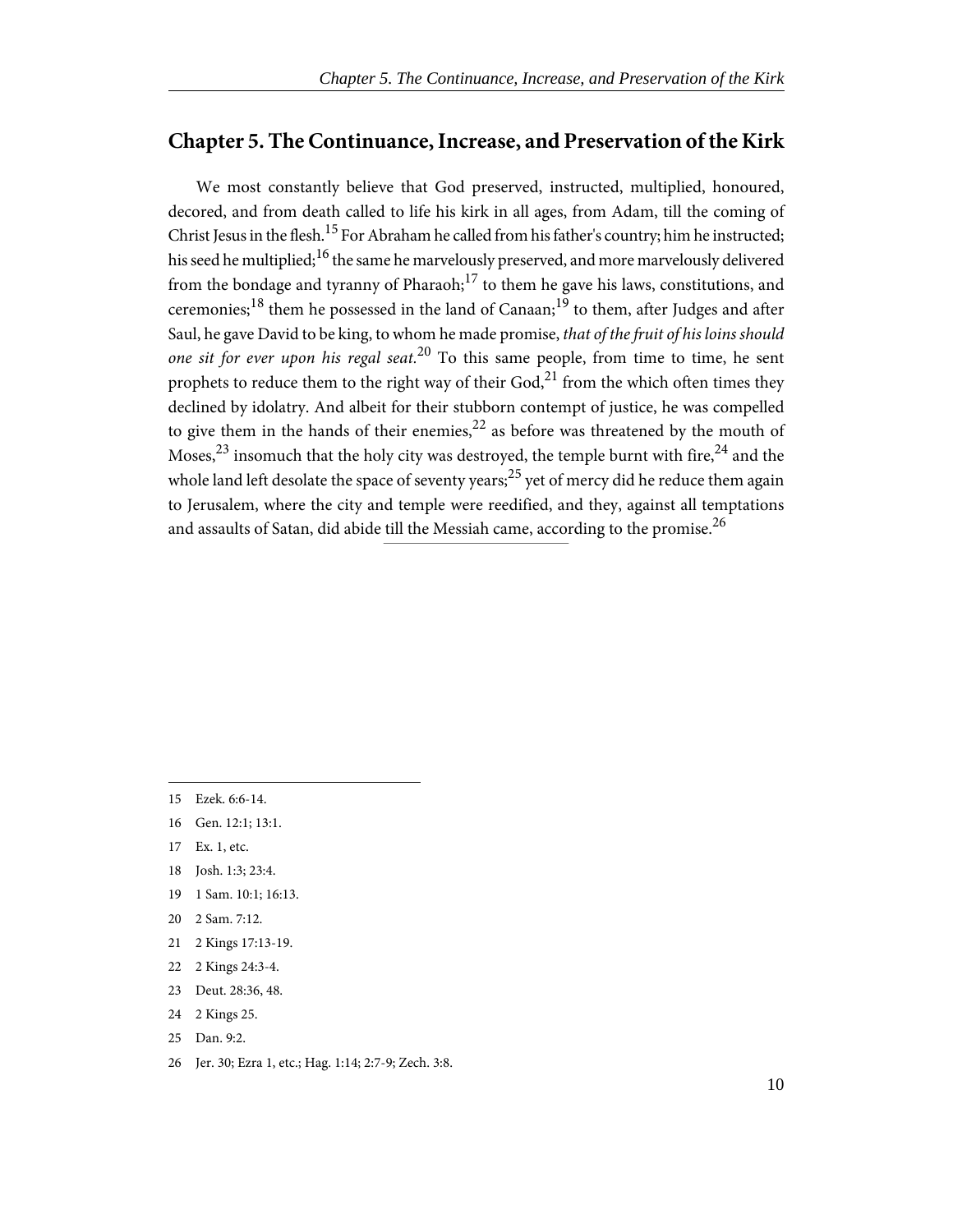## **Chapter 6. Of the Incarnation of Christ Jesus**

<span id="page-15-0"></span>When the fulness of time came, God sent his  $Son^{27}$  his Eternal Wisdom, the substance of his own glory, in this world who took the nature of manhood of the substance of woman: to wit, of a virgin, and that by operation of the Holy Ghost.<sup>28</sup> And so was born the just seed of David, the angel of the great counsel of God; the very Messiah promised, whom we confess and acknowledge Immanuel; very God and very man, two perfect natures united and joined in one person.<sup>29</sup> By which our confession we damn the damnable and pestilent heresies of Arius, Marcion, Eutyches, Nestorius, and such others as either deny the eternity of his Godhead, or the verity of his human nature, either confound them, either yet divide them.

<span id="page-15-3"></span><span id="page-15-2"></span><span id="page-15-1"></span><sup>27</sup> Gal. 4:4.

<sup>28</sup> Luke 1:31; Matt. 1:18; 2:1; Rom. 1:3; John 1:45; Matt. 1:23.

<sup>29</sup> 1 Tim. 2:5.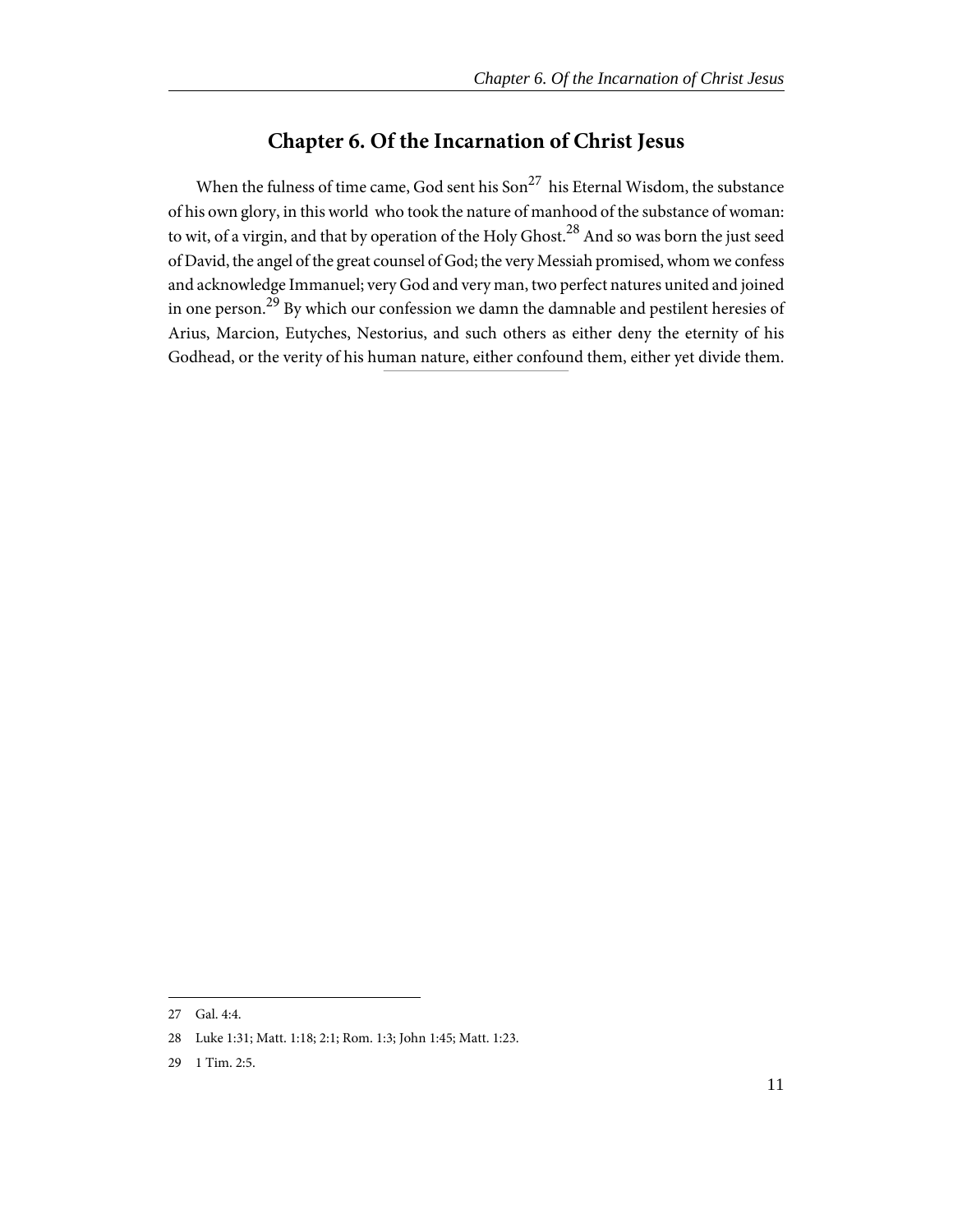## <span id="page-16-0"></span>**Chapter 7. Why It Behoved the Mediator to be Very God and Very Man**

We acknowledge and confess that this most wondrous conjunction betwixt the Godhead and the manhood in Christ Jesus did proceed from the eternal and immutable decree of God, whence also our salvation springs and depends.  $^{\rm 30}$ 

<span id="page-16-1"></span><sup>30</sup> Eph. 1:3-6.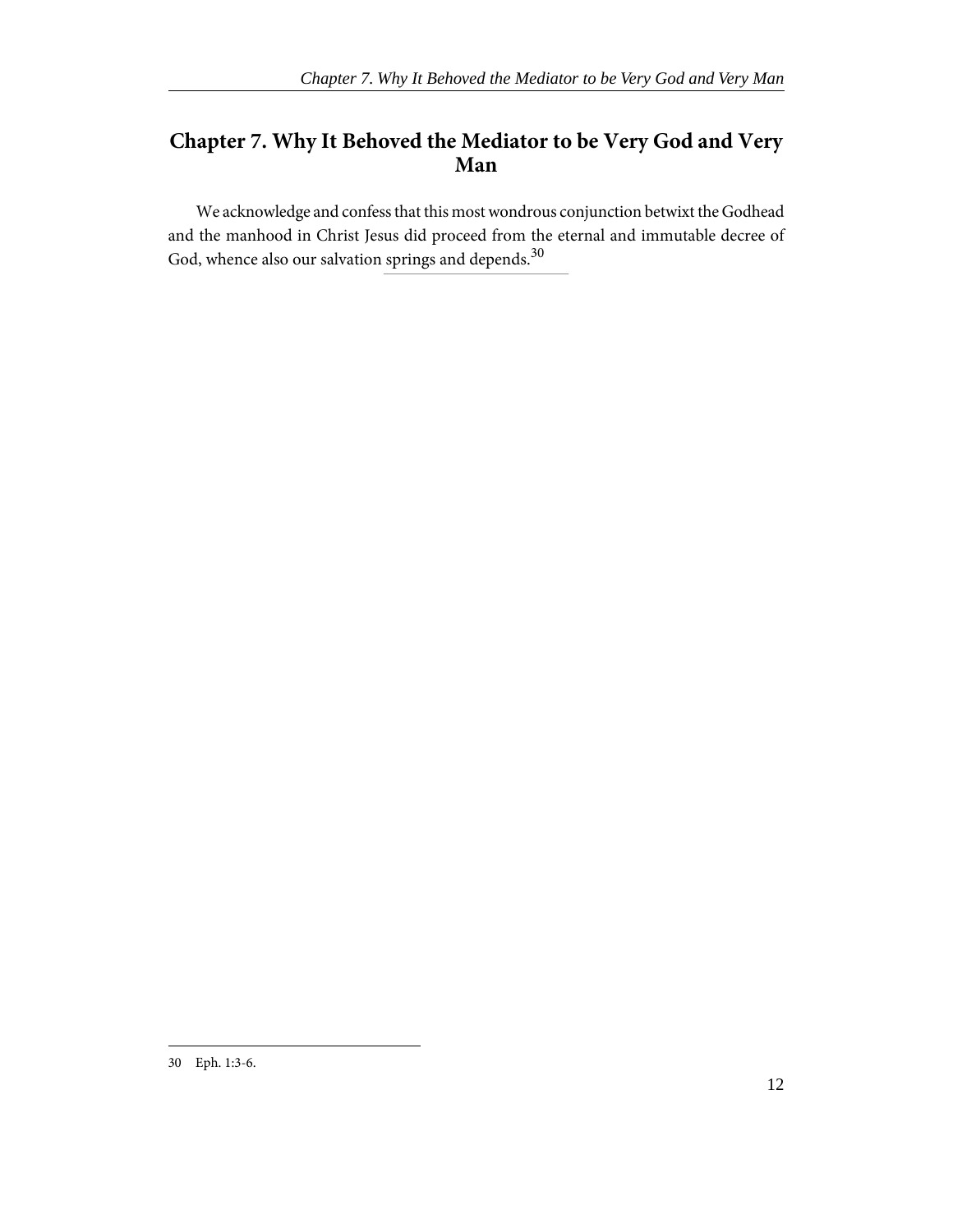## **Chapter 8. Election**

<span id="page-17-0"></span>For that same Eternal God and Father, who of mere grace elected us in Christ Jesus his Son, before the foundation of the world was laid,  $31$  appointed him to be our Head,  $32$  our Brother,<sup>33</sup> our Pastor, and great Bishop of our souls.<sup>34</sup> But because that the enmity betwixt the justice of God and our sins was such that no flesh by itself could or might have attained unto God,<sup>35</sup> it behoved that the Son of God should descend unto us, and take himself a body of our body, flesh of our flesh, and bone of our bones, and so become the perfect Mediator betwixt God and man;<sup>36</sup> giving power to so many as believe in him to be the sons of God,  $37$  as himself does witness: I pass up to my Father and unto your Father, to my God, and unto your God.<sup>38</sup> By which most holy fraternity, whatsoever we have lost in Adam is restored to us again.<sup>39</sup> And for this cause are we not afraid to call God our Father,<sup>40</sup> not so much that [because] he has created us (which we have common with the reprobate), $^{41}$  as for that he has given to us his only Son to be our brother,  $^{42}$  and given unto us grace to acknowledge and embrace him for our only Mediator, as before is said.

It behoved further the Messiah and Redeemer to be very God and very Man, because he was to underlie the punishment due for our transgressions, and to present himself in the presence of his Father's judgments, as in our person, to suffer for our transgression and disobedience,  $43$  by death, to overcome him that was author of death. But because the only Godhead could not suffer death,  $^{44}$  neither yet could the only manhead overcome the same, he joined both together in one person, that the imbecility [weakness] of the one should suffer, and be subject to death (which we had deserved), and the infinite and invincible

- <span id="page-17-6"></span>34 Heb. 13:20; 1 Pet. 2:24; 5:4.
- <span id="page-17-9"></span>35 Ps. 130:3; 143:2.
- <span id="page-17-10"></span>36 1 Tim. 2:5.
- <span id="page-17-8"></span>37 John 1:12.
- <span id="page-17-13"></span>38 John 20:17.
- <span id="page-17-7"></span><span id="page-17-3"></span>39 Rom. 5:17-19.
- 40 Rom. 8:15; Gal. 4:5-6.
- 41 Acts 17:26.
- 42 Heb. 2:11-12.
- 43 1 Pet. 3:18; Isa. 53:8.
- 44 Acts 2:24.

<span id="page-17-14"></span><span id="page-17-11"></span><span id="page-17-4"></span><span id="page-17-2"></span><span id="page-17-1"></span><sup>31</sup> Eph. 1:11; Matt. 25:34.

<span id="page-17-12"></span><sup>32</sup> Eph. 1:22-23.

<span id="page-17-5"></span><sup>33</sup> Heb. 2:7-8, 11-12; Ps. 22:22.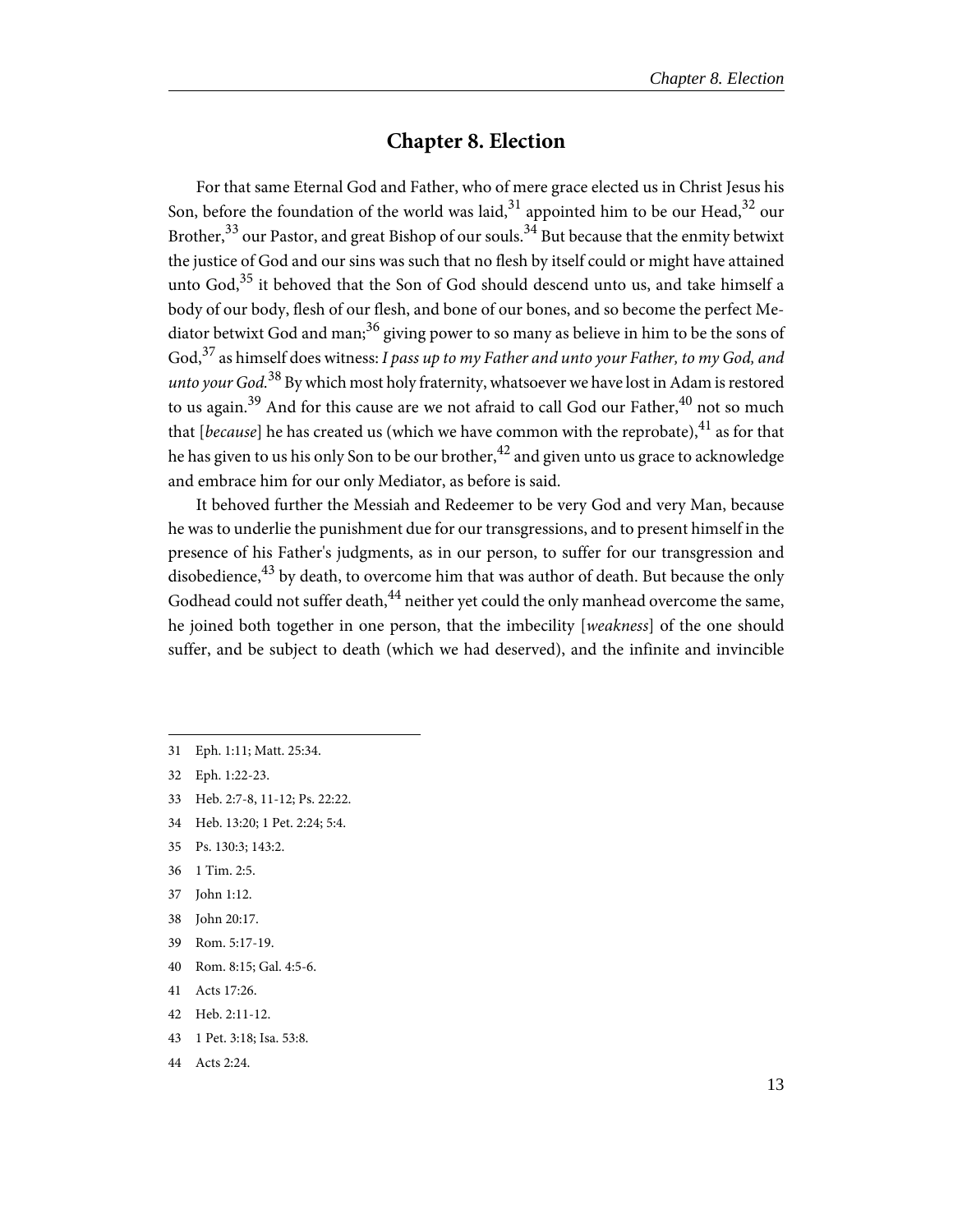power of the other (to wit, of the Godhead) should triumph and purchase to us life, liberty, and perpetual victory. $^{45}$  And so we confess, and most undoubtedly believe.

<span id="page-18-0"></span><sup>45</sup> John 1:2.; Acts 20:20; 1 Tim. 3:16; John 3:16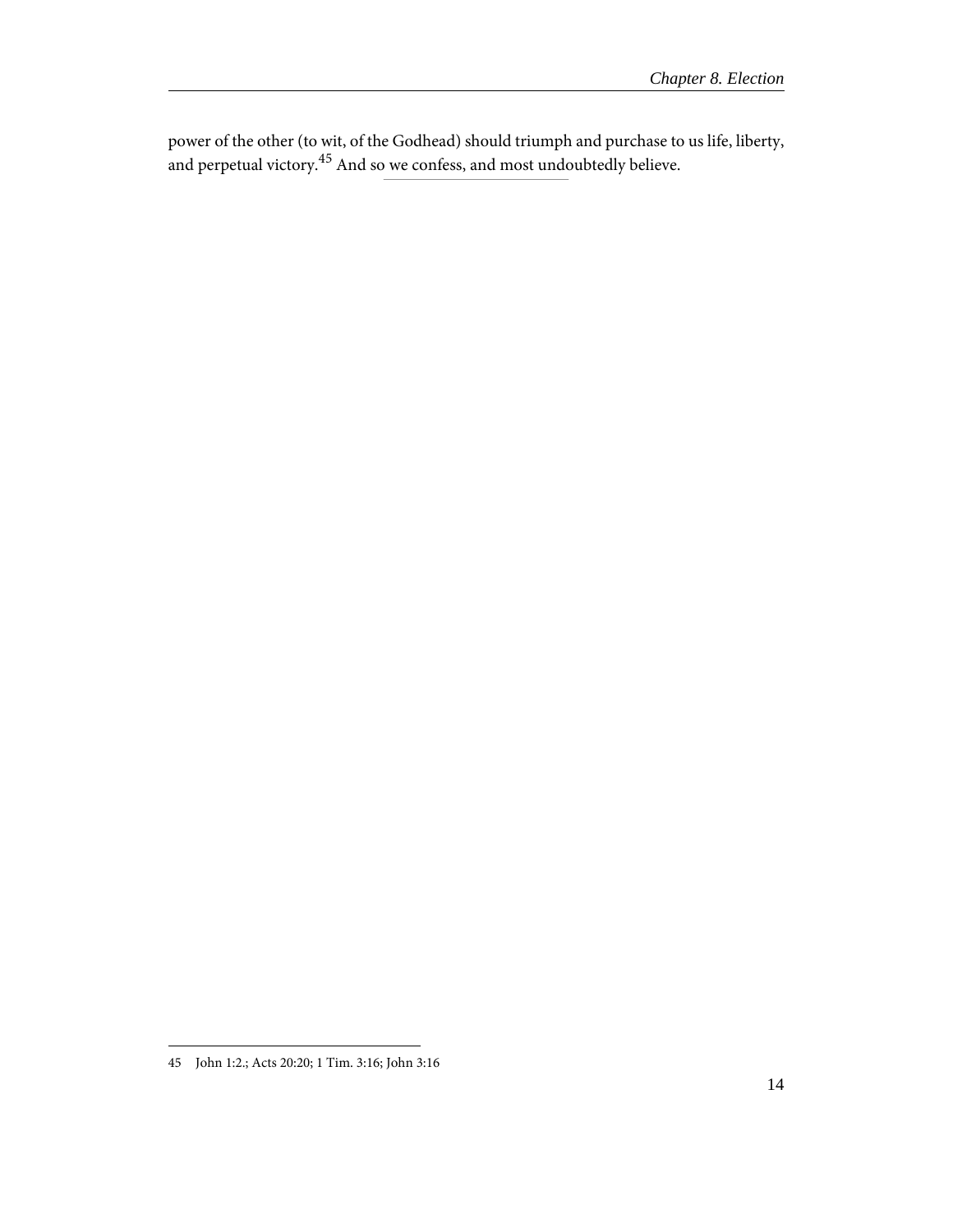#### **Chapter 9. Christ's Death, Passion, Burial, etc.**

<span id="page-19-0"></span>[We confess] That our Lord Jesus Christ offered himself a voluntary sacrifice unto his Father for us;<sup>46</sup> that he suffered contradiction of sinners; that he was wounded and plagued for our transgressions;<sup>47</sup> that he, being the clean and innocent Lamb of God,<sup>48</sup> was damned in the presence of an earthly judge,  $49$  that we should be absolved before the tribunal seat of our God;<sup>50</sup> that he suffered not only the cruel death of the cross (which was accursed by the sentence of God),<sup>51</sup> but also that he suffered for a season the wrath of his Father,<sup>52</sup> which sinners had deserved. But yet we avow, that he remained the only and well-beloved and blessed Son of his Father, even in the midst of his anguish and torment, which he suffered in body and soul, to make the full satisfaction for the sins of the people.<sup>53</sup> After the which, we confess and avow, that there remains no other sacrifice for  $\sin$ <sup>54</sup> which if any affirm, we nothing doubt to avow that they are blasphemers against Christ's death, and the everlasting purgation and satisfaction purchased to us by the same.

- <span id="page-19-6"></span>49 Matt. 27:11,26; Mark 15; Luke 23.
- <span id="page-19-8"></span>50 Gal. 3:13.
- 51 Deut. 21:23.
- 52 Matt. 26:38-39.
- 53 2 Cor. 5:21.
- 54 Heb. 9:12; 10:14.

<span id="page-19-9"></span><span id="page-19-7"></span><span id="page-19-5"></span><span id="page-19-4"></span><span id="page-19-2"></span><sup>46</sup> Heb. 10:1-12.

<span id="page-19-1"></span><sup>47</sup> Isa. 53:5; Heb. 12:3.

<span id="page-19-3"></span><sup>48</sup> John 1:29.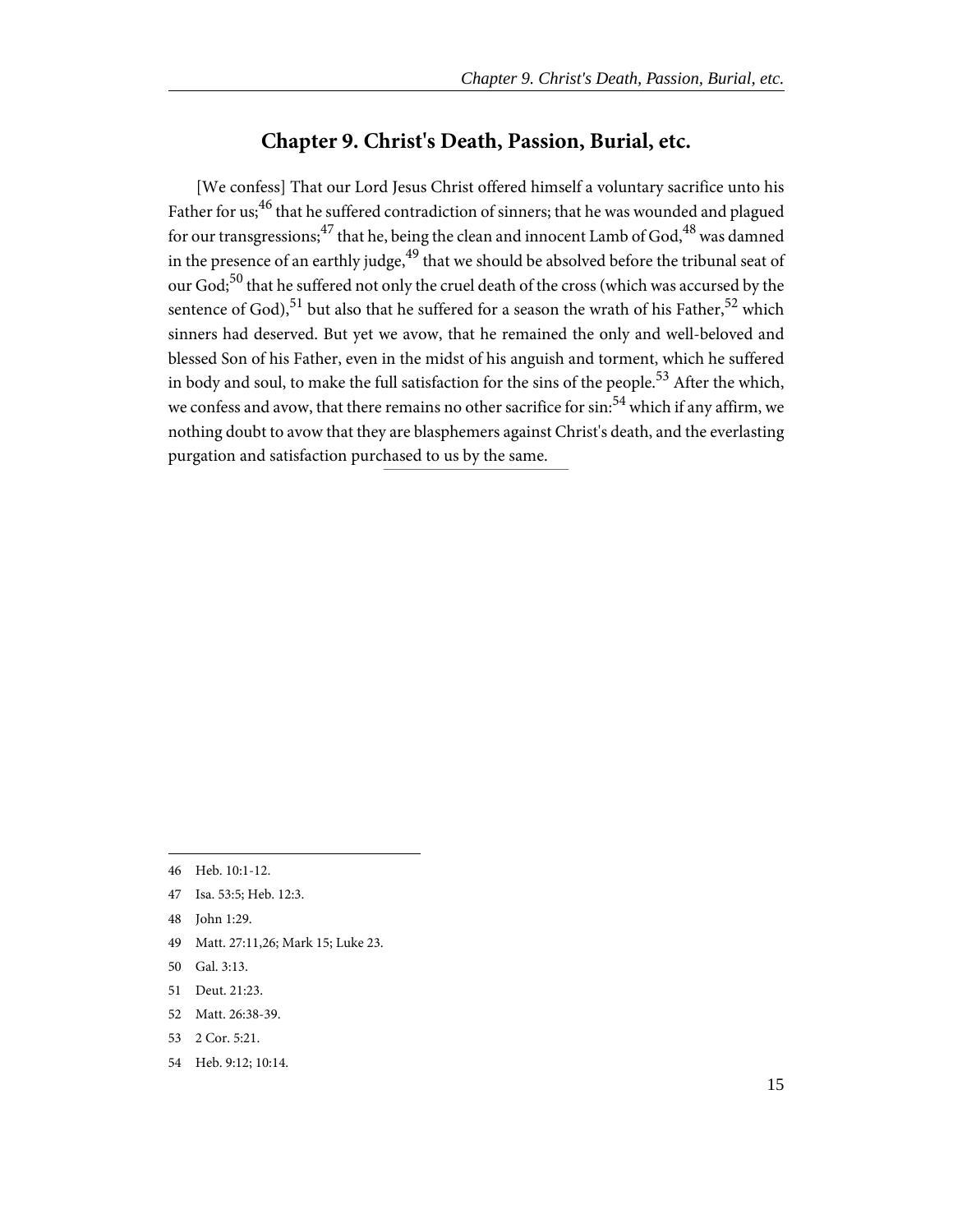## **Chapter 10. Resurrection**

<span id="page-20-0"></span>We undoubtedly believe that, insomuch as it was impossible that the dolours of death should retain in bondage the Author of life;<sup>55</sup> that our Lord Jesus Christ crucified, dead, and buried, who descended into hell, did rise again for our justification,<sup>56</sup> and destroying him who was the author of death, brought life again to us that were subject to death and to the bondage of the same.<sup>57</sup> We know that his resurrection was confirmed by the testimony of his very enemies;<sup>58</sup> by the resurrection of the dead, whose sepulchres did open, and they did arise and appear to many within the city of Jerusalem.<sup>59</sup> It was also confirmed by the testimony of angels, $60$  and by the senses and judgments of his apostles, and of others, who had conversation, and did eat and drink with him after his resurrection.<sup>61</sup>

- 59 Matt. 27:52-53.
- 60 Matt. 28:5-6.
- 61 John 20:27; 21:7,12-13; Luke 24:41-43.

<span id="page-20-7"></span><span id="page-20-6"></span><span id="page-20-5"></span><span id="page-20-2"></span><span id="page-20-1"></span><sup>55</sup> Acts 2:24.

<span id="page-20-3"></span><sup>56</sup> Acts 3:26; Rom. 6:5, 9; 4:25.

<span id="page-20-4"></span><sup>57</sup> Heb. 2:14-15.

<sup>58</sup> Matt. 28:4.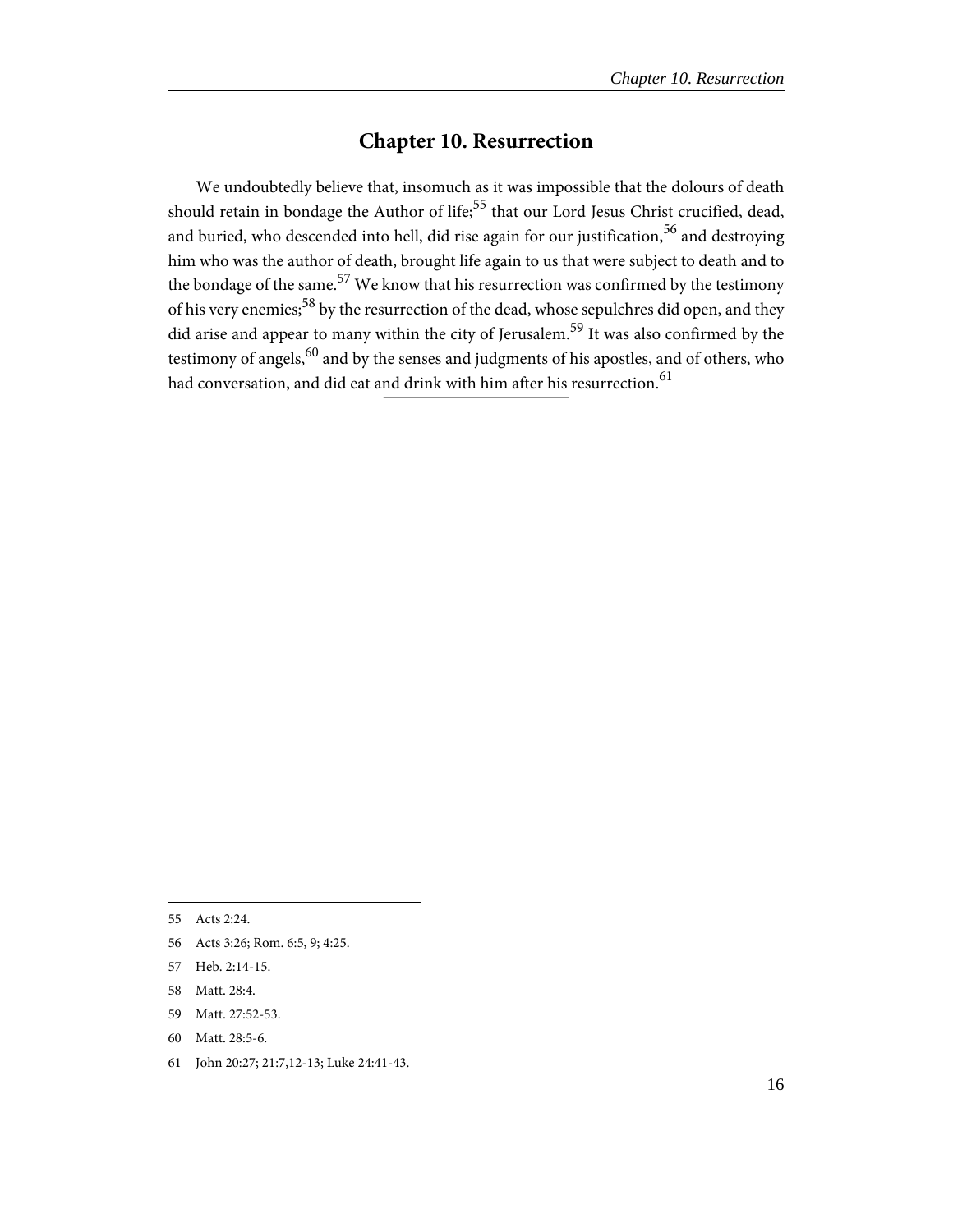## **Chapter 11. Ascension**

<span id="page-21-0"></span>We nothing doubt but that the selfsame body, which was born of the virgin, was crucified, dead, and buried, and which did rise again, did ascend into the heavens, for the accomplishment of all things;  $^{62}$  where, in our names, and for our comfort he has received all power in heaven and in earth,<sup>63</sup> where he sits at the right hand of the Father inaugurated in his kingdom, Advocate and only Mediator for us: $64$  which glory, honour, and prerogative he alone amongst the brethren shall possess, till that all his enemies be made his footstool,  $65$ as that we undoubtedly believe they shall be in the final judgment; to the execution whereof we certainly believe that the same our Lord Jesus shall visibly return, as that he was seen to ascend.<sup>66</sup> And then we firmly believe, that the time of refreshing and restitution of all things shall come,  $67$  insomuch that those that from the beginning have suffered violence, injury, and wrong for righteousness' sake, shall inherit that blessed immortality promised from the beginning.<sup>68</sup>

But contrariwise, the stubborn, disobedient, cruel oppressors, filthy persons, idolaters, and all sorts of unfaithful shall be cast in the dungeon of utter darkness, where their worm shall not die, neither yet their fire shall be extinguished.<sup>69</sup> The remembrance of which day, and of the judgment to be executed in the same, is not only to us a bridle, whereby our carnal lusts are refrained; but also such inestimable comfort, that neither may the threatening of worldly princes, neither yet the fear of temporal death and present danger, move us to renounce and forsake that blessed society, which we, the members, have with our Head and only Mediator Christ Jesus:<sup>70</sup> whom we confess and avow to be the Messiah promised, the only Head of his kirk, our just Lawgiver, our only High Priest, Advocate, and Mediator.<sup>71</sup> In which honours and offices, if man or angel presume to intrude themselves, we utterly detest and abhor them, as blasphemous to our Sovereign and Supreme Governor, Christ Jesus.

<span id="page-21-10"></span><span id="page-21-8"></span><span id="page-21-6"></span><span id="page-21-5"></span><span id="page-21-1"></span><sup>62</sup> Mark 16:9; Matt. 28:6; Luke 24:51; Acts 1:9.

<span id="page-21-9"></span><sup>63</sup> Matt. 28:18.

<span id="page-21-4"></span><sup>64</sup> 1 Jn. 2:1; 1 Tim. 2:5.

<span id="page-21-3"></span><sup>65</sup> Ps. 110:1; Matt. 22:44; Mark 12:36; Luke 20:42-43.

<span id="page-21-7"></span><span id="page-21-2"></span><sup>66</sup> Acts 1:8.

<sup>67</sup> Acts 3:19.

<sup>68</sup> Matt. 25:34. 2Thess. 1:4-8.

<sup>69</sup> Rev. 21:27; Isa. 66:24; Matt. 25:41; Mark 9:44, 46,48; Matt. 22:13.

<sup>70</sup> 2 Pet. 3:11; 2 Cor. 5:9-11; Luke 21:27-28; John 14:1,etc.

<sup>71</sup> Isa. 7:14; Eph. 1:22; Col. 1:18; Heb. 9:11,15; 10:21; 1 John 2:1; 1 Tim. 2:5.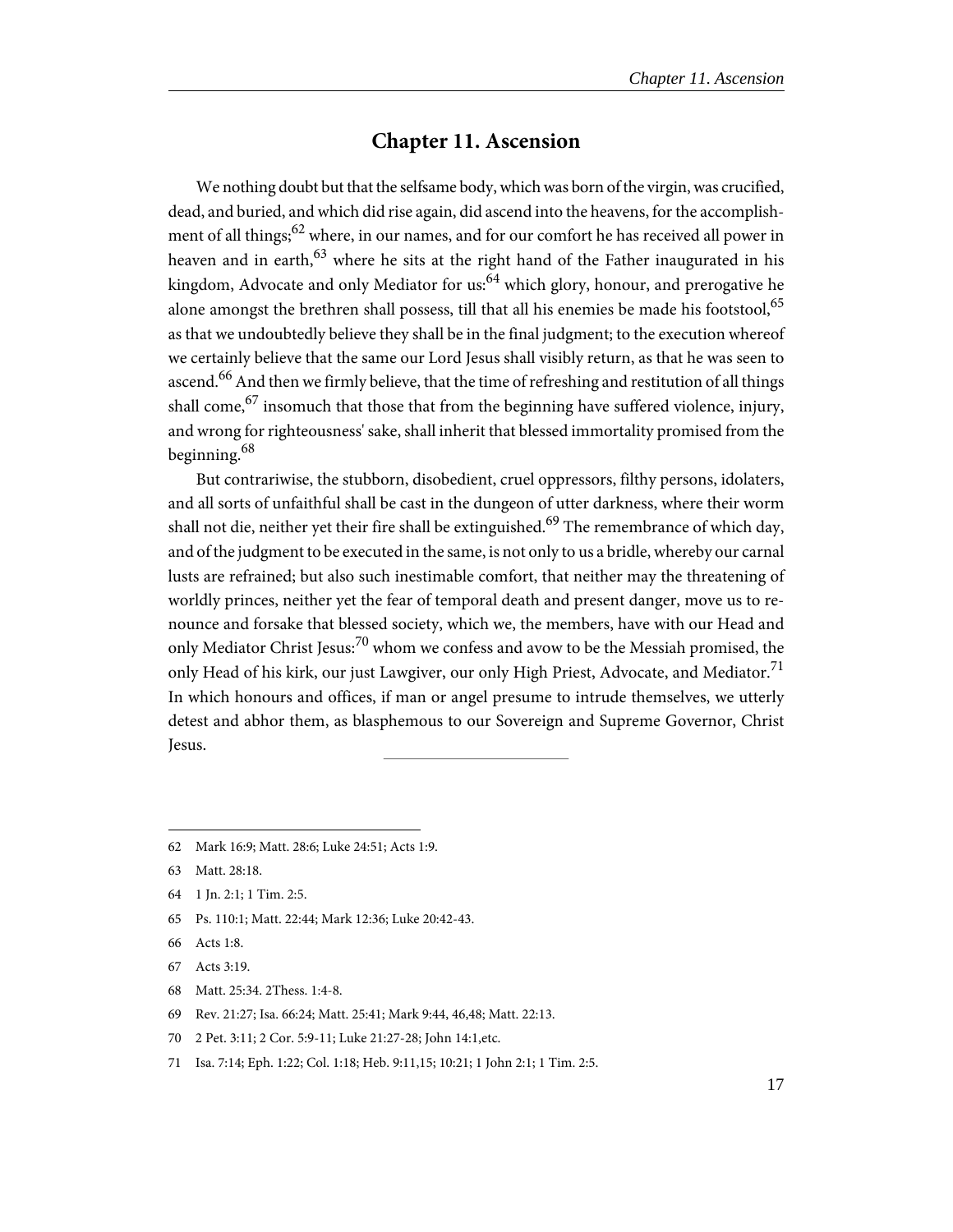#### **Chapter 12. Faith in the Holy Ghost**

<span id="page-22-0"></span>This our faith, and the assurance of the same, proceeds not from flesh and blood, that is to say, from no natural powers within us, but is the inspiration of the Holy Ghost: $^{72}$  whom we confess God, equal with the Father and with the Son;  $73$  who sanctifies us, and brings us in all verity by his own operation; without whom we should remain for ever enemies to God, and ignorant of his Son, Christ Jesus. For of nature we are so dead, so blind and so perverse, that neither can we feel when we are pricked, see the light when it shines, nor assent to the will of God when it is revealed, unless the Spirit of the Lord Jesus quicken that which is dead, remove the darkness from our minds, and bow our stubborn hearts to the obedience of his blessed will.<sup>74</sup> And so, as we confess that God the Father created us when we were not;<sup>75</sup> as his Son, our Lord Jesus redeemed us when we were enemies to him;<sup>76</sup> so also do we confess that the Holy Ghost does sanctify and regenerate us, without all respect of any merit proceeding from us, be it before or be it after our regeneration.<sup>77</sup> To speak this one thing yet in more plain words: as we willingly spoil ourselves of all honour and glory of our own creation and redemption,<sup>78</sup> so do we also of our regeneration and sanctification; for of ourselves we are not sufficient to think one good thought; but he who has begun the good work in us, is only he that continues us in the same,  $^{79}$  to the praise and glory of his undeserved grace.<sup>80</sup>

<span id="page-22-5"></span><span id="page-22-3"></span><span id="page-22-2"></span><span id="page-22-1"></span><sup>72</sup> Matt. 16:17; John 14:26; 15:26; 16:13.

<span id="page-22-6"></span><sup>73</sup> Acts 5:3-4.

<span id="page-22-9"></span><span id="page-22-4"></span><sup>74</sup> Col. 2:13; Eph. 2:1; John 9:39; Rev. 3:17; Matt. 17:17; Mark 9:19; Luke 9:41; John 6:63; Micah 7:8; 1 Kings 8:57-58.

<span id="page-22-8"></span><span id="page-22-7"></span><sup>75</sup> Ps. 100:3.

<sup>76</sup> Rom. 5:10.

<sup>77</sup> John 3:5; Titus 3:5; Rom. 5:8.

<sup>78</sup> Phil. 3:7.

<sup>79</sup> Phil 1:6; 2 Cor. 3:5.

<sup>80</sup> Eph. 1:6.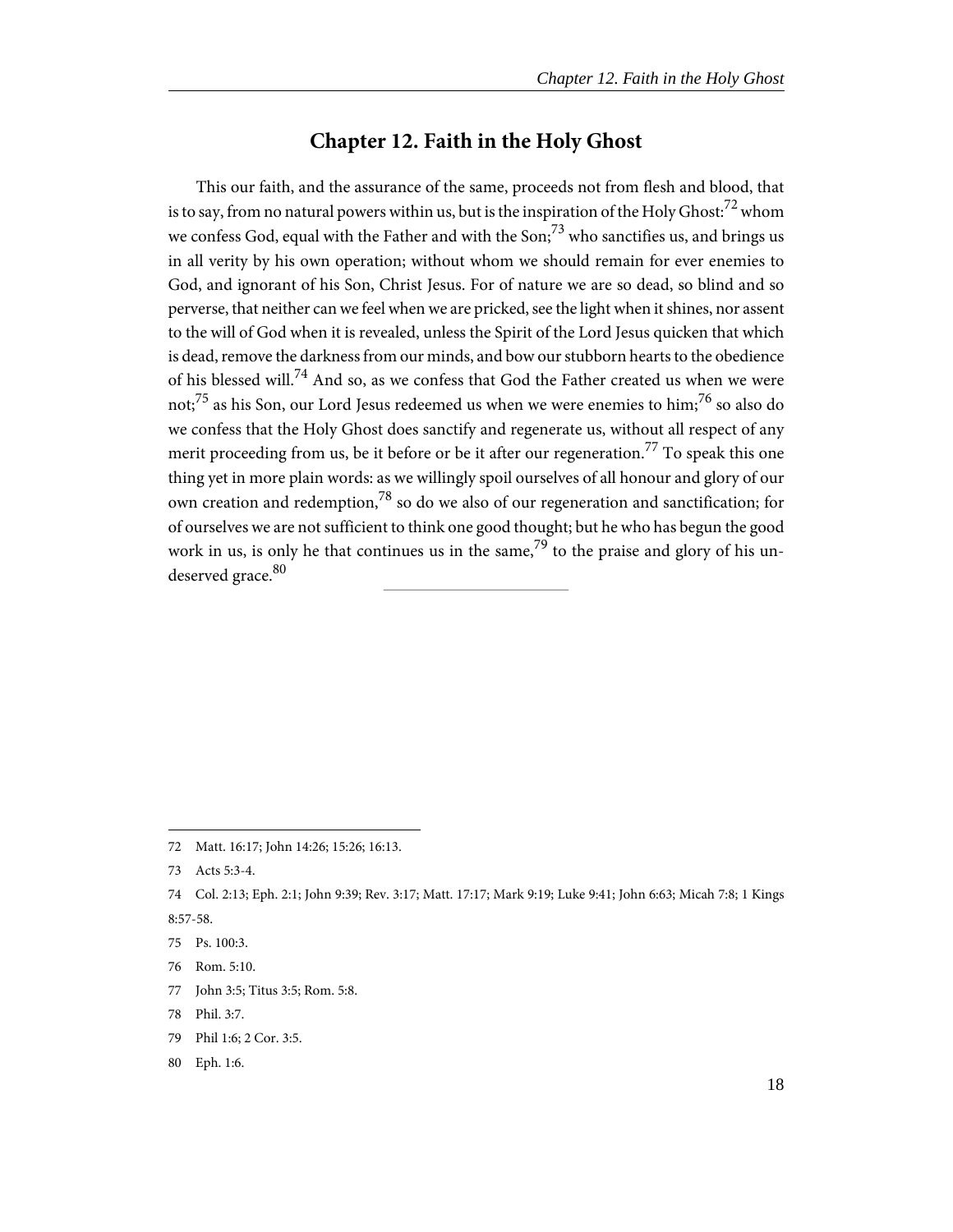#### **Chapter 13. The Cause of Good Works**

<span id="page-23-0"></span>So that the cause of good works we confess to be, not our free will, but the Spirit of the Lord Jesus who, dwelling in our hearts by true faith, brings forth such good works as God has prepared for us to walk into. For this we most boldly affirm, that blasphemy it is to say that Christ Jesus abides in the hearts of such as in whom there is no spirit of sanctification.<sup>81</sup> And therefore we fear not to affirm that murderers, oppressors, cruel persecutors, adulterers, whoremongers, filthy persons, idolaters, drunkards, thieves, and all workers of iniquity, have neither true faith, neither any portion of the spirit of sanctification, which proceeds from the Lord Jesus, so long as obstinately they continue in their wickedness.

For how soon that ever the Spirit of the Lord Jesus (which God's elect children receive by true faith) takes possession in the heart of any man, so soon does he regenerate and renew the same man; so that he begins to hate that which before he loved, and begins to love that which before he hated. And from thence comes that continual battle which is betwixt the flesh and the spirit in God's children; while the flesh and natural man (according to their own corruption) lust for things pleasing and delectable unto the self, grudge in adversity, are lifted up in prosperity, and at every moment are prone and ready to offend the Majesty of God.<sup>82</sup> But the Spirit of God, which gives witnessing to our spirit, that we are the sons of God,  $83$  makes us to resist filthy pleasures, and to groan in God's presence for deliverance from this bondage of corruption; $84$  and finally, to triumph over sin that it reign not in our mortal bodies<sup>85</sup>

This battle have not the carnal men, being destitute of God's Spirit; but [they] do follow and obey sin with greediness, and without repentance, even as the devil and their corrupt lusts do prick them. But the sons of God (as before is said) do fight against sin, do sob and mourn, when they perceive themselves tempted to iniquity; and if they fall, they rise again with earnest and unfeigned repentance.<sup>86</sup> And these things they do not by their own power, but the power of the Lord Jesus, without whom they were able to do nothing.<sup>87</sup>

- 86 2 Tim. 2:26.
- 87 John 15:5.

<span id="page-23-6"></span><span id="page-23-5"></span><span id="page-23-4"></span><span id="page-23-3"></span><span id="page-23-1"></span><sup>81</sup> Eph. 2:10; Phil 2:13; John 15:5; Rom. 8:9.

<span id="page-23-7"></span><span id="page-23-2"></span><sup>82</sup> Rom. 7:15-25; Gal. 5:17.

<sup>83</sup> Rom. 8:16.

<sup>84</sup> Rom. 7:24; 8:22.

<sup>85</sup> Rom. 6:12.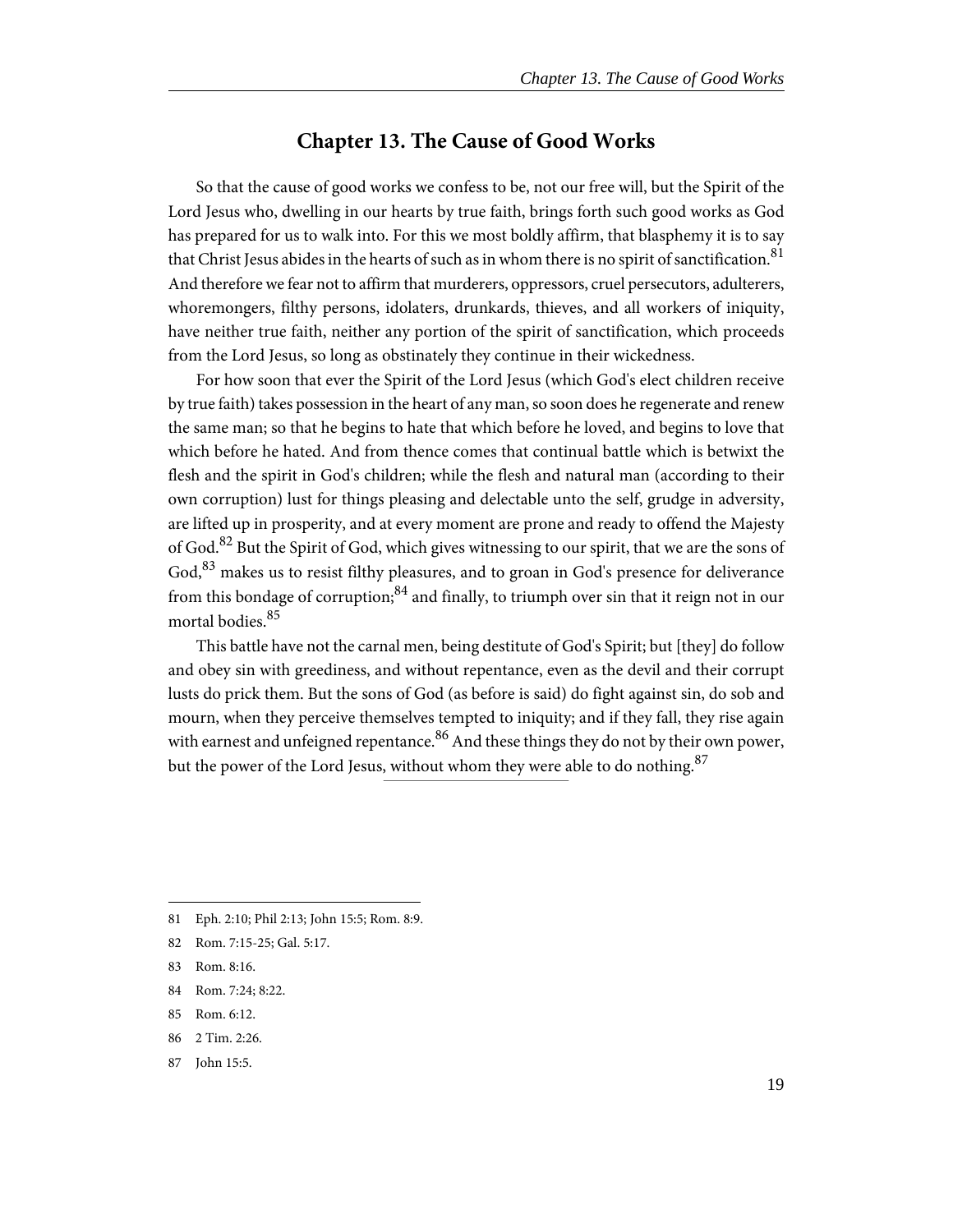#### **Chapter 14. What Works are Reputed Good before God**

<span id="page-24-0"></span>We confess and acknowledge that God has given to man his holy law, in which not only are forbidden all such works as displease and offend his godly Majesty, but also are commanded all such as please him, and as he has promised to reward.<sup>88</sup> And these works are of two sorts: the one are done to the honour of God, the other to the profit of our neighbours; and both have the revealed will of God for their assurance.

To have one God; to worship and honour him; to call upon him in all our troubles; to reverence his holy name; to hear his word; to believe the same; to communicate with his holy sacraments, are the works of the first table.<sup>89</sup> To honour father, mother, princes, rulers, and superior powers; to love them, to support them, yea, to obey their charges (not repugning to the commandment of God); to save the lives of innocents; to repress tyranny; to defend the oppressed; to keep our bodies clean and holy; to live in sobriety and temperance; to deal justly with all men, both in word and in deed; and, finally, to repress all appetite of our neighbour's hurt,  $90$  are the good works of the second table, which are most pleasing and acceptable unto God, as those works that are commanded by himself.

The contrary whereof is sin most odious, which always displeases him, and provokes him to anger: as, not to call upon him alone, when we have need; not to hear his word with reverence; to contemn and despise it; to have or to worship idols; to maintain and defend idolatry; lightly to esteem the reverent name of God; to profane, abuse, or contemn the sacraments of Christ Jesus; to disobey or resist any that God has placed in authority (while they pass not over the bounds of their office); $91$  to murder, or to consent thereto; to bear hatred, or to suffer innocent blood to be shed if we may gainstand it;  $92$  and, finally, the transgressing of any other commandment in the first or second table, we confess and affirm to be sin,<sup>93</sup> by the which God's anger and displeasure are kindled against the proud and unthankful world. So that good works we affirm to be these only that are done in faith,  $94$  at God's commandment,  $95$  who in his law has expressed what be the things that please him. And evil works, we affirm not only those that expressedly are done against God's commandment,<sup>96</sup> but those also that, in matters of religion and worshipping of God, have no other

94 Rom. 14:23; Heb. 11:6.

<span id="page-24-6"></span><span id="page-24-5"></span><span id="page-24-4"></span><span id="page-24-3"></span><span id="page-24-1"></span><sup>88</sup> Ex. 20:3, etc.; Deut. 5:6, etc.; 4:8.

<span id="page-24-8"></span><sup>89</sup> Luke 10:27-28; Micah 6:8.

<span id="page-24-7"></span><sup>90</sup> Eph. 6:1,7; Ezek. 22:1,etc.; 1Cor. 6:19-20; 1 Thess. 4:3-7;Jer. 22:3, etc.; Isa. 50:1, etc.; 1 Thess. 4:6.

<span id="page-24-2"></span><sup>91</sup> Rom. 13:2.

<span id="page-24-9"></span><sup>92</sup> Ezek. 22:13, etc.

<sup>93</sup> 1 John 3:4.

<sup>95</sup> 1 Sam. 15:22; 1 Cor. 10:31.

<sup>96</sup> 1 John 3:4.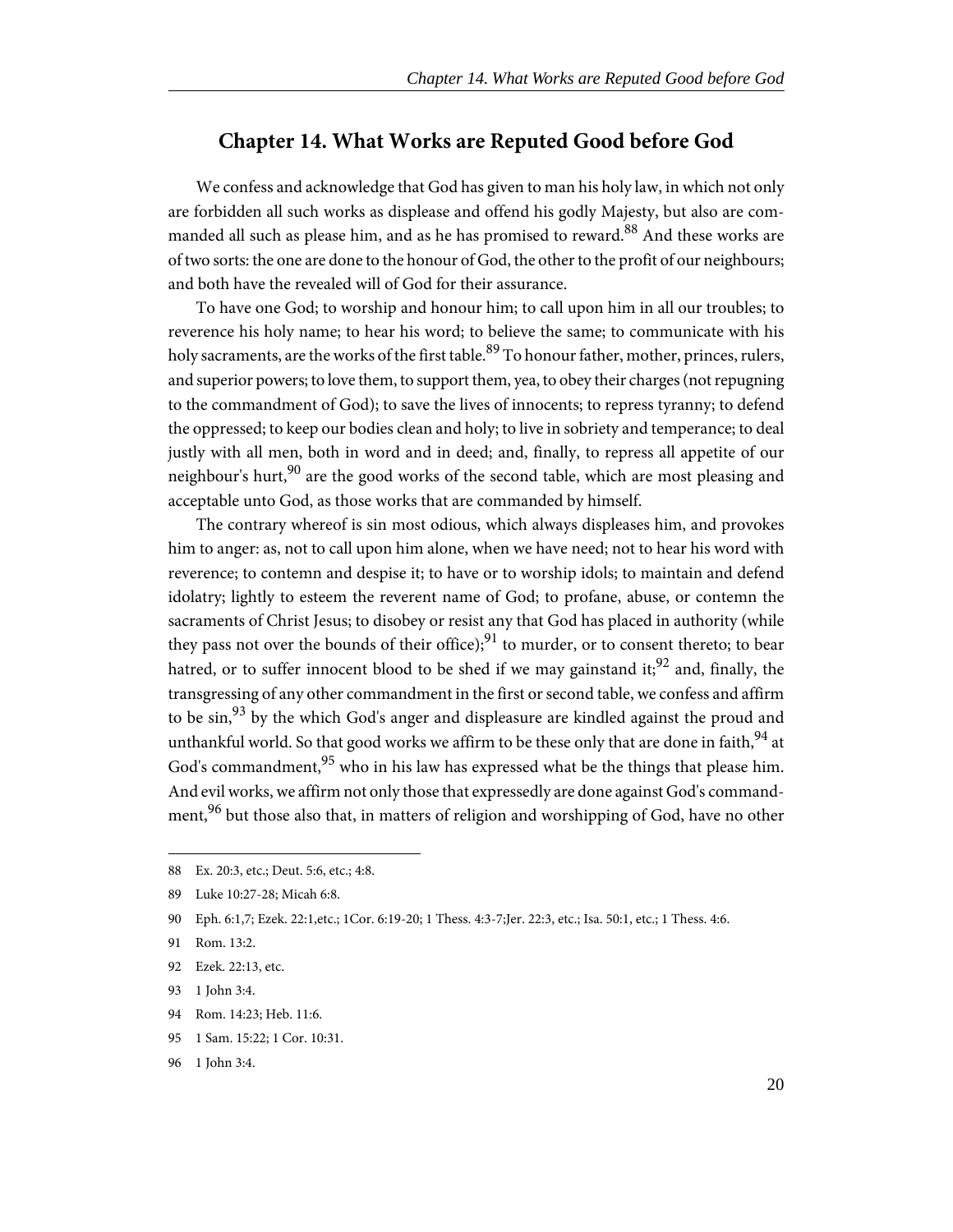assurance but the invention and opinion of man: which God from the beginning has ever rejected, as by the prophet Isaiah, $^{97}$  and by our master Christ Jesus, we are taught in these words: In vain do they worship me, teaching the doctrines and precepts of men.<sup>98</sup>

<span id="page-25-1"></span><span id="page-25-0"></span><sup>97</sup> Isa. 29:13.

<sup>98</sup> Matt. 15:9.; Mark 7:7.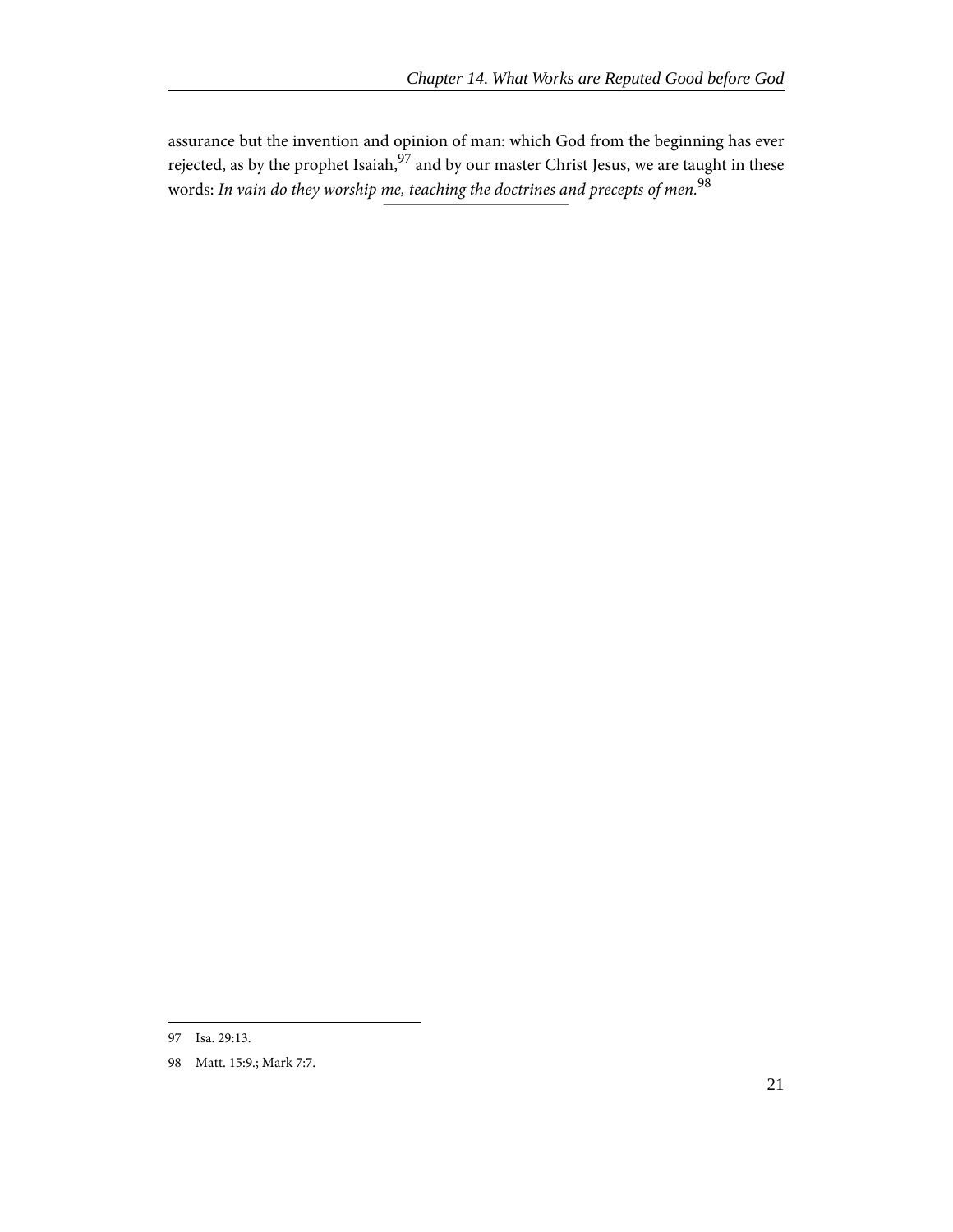#### <span id="page-26-0"></span>**Chapter 15. The Perfection of the Law and Imperfection of Man**

The law of God we confess and acknowledge most just, most equal, most holy, and most perfect: commanding those things which, being wrought in perfection, were able to give life, and able to bring man to eternal felicity.<sup>99</sup> But our nature is so corrupt, so weak, and so imperfect, that we are never able to fulfill the works of the law in perfection.<sup>100</sup> Yea, If we say we have no sin (even after we are regenerate), we deceive ourselves, and the verity of God is not into us.<sup>101</sup> And therefore it behoved us to apprehend Christ Jesus, with his justice and satisfaction, who is the end and accomplishment of the law, by whom we are set at this liberty, that the curse and malediction of the law fall not upon us, albeit we fulfill not the same in all points.<sup>102</sup> For God the Father, beholding us in the body of his Son Christ Jesus, accepts our imperfect obedience, as it were perfect,  $103$  and covers our works, which are defiled with many spots,  $104$  with the justice of his Son.

We do not mean that we are set so at liberty, that we owe no obedience to the law (for that before we have plainly confessed). But this we affirm, that no man in earth (Christ Jesus only excepted) has given, gives, or shall give in work, that obedience to the law which the law requires. But when we have done all things, we must fall down and unfeignedly confess, that we are unprofitable servants.<sup>105</sup> And therefore whosoever boast themselves of the merits of their own works, or put their trust in the works of supererogation, boast themselves of that which is not, and put their trust in damnable idolatry.

<span id="page-26-7"></span><span id="page-26-4"></span><span id="page-26-3"></span><span id="page-26-2"></span><span id="page-26-1"></span>99 Lev. 18:5; Gal. 3:12; 1 Tim. 1:8; Rom. 7:12; Ps. 19:7-9;19:11.

- 102 Rom. 10:4; Gal. 3:13; Deut. 27:26.
- 103 Phil 2:15.
- 104 Isa. 64:6.
- 105 Luke 17:10.

<span id="page-26-6"></span><span id="page-26-5"></span><sup>100</sup> Deut. 5:29; Rom. 10:3.

<sup>101</sup> 1 Kings 8:46; 2 Chron. 6:36; Prov. 20:9; Eccl. 7:22; 1 John 1:8.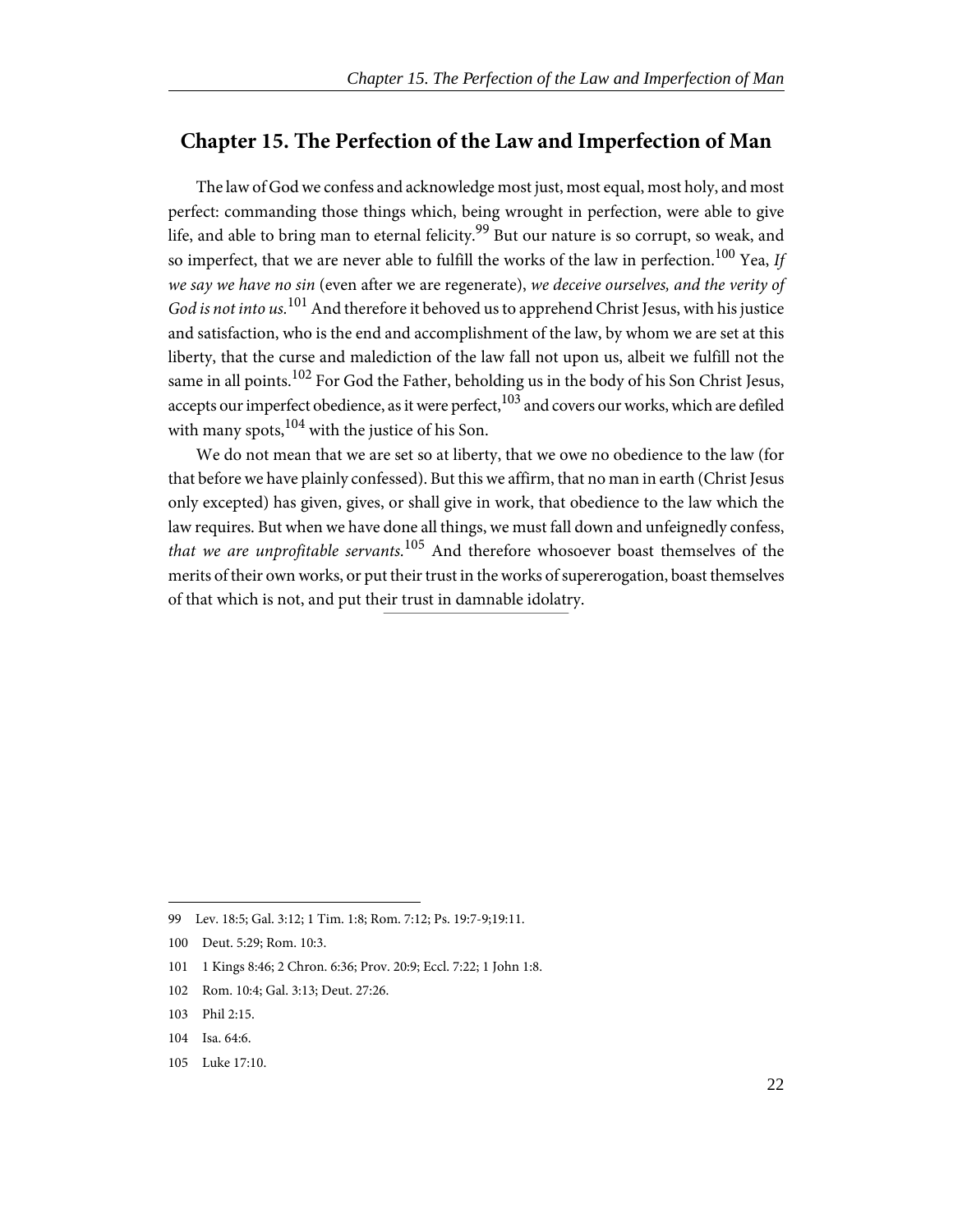## **Chapter 16. Of the Kirk**

<span id="page-27-0"></span>As we believe in one God, Father, Son, and Holy Ghost; so do we most constantly believe that from the beginning there has been, now is, and to the end of the world shall be, a kirk: that is to say, a company and multitude of men chosen of God, who rightly worship and embrace him, by true faith in Christ Jesus,  $106$  who is the only Head of the same kirk, which also is the body and spouse of Christ Jesus; which kirk is Catholic that is, universal because it contains the elect of all ages, all realms, nations, and tongues, be they of the Jews, or be they of the Gentiles; who have communion and society with God the Father, and with his Son Christ Jesus, through the sanctification of his Holy Spirit; $107$  and therefore it is called the communion, not of profane persons, but of saints, who, as citizens of the heavenly Jerusalem,<sup>108</sup> have the fruition of the most inestimable benefits: to wit, of one God, one Lord Jesus, one faith, and of one baptism; $109$  out of the which kirk there is neither life, nor eternal felicity. And therefore we utterly abhor the blasphemy of them that affirm that men which live according to equity and justice shall be saved, what religion that ever they have professed. For as without Christ Jesus there is neither life nor salvation,<sup>110</sup> so shall there none be participant thereof, but such as the Father has given unto his Son Christ Jesus, and those [that] in time come unto him, $^{111}$  avow his doctrine, and believe into him (we comprehend the children with the faithful parents).<sup>112</sup> This kirk is invisible, known only to God, who alone knows whom he has chosen,  $^{113}$  and comprehends as well (as said is) the elect that are departed (commonly called the kirk triumphant), as those that yet live and fight against sin and Satan as shall live hereafter.<sup>114</sup>

111 John 5:24; 6:37; 6:39; 6:65; 17:6.

- 113 2 Tim. 2:19; John 13:18.
- 114 Eph. 1:10; Col. 1:20; Heb. 12:4.

<span id="page-27-9"></span><span id="page-27-8"></span><span id="page-27-7"></span><span id="page-27-2"></span><span id="page-27-1"></span><sup>106</sup> Matt. 28:20; Eph. 1:4.

<span id="page-27-3"></span><sup>107</sup> Col. 1:18; Eph. 5:23-24, etc.; Rev. 7:9.

<span id="page-27-5"></span><sup>108</sup> Eph. 2:19.

<span id="page-27-6"></span><span id="page-27-4"></span><sup>109</sup> Eph. 4:5.

<sup>110</sup> John 3:36.

<sup>112</sup> Acts 2:39.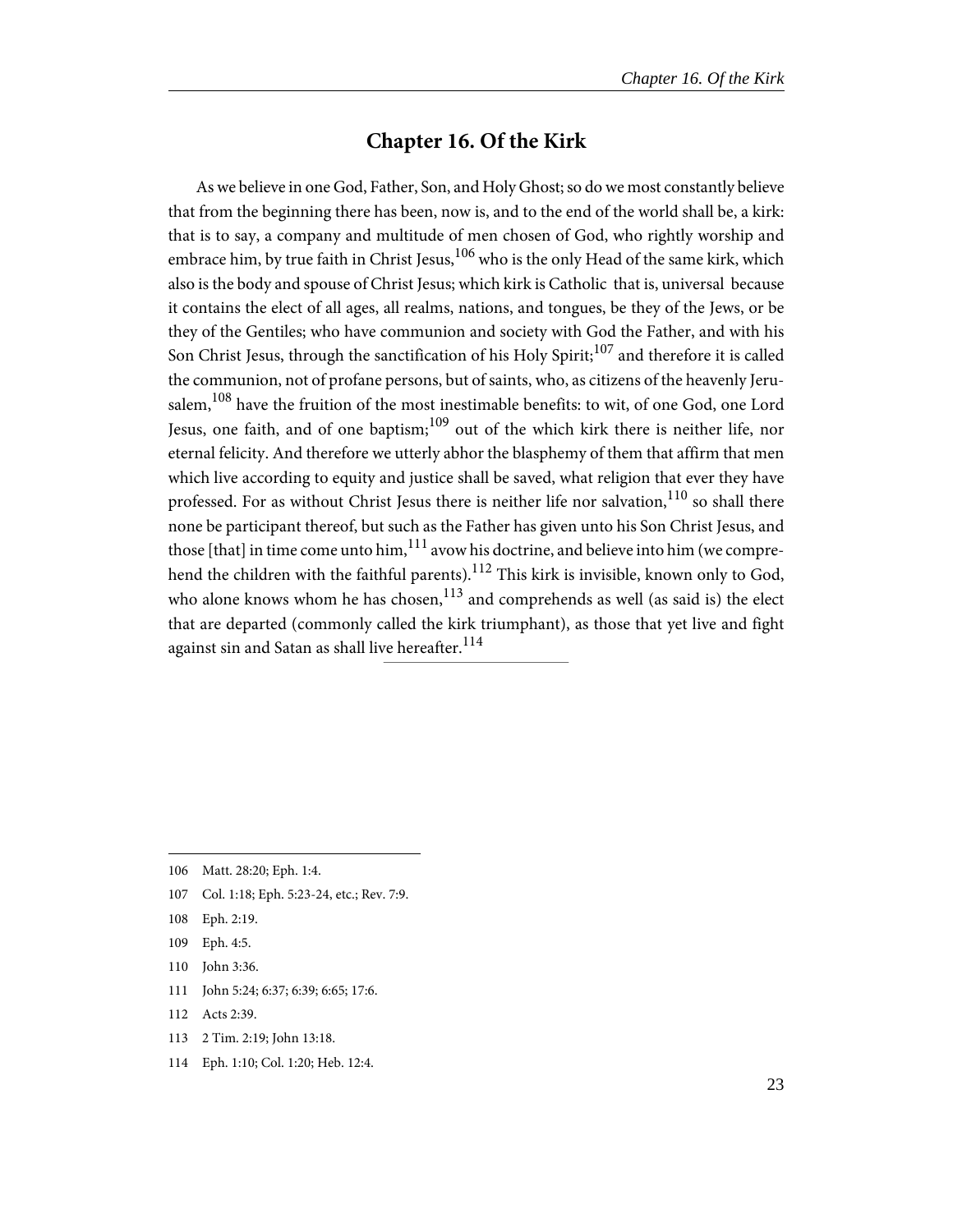## **Chapter 17. The Immortality of the Souls**

<span id="page-28-0"></span>The elect departed are in peace and rest from their labours:<sup>115</sup> not that they sleep and come to a certain oblivion (as some fantastics do affirm), but that they are delivered from all fear, all torment, and all temptation, to which we and all God's elect are subject in this  $l$ ife, $l$ <sup>116</sup> and therefore do bear the name of the kirk militant: as contrariwise, the reprobate and unfaithful departed, have anguish, torment, and pain, that cannot be expressed.<sup>117</sup> So that neither are the one nor the other in such sleep that they feel not joy or torment, as the parable of Christ Jesus in the sixteenth [chapter] of Luke,<sup>118</sup> his words to the thief,<sup>119</sup> and these words of the souls crying under the altar,  $120$  O Lord, thou that art righteous and just, how long shalt thou not revenge our blood upon them that dwell upon the earth! doth plainly testify.

- 117 Rev. 16:10-11; Isa. 66:24; Mark 9:44, 46, 48.
- 118 Luke 16:23-26.
- 119 Luke 23:43.
- 120 Rev. 6:9-10.

<span id="page-28-6"></span><span id="page-28-5"></span><span id="page-28-4"></span><span id="page-28-3"></span><span id="page-28-2"></span><span id="page-28-1"></span><sup>115</sup> Rev. 14:13.

<sup>116</sup> Isa. 25:8; Rev. 7:14-17; 21:4.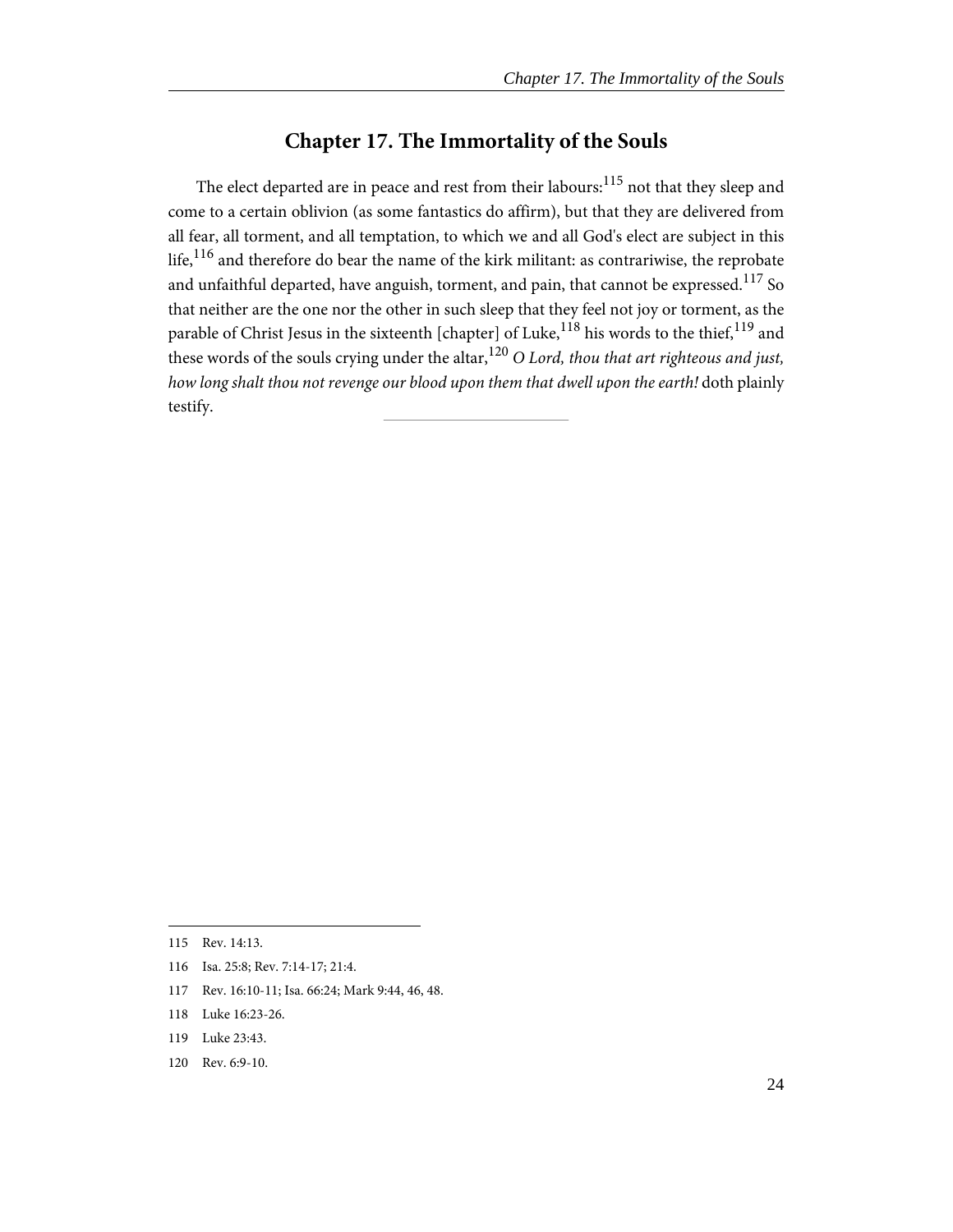#### <span id="page-29-0"></span>**Chapter 18. Of the Notes by Which the True Kirk is Discerned from the False and Who Shall be Judge of the Doctrine**

Because that Satan from the beginning has laboured to deck his pestilent synagogue with the title of the kirk of God, and has inflamed the hearts of cruel murderers to persecute, trouble, and molest the true kirk and members thereof as Cain did Abel;<sup>121</sup> Ishmael, Isaac;<sup>122</sup> Esau, Jacob;<sup>123</sup> and the whole priesthood of the Jews, Christ Jesus himself, and his apostles after him;<sup>124</sup> it is a thing most requisite that the true kirk be discerned from the filthy synagogue, by clear and perfect notes, lest we, being deceived, receive and embrace to our own condemnation the one for the other. The notes, signs, and assured tokens whereby the immaculate spouse of Christ Jesus is known from that horrible harlot, the kirk malignant; we affirm are neither antiquity, title usurped, lineal descent, place appointed, nor multitude of men approving an error for Cain in age and title was preferred to Abel and Seth;<sup>125</sup> Jerusalem had prerogative above all places of the earth,  $126$  where also were the priests lineally descended from Aaron; and greater multitude followed the scribes, Pharisees, and priests, than unfeignedly believed and approved Christ Jesus and his doctrine;<sup>127</sup> and yet, as we suppose, no man (of whole judgment) will grant that any of the forenamed were the kirk of God.

The notes, therefore, of the true kirk of God we believe, confess, and avow to be: first, the true preaching of the word of God, into the which God has revealed himself to us, as the writings of the prophets and apostles do declare; secondly, the right administration of the sacraments of Christ Jesus, which must be annexed unto the word and promise of God, to seal and confirm the same in our hearts;<sup>128</sup> last, ecclesiastical discipline uprightly ministered, as God's word prescribes, whereby vice is repressed, and virtue nourished.<sup>129</sup> Wheresoever then these former notes are seen, and of any time continue (be the number [of persons] never so few, about two or three) there, without all doubt, is the true kirk of Christ: who, according to his promise is in the midst of them:  $130$  not that universal [kirk]

<span id="page-29-8"></span><span id="page-29-6"></span>126 Ps. 48:2-3; Matt. 5:35.

4:11.

<span id="page-29-9"></span><span id="page-29-4"></span><span id="page-29-3"></span><span id="page-29-2"></span><span id="page-29-1"></span><sup>121</sup> Gen. 4:8.

<span id="page-29-5"></span><sup>122</sup> Gen. 21:9.

<span id="page-29-10"></span><sup>123</sup> Gen. 27:41.

<span id="page-29-7"></span><sup>124</sup> Matt. 23:34; John 15:18-20,24; 11:47,53; Acts 4:1-3; 5:17,etc.

<sup>125</sup> Gen. 4:1.

<sup>127</sup> John 12:42.

<sup>128</sup> Eph. 2:20; Acts 2:42; John 10:27; 18:37; 1 Cor. 1:13; Matt. 18:19-20; Mark 16:15-16; 1 Cor. 11:24-26; Rom.

<sup>129</sup> Matt. 18:15-18; 1 Cor. 5:4-5.

<sup>130</sup> Matt. 18:19-20.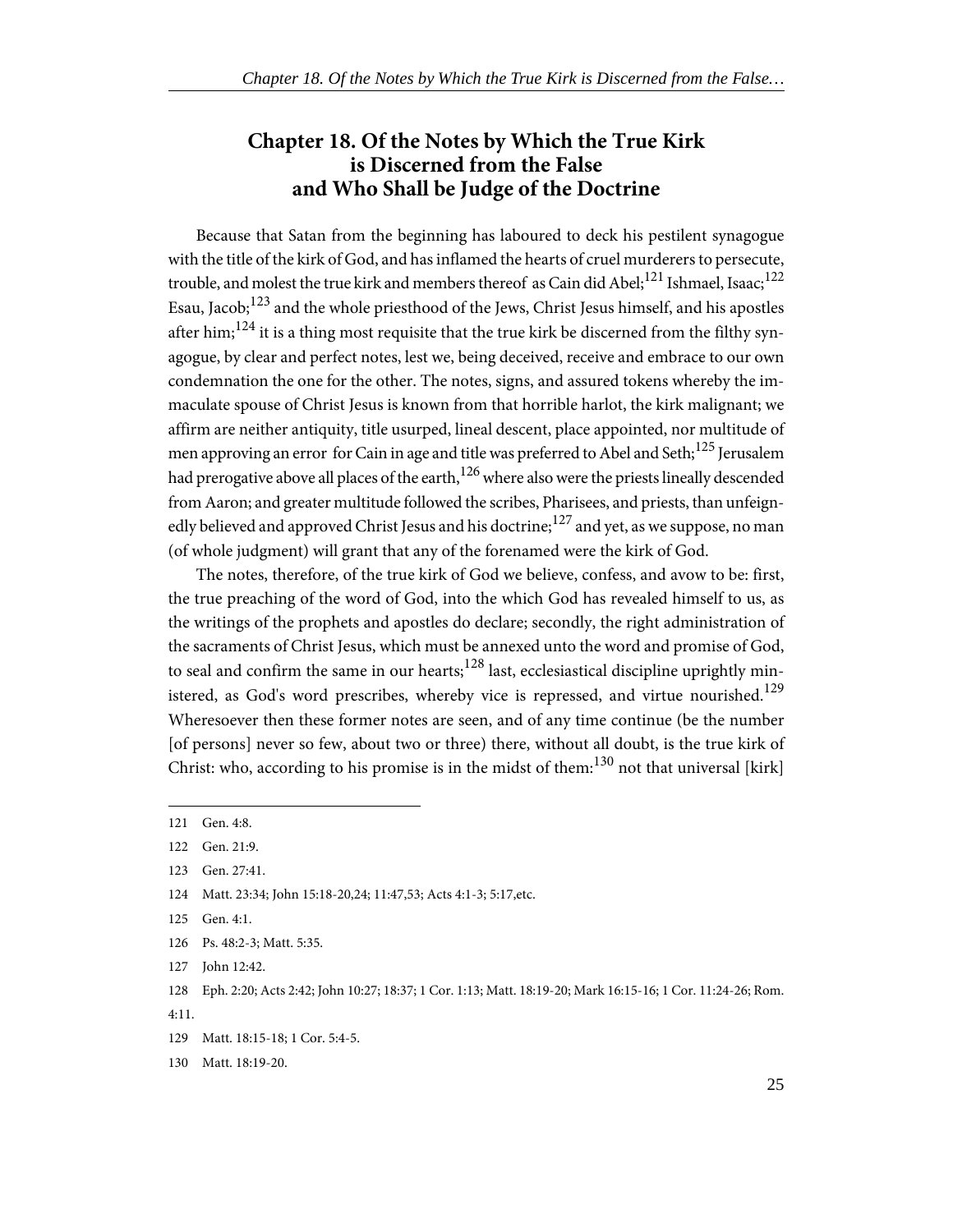(of which we have before spoken) but particular; such as were in Corinth,<sup>131</sup> Galatia,<sup>132</sup> Ephesus,  $^{133}$  and other places in which the ministry was planted by Paul, and were of himself named the kirks of God.

And such kirks we, the inhabitants of the realm of Scotland, professors of Christ Jesus, confess ourselves to have in our cities, towns, and places reformed; for the doctrine taught in our kirks is contained in the written word of God: to wit, in the books of the New and Old Testaments: in those books, we mean, which of the ancient have been reputed canonical, in the which we affirm that all things necessary to be believed for the salvation of mankind are sufficiently expressed.<sup>134</sup> The interpretation whereof, we confess, neither appertains to private nor public person, neither yet to any kirk for any preeminence or prerogative, personal or local, which one has above another; but appertains to the Spirit of God, by the which also the scripture was written.<sup>135</sup>

When controversy then happens, for the right understanding of any place or sentence of scripture, or for the reformation of any abuse within the kirk of God, we ought not so much to look what men before us have said or done, as unto that which the Holy Ghost uniformly speaks within the body of the scriptures, and unto that which Christ Jesus himself did, and commanded to be done.<sup>136</sup> For this is a thing universally granted, that the Spirit of God (which is the Spirit of unity) is in nothing contrary unto himself.<sup>137</sup> If then the interpretation, determination, or sentence of any doctor, kirk, or council, repugn to the plain word of God written in any other place of scripture, it is a thing most certain, that there is not the true understanding and meaning of the Holy Ghost, supposing that councils, realms, and nations have approved and received the same. For we dare not receive and admit any interpretation which directly repugns to any principal point of our faith, or to any other plain text of scripture, or yet unto the rule of charity.

- 134 John 20:31; 2 Tim. 3:16-17.
- 135 2 Pet. 1:20-21.
- 136 John 5:39.
- 137 Eph. 4:3-4.

<span id="page-30-4"></span><span id="page-30-3"></span><span id="page-30-2"></span><span id="page-30-1"></span><sup>131</sup> 1 Cor. 1:2; 2 Cor. 1:2.

<span id="page-30-5"></span><span id="page-30-0"></span><sup>132</sup> Gal. 1:2.

<sup>133</sup> Eph. 1:1; Acts 16:9-10; 18:1, etc.; 20:17, etc.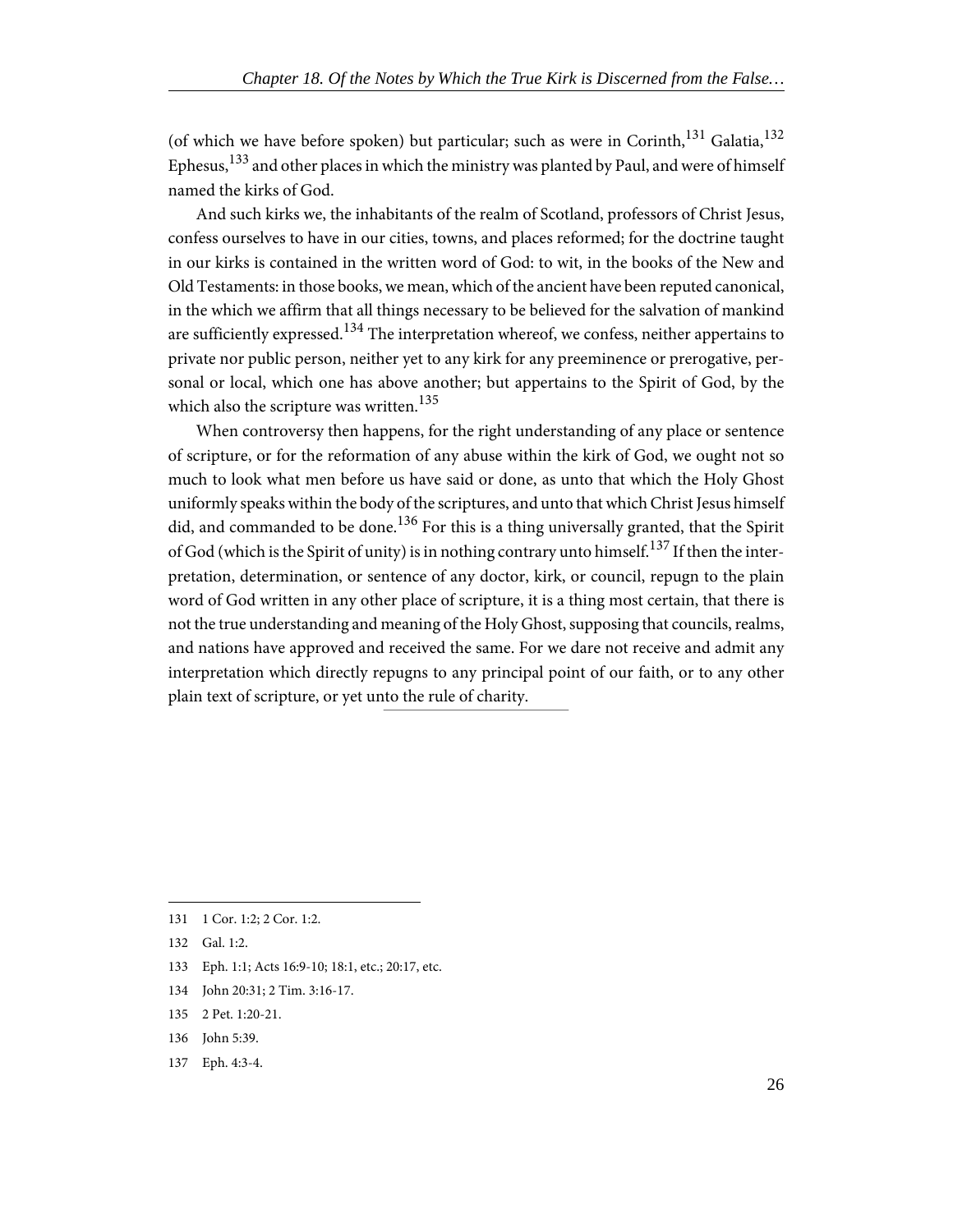## **Chapter 19. The Authority of the Scriptures**

<span id="page-31-0"></span>As we believe and confess the scriptures of God sufficient to instruct and make the man of God perfect, so do we affirm and avow the authority of the same to be of God, and neither to depend on men nor angels.<sup>138</sup> We affirm, therefore, that such as allege the scripture to have no authority, but that which is received from the kirk, to be blasphemous against God, and injurious to the true kirk, which always hears and obeys the voice of her own Spouse and Pastor, but takes not upon her to be mistress over the same.<sup>139</sup>

<span id="page-31-2"></span><span id="page-31-1"></span><sup>138</sup> 1 Tim. 3:16-17

<sup>139</sup> John 10:27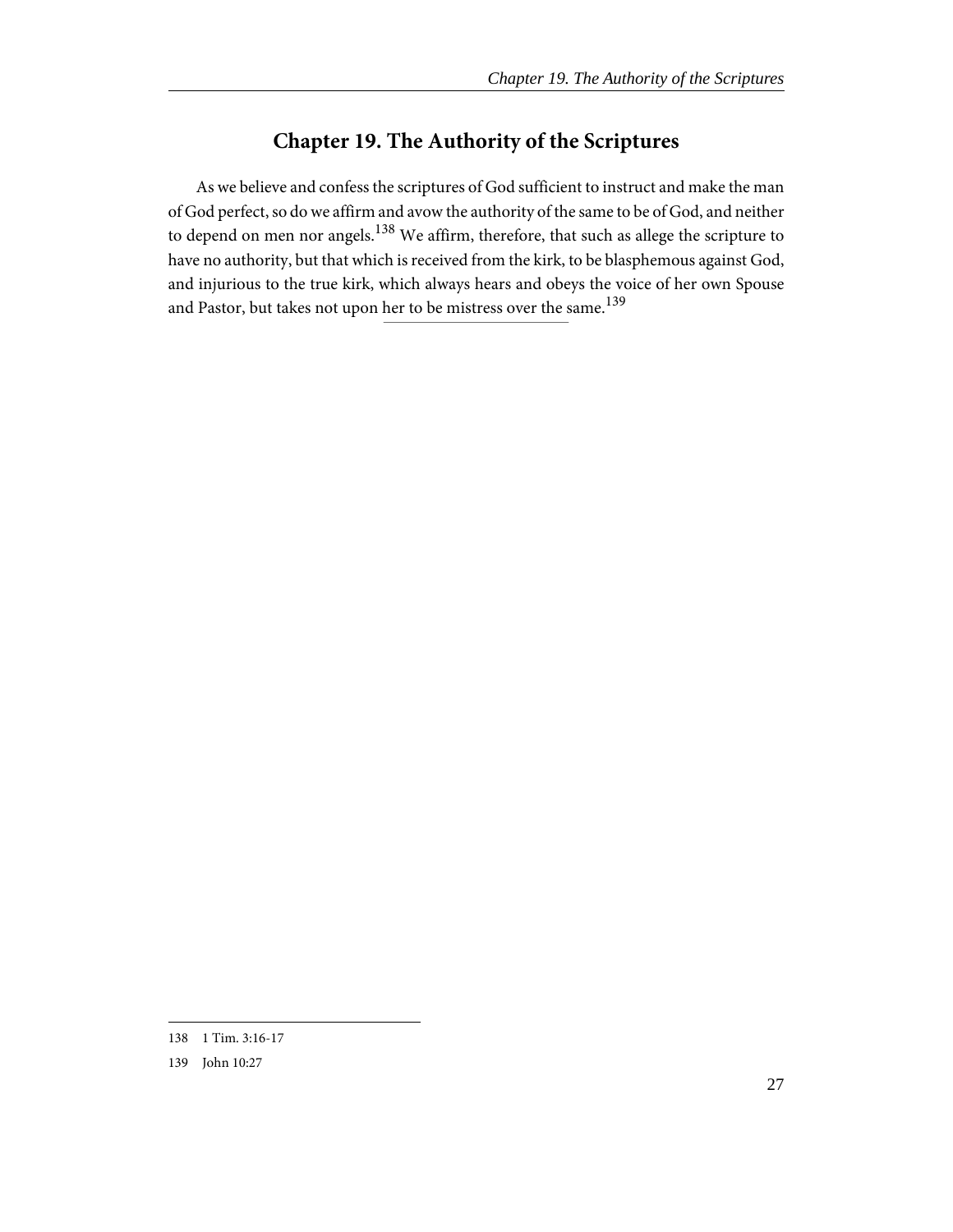#### <span id="page-32-0"></span>**Chapter 20. Of General Councils, of Their Power, Authority, and Causes of Their Convention**

As we do not rashly damn that which godly men, assembled together in general councils, lawfully gathered, have proponed unto us; so without just examination dare we not receive whatsoever is obtruded unto men under the name of general councils. For plain it is, as they were men, so have some of them manifestly erred, and that in matters of great weight and importance.<sup>140</sup> So far then as the council proves the determination and commandment that it gives by the plain word of God, so far do we reverence and embrace the same. But if men, under the name of a council, pretend to forge unto us new articles of our faith, or to make constitutions repugning to the word of God, then utterly we must refuse the same as the doctrine of devils, which draws our souls from the voice of our only God to follow the doctrines and constitutions of men.<sup>141</sup>

The cause, then, why general councils convened, was neither to make any perpetual law (which God before had not made), nor yet to forge new articles of our belief, neither to give the word of God authority much less to make that to be his word, or yet the true interpretation of the same, which was not before by his holy will expressed in his word.<sup>142</sup> But the cause of councils (we mean of such as merit the name of councils), was partly for confutation of heresies, and for giving public confession of their faith to the posterity following: which both they did by the authority of God's written word, and not by any opinion or prerogative that they could not err, by reason of their general assembly. And this we judge to have been the chief cause of general councils. The other was for good policy and order to be constituted and observed in the kirk, in which (as in the house of  $God)^{143}$  it becomes all things to be done decently and into order.<sup>144</sup> Not that we think that any policy, and one order in ceremonies can be appointed for all ages, times, and places: for as ceremonies (such as men have devised) are but temporal, so may and ought they to be changed, when they rather foster superstition than that they edify the kirk using the same.

- 143 1 Tim. 3:15; Heb. 3:2.
- 144 1 Cor. 14:40.

<span id="page-32-5"></span><span id="page-32-4"></span><span id="page-32-3"></span><span id="page-32-2"></span><span id="page-32-1"></span><sup>140</sup> Gal. 2:11-14.

<sup>141</sup> 1 Tim. 4:1-3; Col. 2:18-23.

<sup>142</sup> Acts 15:1, etc.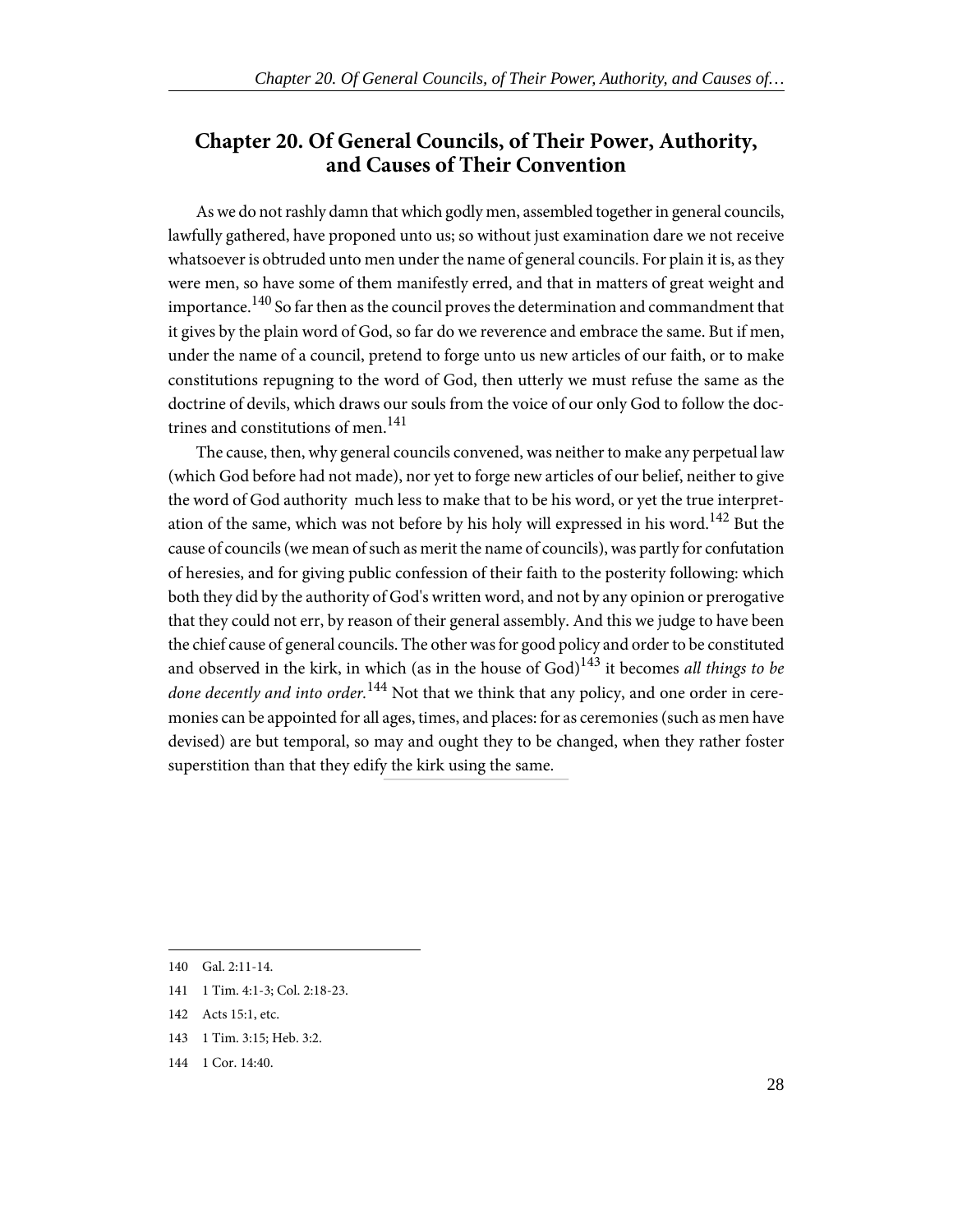#### **Chapter 21. Of the Sacraments**

<span id="page-33-0"></span>As the fathers under the law (besides the verity of the sacrifices) had two chief sacraments to wit, circumcision and the Passover, the despisers and contemners whereof were not reputed for God's people<sup>145</sup> so do we acknowledge and confess that we now, in the time of the evangel, have two sacraments only, instituted by the Lord Jesus, and commanded to be used of all those that will be reputed members of his body: to wit, baptism and the supper, or table of the Lord Jesus, called the communion of his body and blood.<sup>146</sup> And these sacraments (as well of the Old as of the New Testament) were instituted of God, not only to make a visible difference betwixt his people, and those that were without his league; but also to exercise the faith of his children and, by participation of the same sacraments, to seal in their hearts the assurance of his promise, and of that most blessed conjunction, union, and society, which the elect have with their head, Christ Jesus.

And thus we utterly damn the vanity of those that affirm sacraments to be nothing else but naked and bare signs. No, we assuredly believe that by baptism we are engrafted in Christ Jesus, to be made partakers of his justice, by the which our sins are covered and remitted; and also, that in the supper, rightly used, Christ Jesus is so joined with us, that he becomes the very nourishment and food of our souls.<sup>147</sup> Not that we imagine any transubstantiation of bread into Christ's natural body, and of wine in his natural blood (as the Papists have perniciously taught and damnably believed); but this union and conjunction which we have with the body and blood of Christ Jesus, in the right use of the sacraments, is wrought by operation of the Holy Ghost, who by true faith carries us above all things that are visible, carnal, and earthly, and makes us to feed upon the body and blood of Christ Jesus, which was once broken and shed for us, which now is in heaven, and appears in the presence of his Father for us.<sup>148</sup> And yet, notwithstanding the far distance of place which is betwixt his body now glorified in the heaven, and us now mortal in this earth, yet we most assuredly believe that the bread that we break is the communion of Christ's body, and the cup which we bless is the communion of his blood.<sup>149</sup> So that we confess, and undoubtedly believe, that the faithful, in the right use of the Lord's table, do so eat the body and drink the blood of the Lord Jesus, that he remains in them and they in him: yea, that they are so made flesh of his flesh, and bone of his bones,  $150$  that as the Eternal Godhead has given to the flesh of

<span id="page-33-6"></span><span id="page-33-5"></span><span id="page-33-4"></span><span id="page-33-3"></span><span id="page-33-2"></span><span id="page-33-1"></span><sup>145</sup> Gen. 17:10-11; Ex. 23:3,etc.; Gen. 17:14; Num. 9:13.

<sup>146</sup> Matt. 28:19; Mark 16:15-16; Matt. 26:26-28; Mark 14:22-24; Luke 22:19-20; 1 Cor. 11:23-26.

<sup>147</sup> 1 Cor. 10:16; Rom. 6:3-5; Gal. 3:27.

<sup>148</sup> Mark 16:19; Luke 24:51; Acts 1:11; 3:21.

<sup>149</sup> 1 Cor. 10:16.

<sup>150</sup> Eph. 5:30.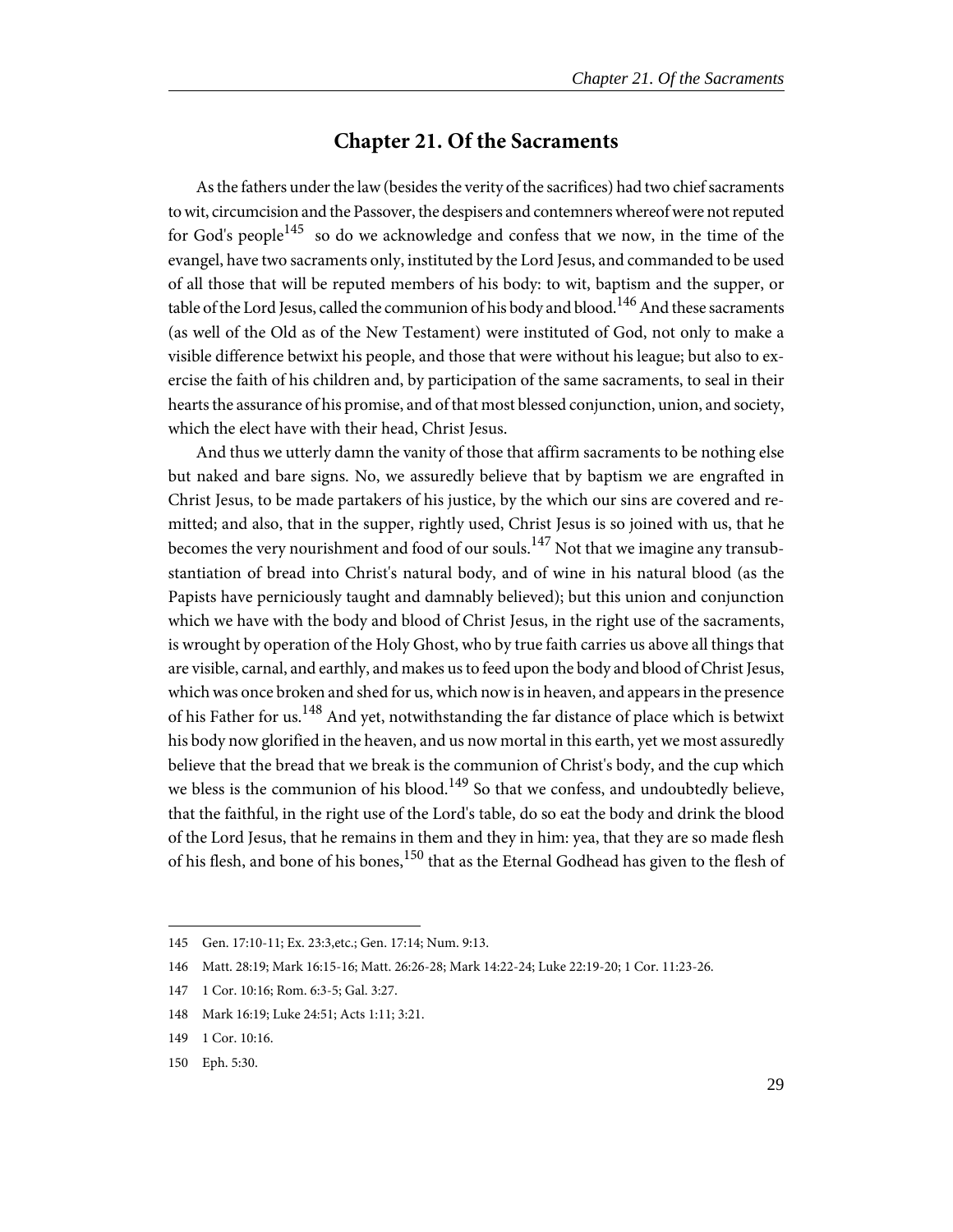Christ Jesus (which of its own condition and nature was mortal and corruptible)<sup>151</sup> life and immortality, so does Christ Jesus' flesh and blood eaten and drunken by us, give to us the same prerogatives. Which, albeit we confess are neither given unto us at that only time, neither yet by the proper power and virtue of the sacrament only; yet we affirm that the faithful, in the right use of the Lord's table, have such conjunction with Christ Jesus,  $^{152}$  as the natural man cannot apprehend.

Yea, and further we affirm, that albeit the faithful, oppressed by negligence, and manly infirmity, do not profit so much as they would in the very instant action of the supper, yet shall it after bring fruit forth, as lively seed sown in good ground. For the Holy Spirit (which can never be divided from the right institution of the Lord Jesus) will not frustrate the faithful of the fruit of that mystical action; but all this, we say, comes by true faith, which apprehends Christ Jesus, who only makes this sacrament effectual unto us. And, therefore, whosoever slanders us, as that we affirm or believe sacraments to be only naked and bare signs, do injury unto us, and speak against the manifest truth.

But this liberally and frankly we must confess, that we make a distinction betwixt Christ Jesus, in his natural substance, and betwixt the elements in the sacramental signs; so that we will neither worship the signs in place of that which is signified by them; neither yet do we despise and interpret them as unprofitable and vain; but do use them with all reverence, examining ourselves diligently before that so we do, because we are assured by the mouth of the apostle, That such as eat of that bread, and drink of that cup, unworthily, are guilty of the body and of the blood of the Lord Jesus.<sup>153</sup>

<span id="page-34-2"></span><span id="page-34-1"></span><span id="page-34-0"></span><sup>151</sup> Matt. 27:50; Mark 15:37; Luke 23:46; John 19:30.

<sup>152</sup> John 6:51; 6:53-58.

<sup>153</sup> 1 Cor. 11:27-29.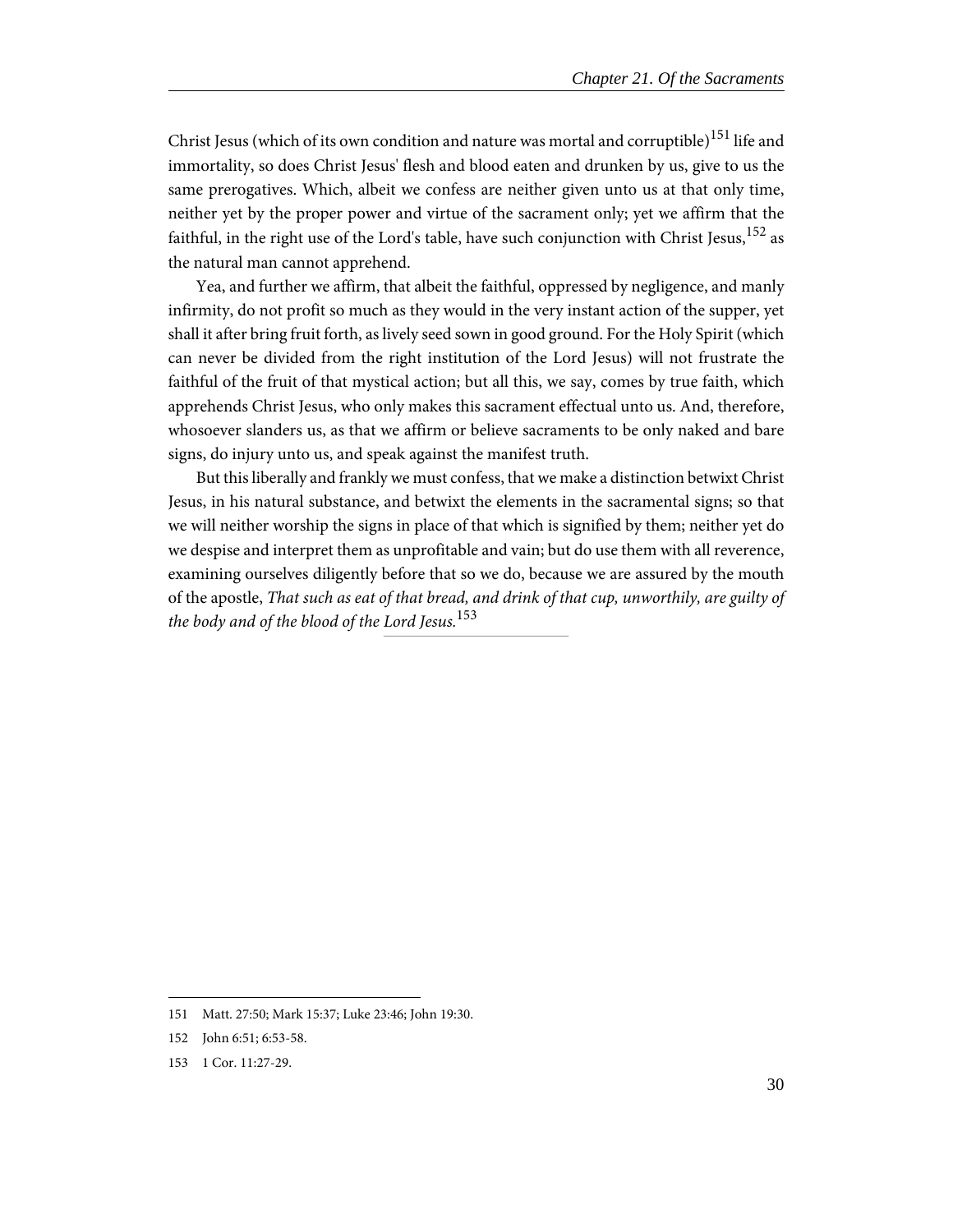#### <span id="page-35-0"></span>**Chapter 22. Of the Right Administration Of the Sacraments**

That sacraments be rightly ministered, we judge two things requisite: the one, that they be ministered by lawful ministers, whom we affirm to be only they that are appointed to the preaching of the word, or into whose mouths God has put some sermon of exhortation, they being men lawfully chosen thereto by some kirk. The other, that they be ministered in such elements, and in such sort, as God has appointed; else, we affirm that they cease to be right sacraments of Christ Jesus.

And therefore it is that we flee the society of the Papistical kirk, in participation of their sacraments: first, because their ministers are no ministers of Christ Jesus; yea (which is more horrible) they suffer women, whom the Holy Ghost will not suffer to teach in the congregation, to baptize. And, secondly, because they have so adulterated both the one sacrament and the other with their own inventions, that no part of Christ's action abides in the original purity: for oil, salt, spittle, and suchlike in baptism, are but men's inventions. Adoration, veneration, bearing through streets and towns, and keeping of bread in boxes or buists [chests], are profanation of Christ's sacraments, and no use of the same. For Christ Jesus said, Take, eat, etc. Do ye this in remembrance of me.<sup>154</sup> By which words and charge he sanctified bread and wine, to be the sacrament of his body and blood, to the end that the one should be eaten, and that all should drink of the other; and not that they should be kept to be worshipped, and honoured as God, as the blind Papists have done heretofore, who also committed sacrilege, stealing from the people the one part of the sacrament: to wit, the blessed cup.

Moreover, that the sacraments be rightly used, it is required that the end and cause why the sacraments were instituted be understood and observed, as well of the minister, as the receivers. For if the opinion be changed in the receiver, the right use ceases: which is most evident by the rejection of the sacrifices; as also if the teacher plainly teaches false doctrine, which were odious and abominable before God (albeit they were his own ordinances), because that wicked men use them to another end than God has ordained. The same affirm we of the sacraments in the Papistical kirk, in which we affirm the whole action of the Lord Jesus to be adulterated, as well in the external form, as in the end and opinion. What Christ Jesus did, and commanded to be done, is evident by the evangelists, and by Saint Paul. What the priest does at his altar we need not rehearse. The end and cause of Christ's institution, and why the selfsame should be used, is expressed in these words: Do this in remembrance of me. As oft as ye shall eat of this bread and drink of this cup, ye shall show forth, that is, extol, preach, magnify, and praise, the Lord's death till he come.<sup>155</sup> But to what end, and in what

<span id="page-35-2"></span><span id="page-35-1"></span><sup>154</sup> Matt. 26:26; Mark 14:22; Luke 22:19; 1 Cor. 11:24.

<sup>155</sup> 1 Cor. 11:24-26.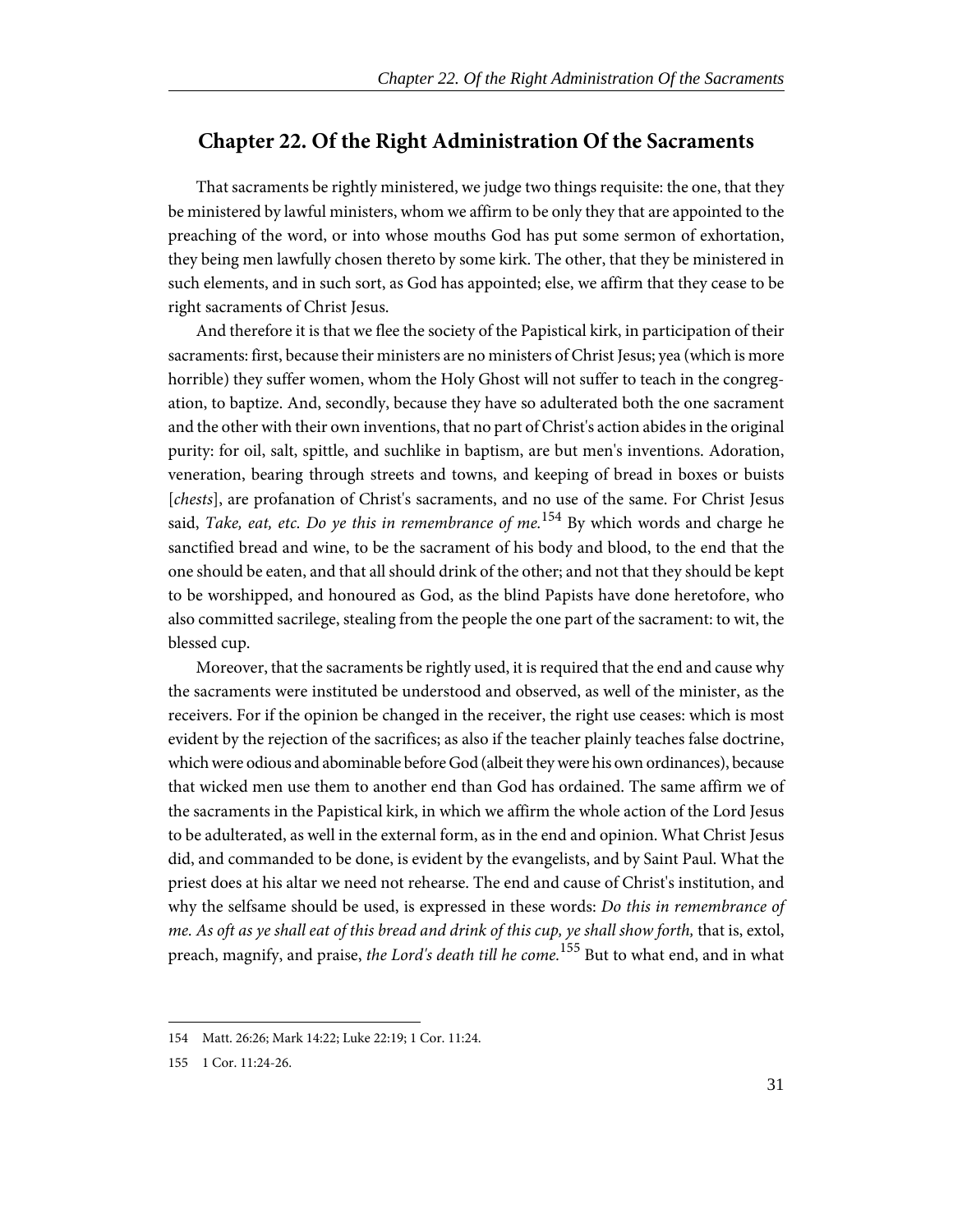opinion, the priests say their Mass, let the words of the same, their own doctors and writings witness: to wit, that they, as mediators betwixt Christ and his kirk, do offer unto God the Father a sacrifice propitiatory for the sins of the quick and the dead. Which doctrine, as blasphemous to Christ Jesus, and making derogation to the sufficiency of his only sacrifice, once offered for purgation of all those that shall be sanctified,<sup>156</sup> we utterly abhor, detest, and renounce.

<span id="page-36-0"></span><sup>156</sup> Heb. 9:27-28; 10:14.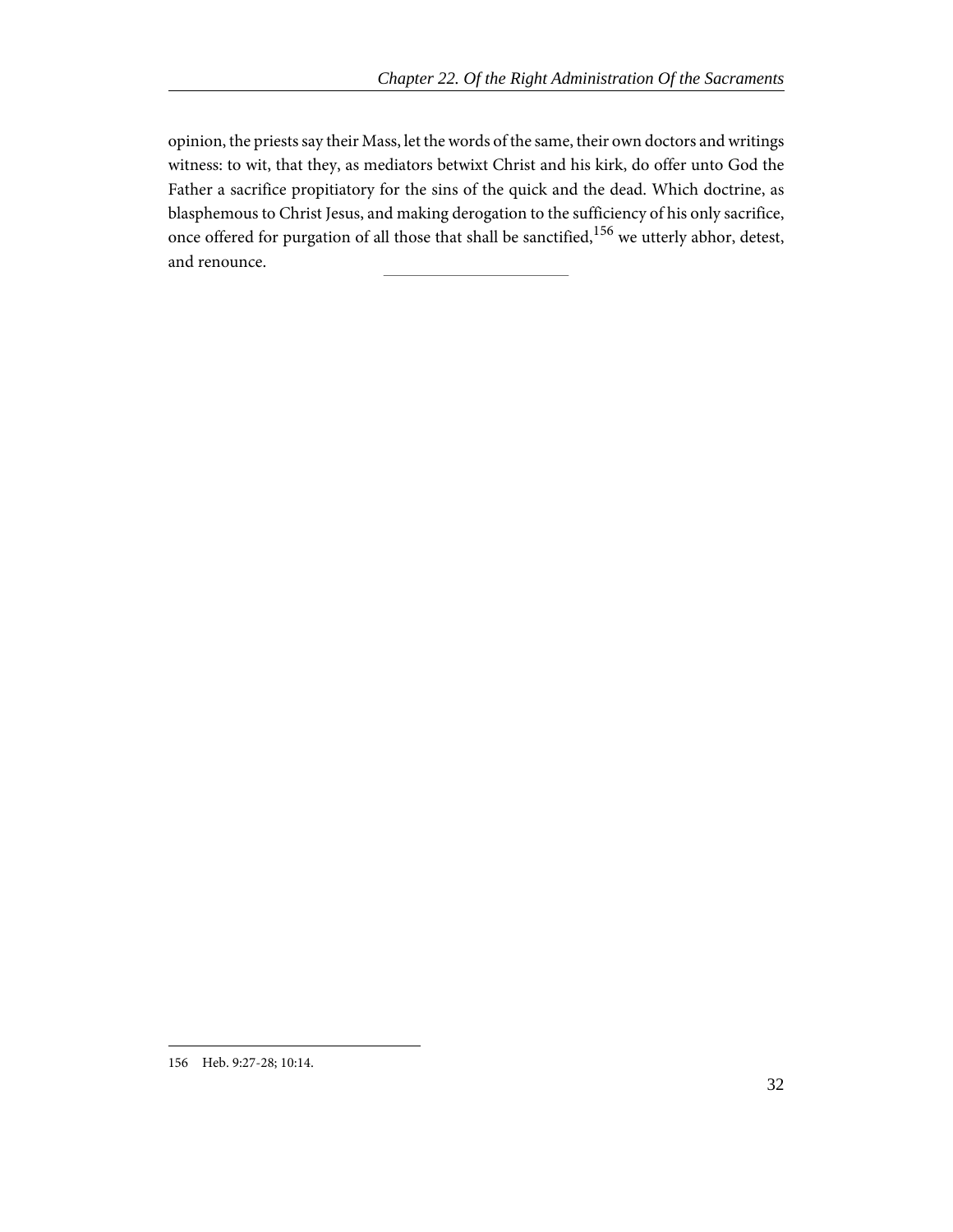## **Chapter 23. To Whom the Sacraments Appertain**

<span id="page-37-0"></span>We confess and acknowledge that baptism appertains as well to the infants of the faithful, as unto those that be of age and discretion. And so we damn the error of the Anabaptists, who deny baptism to appertain to children before that they have faith and understanding.<sup>157</sup> But the supper of the Lord we confess to appertain to such only as be of the household of faith, and can try and examine themselves, as well in their faith, as in their duty towards their neighbors. Such as eat and drink at that holy table without faith, or being at dissension and division with their brethren, do eat unworthily: $^{158}$  and therefore it is, that in our kirks our ministers take public and particular examination of the knowledge and conversation of such as are to be admitted to the table of the Lord Jesus.

<span id="page-37-2"></span><span id="page-37-1"></span><sup>157</sup> Col. 2:11-12; Rom. 4:11; Gen. 17:10; Matt. 28:19.

<sup>158</sup> 1 Cor. 11:28-29.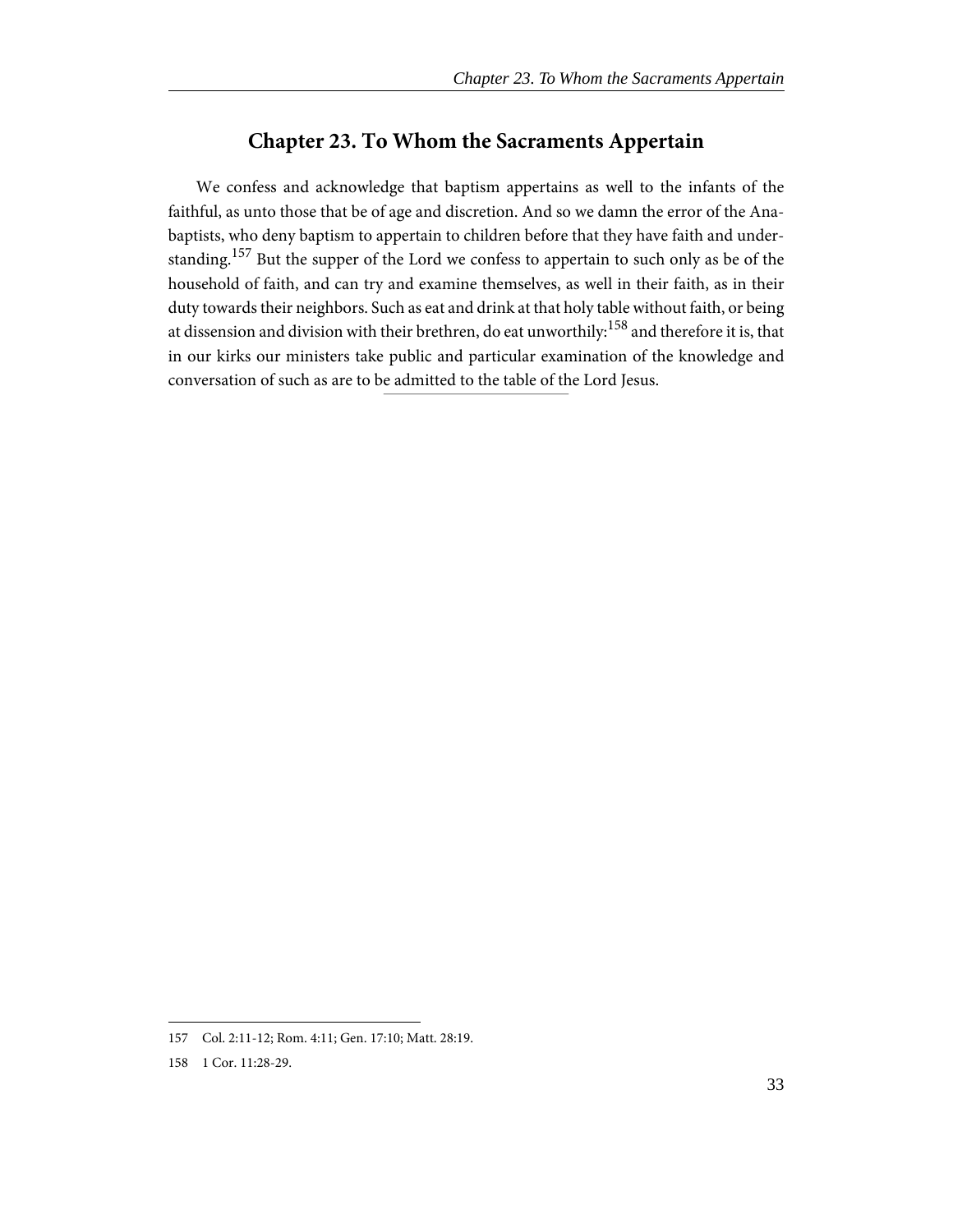#### **Chapter 24. Of the Civil Magistrate**

<span id="page-38-0"></span>We confess and acknowledge empires, kingdoms, dominions, and cities to be distinguished and ordained by God: the powers and authorities in the same (be it of emperors in their empires, of kings in their realms, dukes and princes in their dominions, or of other magistrates in free cities) to be God's holy ordinance, ordained for manifestation of his own glory, and for the singular profit and commodity of mankind.<sup>159</sup> So that whosoever goes about to take away or to confound the whole state of civil policies, now long established; we affirm the same men not only to be enemies to mankind, but also wickedly to fight against God's expressed will.<sup>160</sup>

We further confess and acknowledge, that such persons as are placed in authority are to be loved, honoured, feared, and held in most reverent estimation $161$  because they are the lieutenants of God, in whose sessions God himself does sit and judge<sup>162</sup> (yea even the judges and princes themselves), to whom by God is given the sword, to the praise and defense of good men, and to revenge and punish all open malefactors.<sup>163</sup> Moreover, to kings, princes, rulers, and magistrates, we affirm that chiefly and most principally the conservation and purgation of the religion appertains; so that not only they are appointed for civil policy, but also for maintenance of the true religion, and for suppressing of idolatry and superstition whatsoever: as in David,<sup>164</sup> Jehoshaphat,<sup>165</sup> Hezekiah,<sup>166</sup> Josiah,<sup>167</sup> and others, highly commended for their zeal in that case, may be espied.

And therefore we confess and avow, that such as resist the supreme power (doing that thing which appertains to his charge), do resist God's ordinance, and therefore cannot be guiltless. And further, we affirm that whosoever denies unto them their aid, counsel and comfort, while the princes and rulers vigilantly travail in the execution of their office, that the same men deny their help, support and counsel to God, who, by the presence of his lieutenant, craves it of them.

- 164 1 Chron. 22-26.
- 165 2 Chron. 17:6, etc.; 19:8, etc.;
- 166 2 Chron. 29-31.
- 167 2 Chron. 34-35.

<span id="page-38-9"></span><span id="page-38-8"></span><span id="page-38-7"></span><span id="page-38-6"></span><span id="page-38-5"></span><sup>159</sup> Rom. 13:1; Titus 3:1; 1 Pet. 2:13-14.

<span id="page-38-1"></span><sup>160</sup> Rom. 13:2.

<span id="page-38-2"></span><sup>161</sup> Rom. 13:7; 1 Pet. 2:17.

<span id="page-38-4"></span><span id="page-38-3"></span><sup>162</sup> Ps. 82:1.

<sup>163</sup> 1 Pet. 2:14.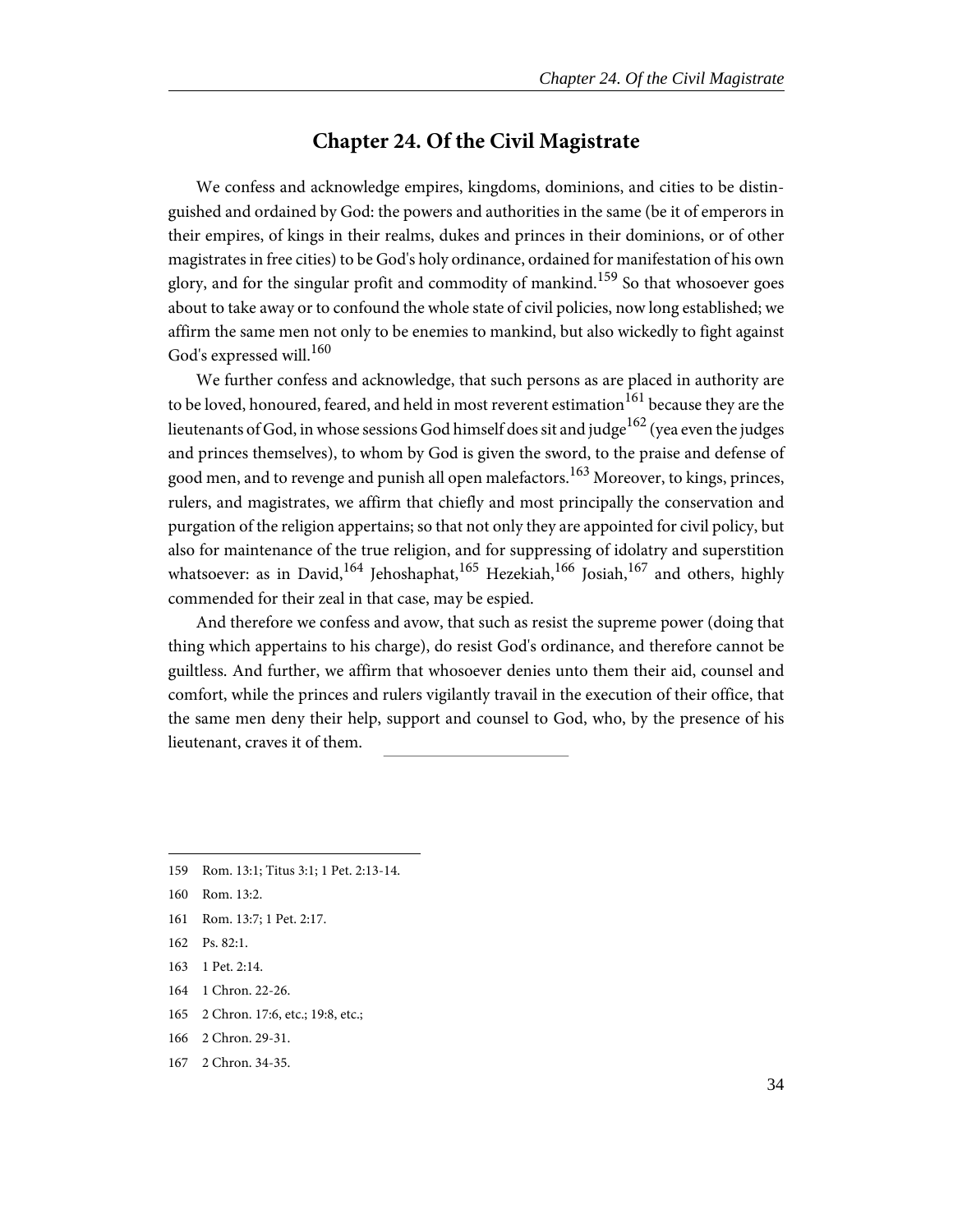#### **Chapter 25. The Gifts Freely Given to the Kirk**

<span id="page-39-0"></span>Albeit that the word of God truly preached, and the sacraments rightly ministered, and discipline executed according to the word of God, be the certain and infallible signs of the true kirk; yet do we not so mean that every particular person joined with such a company be an elect member of Christ Jesus.<sup>168</sup> For we acknowledge and confess, that darnel, cockle, and chaff may be sown, grow, and in great abundance lie in the midst of the wheat: that is, the reprobate may be joined in the society of the elect, and may externally use with them the benefits of the word and sacraments; but such being but temporal professors in mouth, but not in heart, do fall back and continue not to the end;<sup>169</sup> and therefore have they no fruit of Christ's death, resurrection, nor ascension.

But such as with heart unfeignedly believe, and with mouth boldly confess the Lord Jesus (as before we have said) shall most assuredly receive these gifts:  $170$  first, in this life, remission of sins, and that by only faith in Christ's blood, insomuch that, albeit sin remains and continually abides in these our mortal bodies, yet is it not imputed unto us, but is remitted and covered with Christ's justice.<sup>171</sup> Secondly, in the general judgment there shall be given to every man and woman resurrection of the flesh; $^{172}$  for the sea shall give her dead, the earth those that therein be enclosed; yea, the Eternal, our God, shall stretch out his hand upon the dust, and the dead shall arise incorruptible,  $^{173}$  and that in the substance of the selfsame flesh that every man now bears,  $174$  to receive according to their works, glory or punishment.<sup>175</sup> For such as now delight in vanity, cruelty, filthiness, superstition, or idolatry, shall be adjudged to the fire unquenchable, in which they shall be tormented for ever, as well in their own bodies, as in their souls, which now they give to serve the devil in all abomination. But such as continue in well doing to the end, boldly professing the Lord Jesus, we constantly believe that they shall receive glory, honour, and immortality, to reign for ever in life everlasting with Christ Jesus, <sup>176</sup> to whose glorified body all his elect shall be made like, <sup>177</sup> when he shall appear again to judgment, and shall render up the kingdom to God his Father, who

- <span id="page-39-4"></span>171 Rom. 7; 2 Cor. 5:21.
- <span id="page-39-9"></span><span id="page-39-6"></span>172 John 5:28-29.
- 173 Rev. 20:13.
- 174 **Job 19:25-27.**
- 175 Matt. 25:31-46.
- 176 Rev. 14:10; Rom. 2:6-10.
- 177 Phil. 3:21.

<span id="page-39-8"></span><span id="page-39-7"></span><span id="page-39-5"></span><span id="page-39-3"></span><span id="page-39-2"></span><sup>168</sup> Matt. 13:24, etc.

<span id="page-39-10"></span><sup>169</sup> Matt. 13:20-21.

<span id="page-39-1"></span><sup>170</sup> Rom. 10:9,13.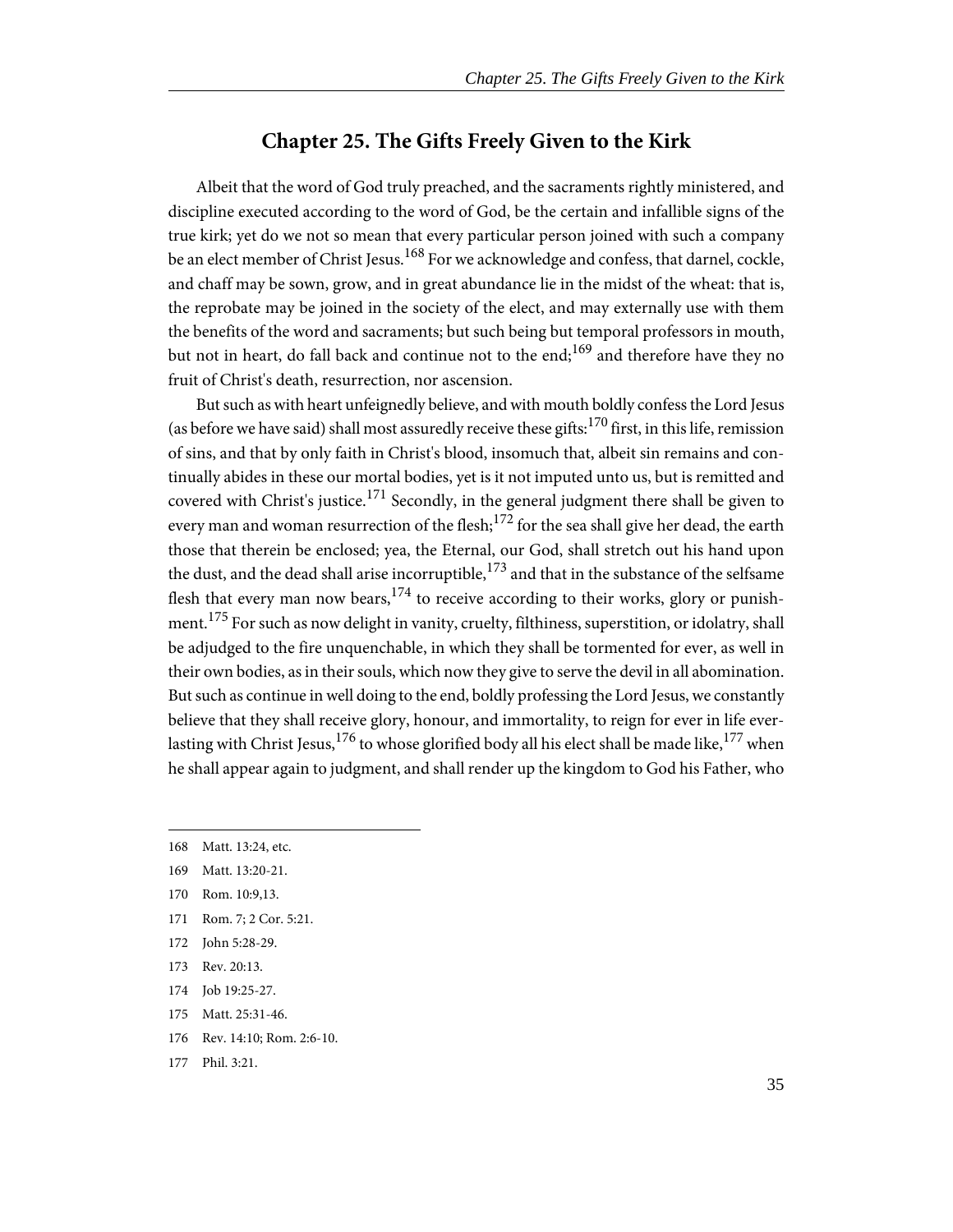then shall be, and ever shall remain all in all things, God blessed for ever: $^{178}$  to whom, with the Son, and with the Holy Ghost, be all honour and glory, now and ever. Amen.

Arise, O Lord, and let thy enemies be confounded: Let them flee from thy presence that hate thy godly name: Give thy servants strength to speak thy word in boldness; and let all nations cleave to thy true knowledge.<sup>179</sup>

So be it.

<span id="page-40-1"></span><span id="page-40-0"></span><sup>178</sup> 1 Cor. 15:24,28.

<sup>179</sup> Num. 10:35; Ps. 68:1; Acts 4:29.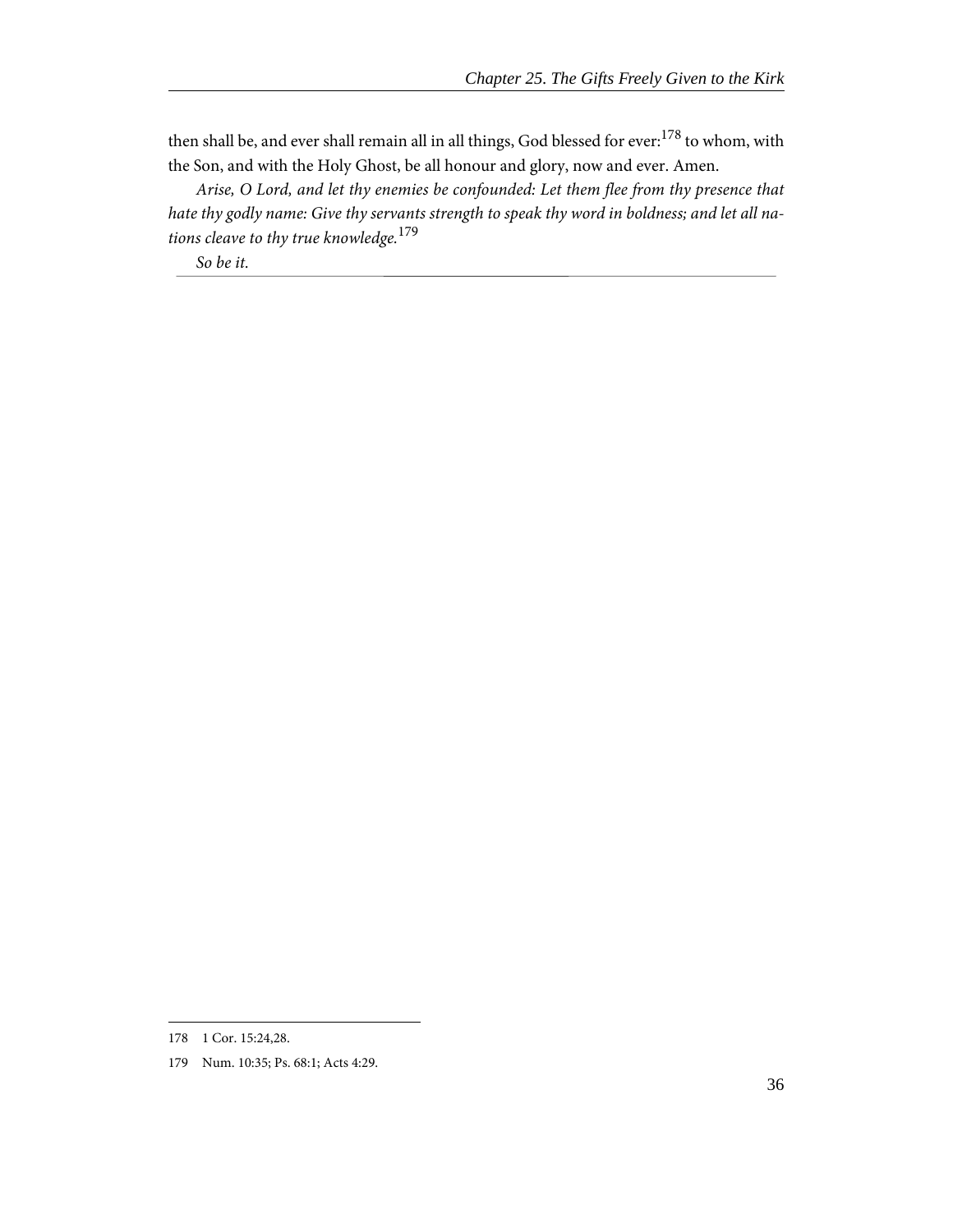# <span id="page-41-0"></span>**Indexes**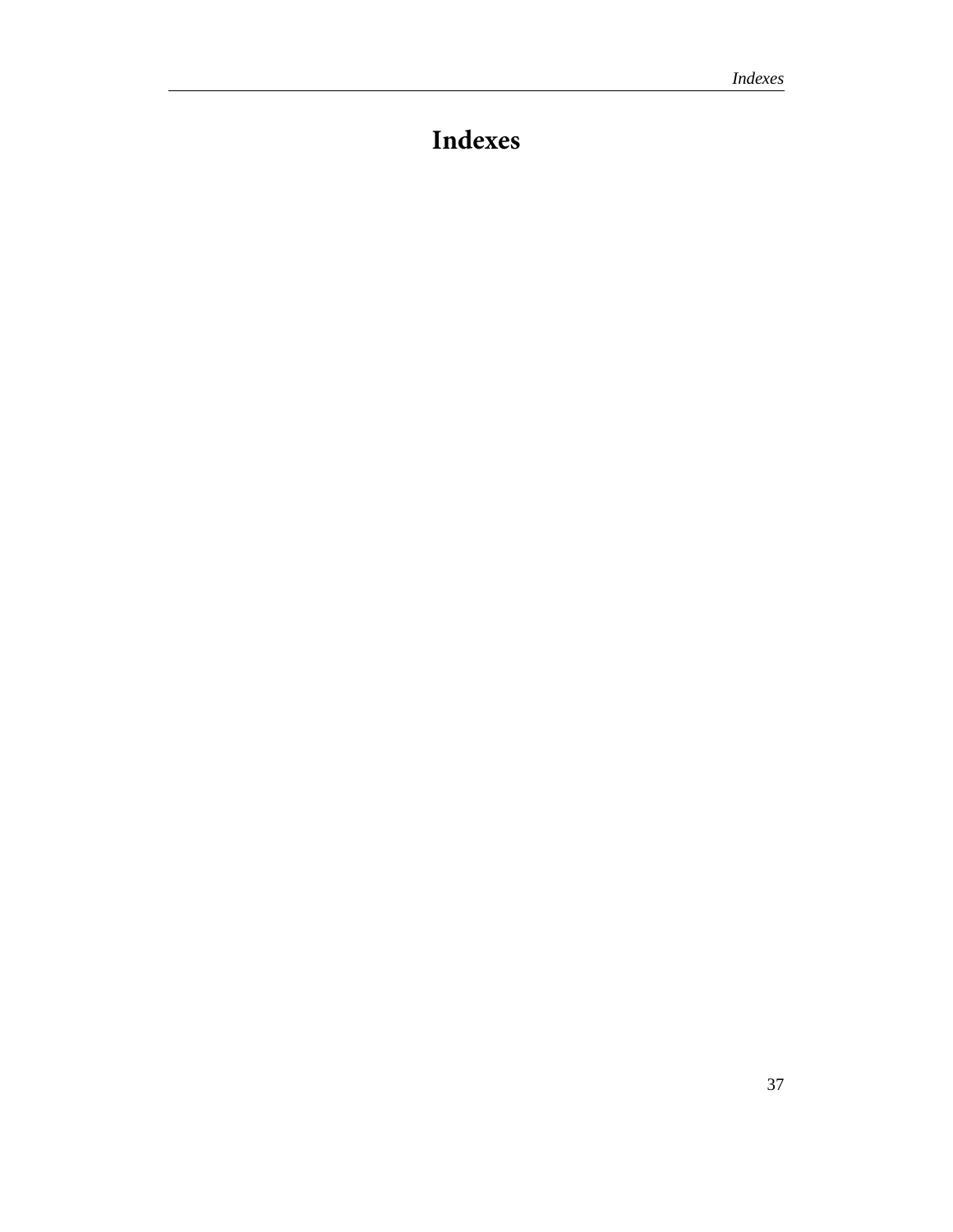## **Index of Scripture References**

#### <span id="page-42-0"></span>**Genesis**

```
1:1   1:26-28   2:17   3:6   3:9   3:15   4:1   4:8   12:1   12:3   13:1   15:5-6   17:1   17:10   17:10-11  
17:14   21:9   27:41  
Exodus
1   3:14-15   20:3   23:3  
Leviticus
18:5  
Numbers
9:13   10:35  
Deuteronomy
4:8   4:35   5:6   5:29   6:4   21:23   27:26   28:36   28:48  
Joshua
1:3   23:4  
1 Samuel
10:1   15:22   16:13  
2 Samuel
7:12   7:14  
1 Kings
8:27   8:46   8:57-58  
2 Kings
17:13-19   24:3-4   25  
1 Chronicles
22  
2 Chronicles
6:18   6:36   17:6   29   34  
Ezra
1  
Job
19:25-27  
Psalms
19:7-9   19:11   22:22   48:2-3   51:5   68:1   82:1   100:3   110:1   130:3   139:7-8   143:2  
Proverbs
16:4   20:9  
Ecclesiastes
7:22  
Isaiah
```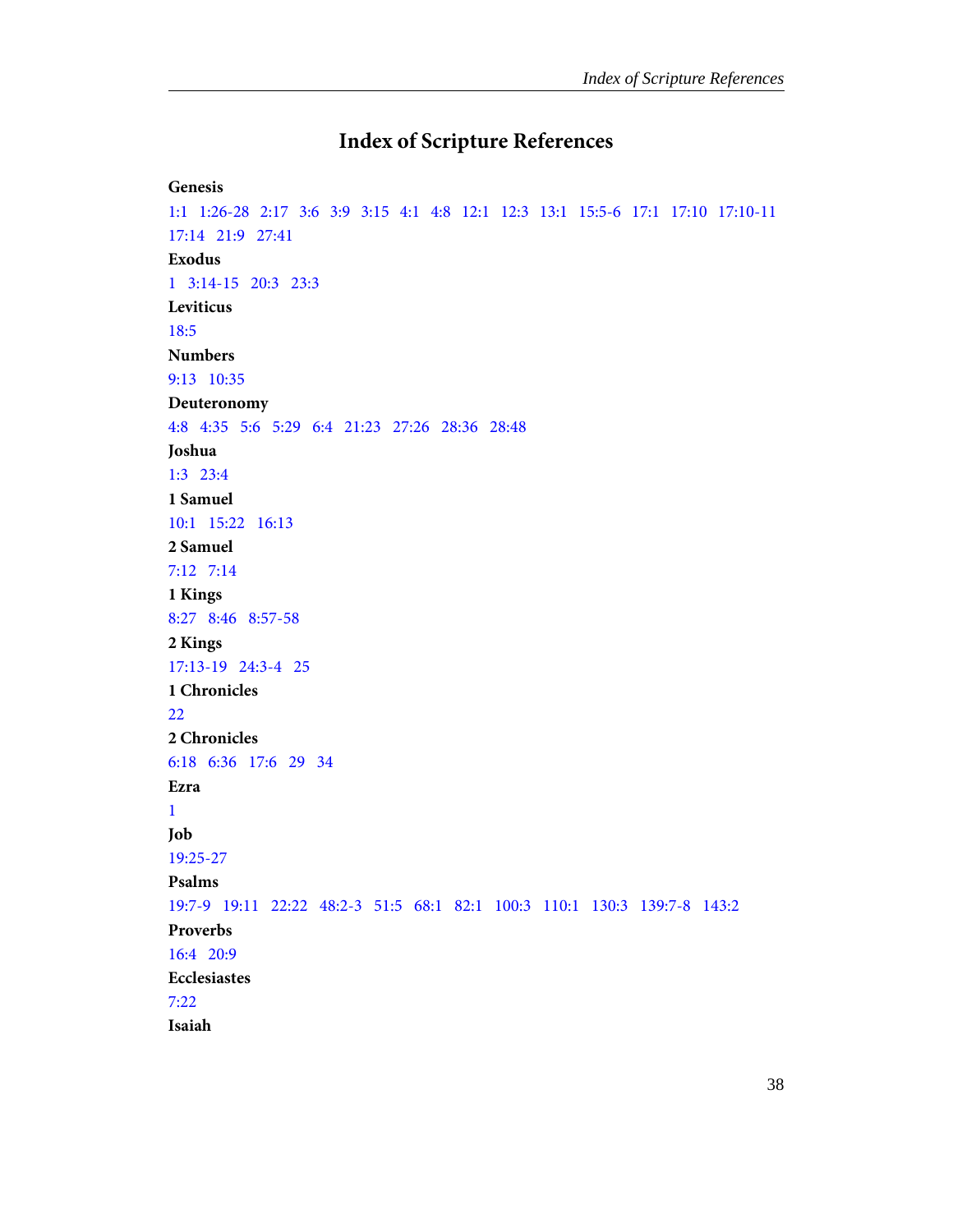[7:14](#page-13-3) [7:14](#page-21-2) [9:6](#page-13-3)   [25:8](#page-28-1)   [29:13](#page-25-0)   [44:5-6](#page-10-3)   [50:1](#page-24-3)   [53:5](#page-19-2) [53:8](#page-17-3) [64:6](#page-26-5) [66:24](#page-21-3) [66:24](#page-28-2) **Jeremiah** [22:3](#page-24-3) [30](#page-14-10) **Ezekiel** [6:6-14](#page-14-11)   [22:1](#page-24-3) [22:13](#page-24-4) **Daniel** [9:2](#page-14-12) **Micah** [6:8](#page-24-5) [7:8](#page-22-1)  **Haggai** [1:14](#page-14-10) [2:6](#page-13-3)   [2:7-9](#page-14-10)  **Zechariah** [3:8](#page-14-10) **Matthew** [1:18](#page-15-1) [1:23](#page-15-1) [2:1](#page-15-1)  [5:35](#page-29-5) [13:20-21](#page-39-2)   [13:24](#page-39-3)   [15:9](#page-25-1) [16:17](#page-22-3)   [17:17](#page-22-1)  [18:15-18](#page-29-6)  [18:19-20](#page-29-7)   [18:19-20](#page-29-8) [22:13](#page-21-3)   [22:44](#page-21-1)   [23:34](#page-29-9)   [24:14](#page-8-1)   [25:31-46](#page-39-4)   [25:34](#page-17-4)   [25:34](#page-21-4)   [25:41](#page-21-3)   [26:26](#page-35-1)  [26:26-28](#page-33-2)   [26:38-39](#page-19-3) [27:11](#page-19-4)   [27:26](#page-19-4)   [27:50](#page-34-0)   [27:52-53](#page-20-1)  [28:4](#page-20-2) [28:5-6](#page-20-3) [28:6](#page-21-5) [28:18](#page-21-6) [28:19](#page-10-4) [28:19](#page-33-2)   [28:19](#page-37-1)   [28:20](#page-27-1)  **Mark** [7:7](#page-25-1) [9:19](#page-22-1)   [9:44](#page-21-3)   [9:44](#page-28-2)   [9:46](#page-21-3) [9:46](#page-28-2) [9:48](#page-21-3) [9:48](#page-28-2)   [12:36](#page-21-1) [14:22](#page-35-1) [14:22-24](#page-33-2)   [15](#page-19-4)   [15:37](#page-34-0)   [16:9](#page-21-5)  [16:15-16](#page-29-7) [16:15-16](#page-33-2)   [16:19](#page-33-3)  **Luke** [1:31](#page-15-1) [9:41](#page-22-1) [10:27-28](#page-24-5)   [16:23-26](#page-28-3) [17:10](#page-26-6) [20:42-43](#page-21-1) [21:27-28](#page-21-7)   [22:19](#page-35-1)   [22:19-20](#page-33-2) [23](#page-19-4) [23:43](#page-28-4)  [23:46](#page-34-0)   [24:41-43](#page-20-4) [24:51](#page-21-5) [24:51](#page-33-3)  **John** [1:2](#page-18-0)  [1:12](#page-17-5)   [1:29](#page-19-5) [1:45](#page-15-1)  [3:5](#page-12-2)  [3:5](#page-22-4)   [3:16](#page-18-0)   [3:36](#page-27-2) [5:24](#page-27-3)   [5:28-29](#page-39-5) [5:39](#page-30-0)   [6:37](#page-27-3)  [6:39](#page-27-3)  [6:51](#page-34-1)   [6:53-58](#page-34-1) [6:63](#page-22-1) [6:65](#page-27-3) [8:56](#page-13-3)  [9:39](#page-22-1)   [10:27](#page-29-7)   [10:27](#page-31-1) [11:47](#page-29-9) [11:53](#page-29-9) [12:42](#page-29-10) [13:18](#page-27-4) [14:1](#page-21-7) [14:26](#page-22-3) [15:5](#page-23-1) [15:5](#page-23-2) [15:18-20](#page-29-9) [15:24](#page-29-9) [15:26](#page-22-3) [16:13](#page-22-3)  [17:6](#page-27-3) [18:37](#page-29-7) [19:30](#page-34-0)   [20:17](#page-17-6)   [20:27](#page-20-4)   [20:31](#page-30-1)   [21:7](#page-20-4)   [21:12-13](#page-20-4) **Acts** [1:8](#page-21-8) [1:9](#page-21-5)   [1:11](#page-33-3)  [2:24](#page-20-5) [2:24](#page-17-7) [2:39](#page-27-5)   [2:42](#page-29-7)   [3:19](#page-21-9)   [3:21](#page-33-3) [3:26](#page-20-6) [4:1-3](#page-29-9) [4:29](#page-40-0)   [5:3-4](#page-22-5)   [5:17](#page-29-9)   [15:1](#page-32-1) [16:9-10](#page-30-2)   [17:26](#page-17-8)   [17:28](#page-10-1) [18:1](#page-30-2)   [20:17](#page-30-2) [20:20](#page-18-0) **Romans** [1:3](#page-15-1) [2:6-10](#page-39-6) [4:11](#page-29-7)   [4:11](#page-37-1)   [4:25](#page-20-6)   [5:1](#page-12-2) [5:8](#page-22-4)   [5:10](#page-12-1)   [5:10](#page-22-6) [5:14](#page-12-2) [5:17-19](#page-17-9)   [5:21](#page-12-2) [6:3-5](#page-33-4) [6:5](#page-20-6)   [6:9](#page-20-6) [6:12](#page-23-3)  [6:23](#page-12-2)  [7](#page-39-7)   [7:5](#page-12-1)  [7:12](#page-26-1)  [7:15-25](#page-23-4)   [7:24](#page-23-5)  [8:9](#page-23-1)   [8:15](#page-17-10)  [8:16](#page-23-6)  [8:22](#page-23-5)  [10:3](#page-26-2)  [10:4](#page-26-3) [10:9](#page-39-8)   [10:13](#page-39-8)  [13:1](#page-38-6) [13:2](#page-24-6) [13:2](#page-38-7) [13:7](#page-38-8) [14:23](#page-24-7) **1 Corinthians** [1:2](#page-30-3) [1:13](#page-29-7)   [5:4-5](#page-29-6)   [6:19-20](#page-24-3)   [8:6](#page-10-3)   [10:16](#page-33-4)   [10:16](#page-33-5)   [10:31](#page-24-2)   [11:23-26](#page-33-2) [11:24](#page-35-1)   [11:24-26](#page-29-7) [11:24-26](#page-35-2)  [11:27-29](#page-34-2) [11:28-29](#page-37-2)   [14:40](#page-32-2)   [15:24](#page-40-1)   [15:28](#page-40-1)

**2 Corinthians**